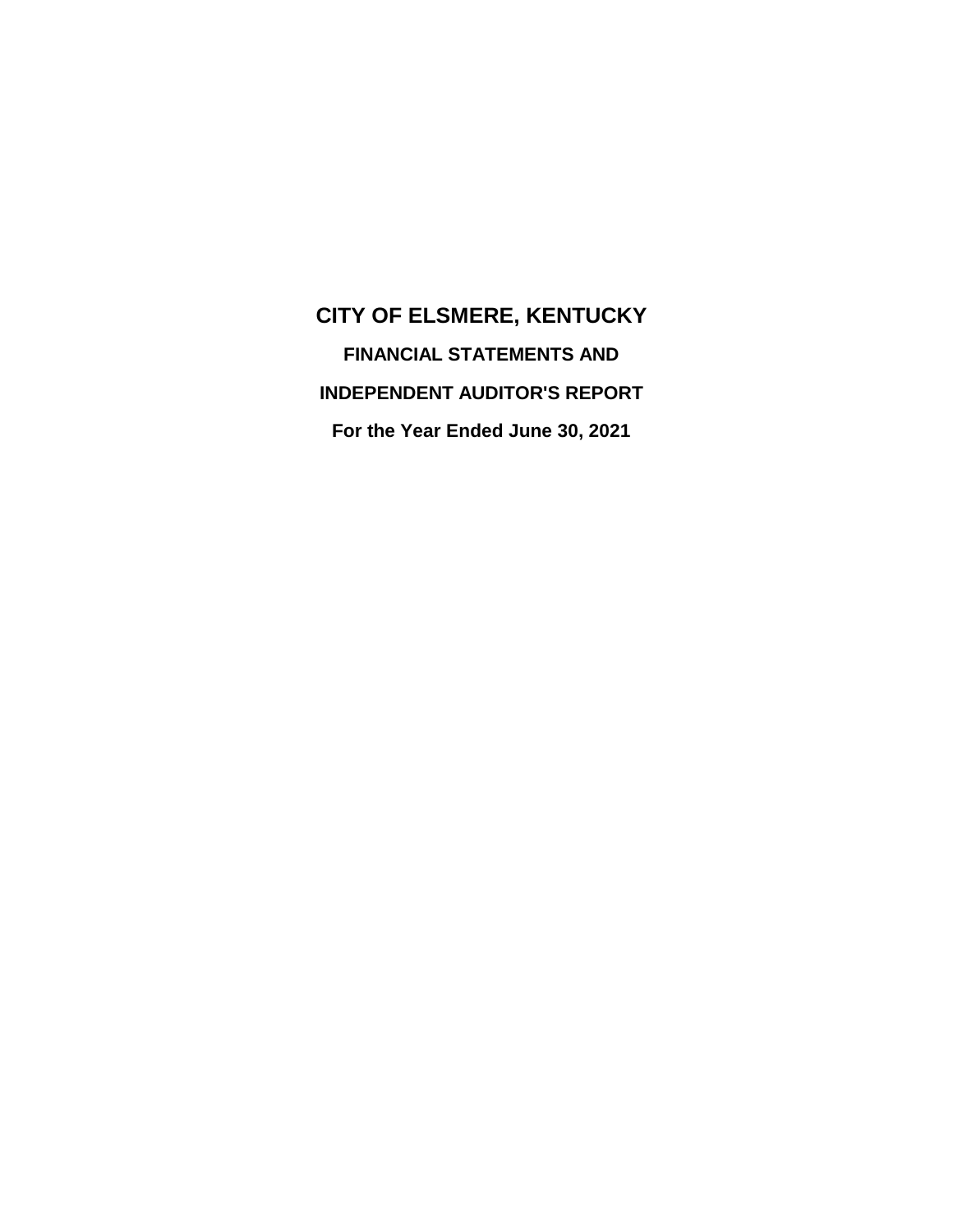# **CITY OF ELSMERE, KENTUCKY**

**FINANCIAL STATEMENTS**

**For the Year Ended June 30, 2021**

# **CONTENTS**

**Page**

| <b>Basic Financial Statements</b>                                             |       |  |
|-------------------------------------------------------------------------------|-------|--|
| <b>Government Wide Statements</b>                                             |       |  |
|                                                                               | 11    |  |
|                                                                               | 12    |  |
| <b>Fund Financial Statements</b>                                              |       |  |
|                                                                               | 13    |  |
| Reconciliation of the Balance Sheet - Governmental                            |       |  |
|                                                                               | 14    |  |
| Statement of Revenues, Expenditures and Changes in                            |       |  |
|                                                                               | 15    |  |
| Reconciliation of the Statement of Revenues, Expenditures and Changes         |       |  |
| in Fund Balances - Governmental Funds to the Statement of Activities          | 16    |  |
|                                                                               | 17    |  |
|                                                                               | 18    |  |
|                                                                               |       |  |
| <b>Required Supplemental Information</b>                                      |       |  |
| Budgetary Comparison Schedules - Budget to Actual:                            |       |  |
|                                                                               | 40    |  |
|                                                                               | 41    |  |
|                                                                               | 42    |  |
|                                                                               | 43    |  |
| Multiple Employer, Cost Sharing, Defined Benefit Pension Plan - Non-Hazardous | 44    |  |
| Multiple Employer, Cost Sharing, Defined Benefit Pension Plan - Hazardous     | 45    |  |
| Multiple Employer, Cost Sharing, Defined Benefit OPEB Plan - Non-Hazardous    | 46    |  |
| Multiple Employer, Cost Sharing, Defined Benefit OPEB Plan - Hazardous        | 47    |  |
| <b>Supplementary Information</b>                                              |       |  |
|                                                                               | 48    |  |
| Combining Statement of Revenues, Expenditures, and                            |       |  |
|                                                                               | 49    |  |
|                                                                               |       |  |
| Independent Auditor's Report on Internal Control Over Financial Reporting     |       |  |
| and on Compliance and Other Matters Based on an Audit of Financial            |       |  |
| Statements Performed in Accordance With Government Auditing Standards         | 50-51 |  |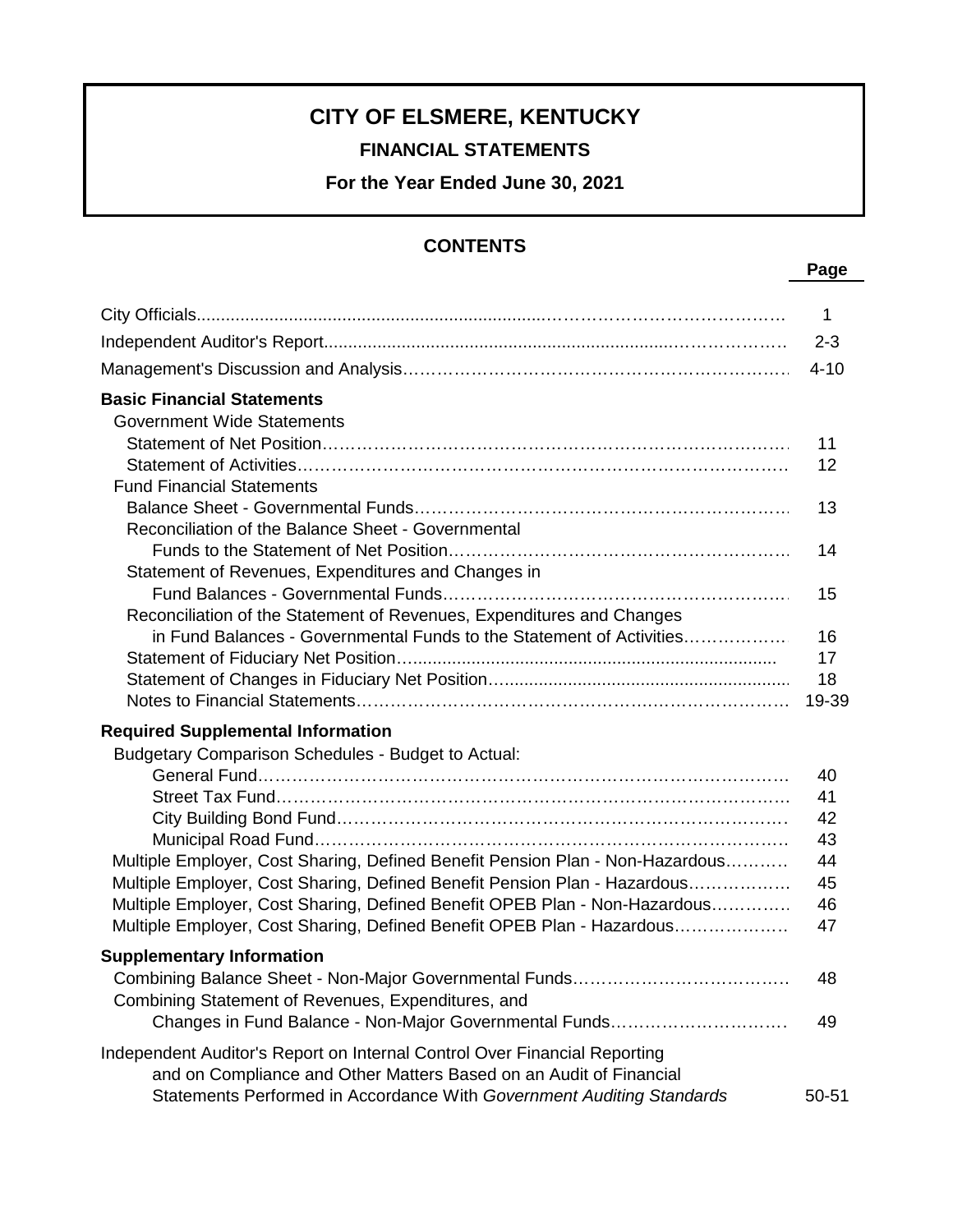# **CITY OF ELSMERE, KENTUCKY**

# **CITY OFFICIALS**

**For the Year Ended June 30, 2021**

**Mayor**

### Marty Lenhof

### **Council**

Nancy Bowman Joanne Barnett-Smith

Malcolm Daniels **Aaron Moore** 

Gloria Grubbs Lisa Mitchell

**City Administrator**

Matt Dowling

**Legal Counsel**

Greg D. Voss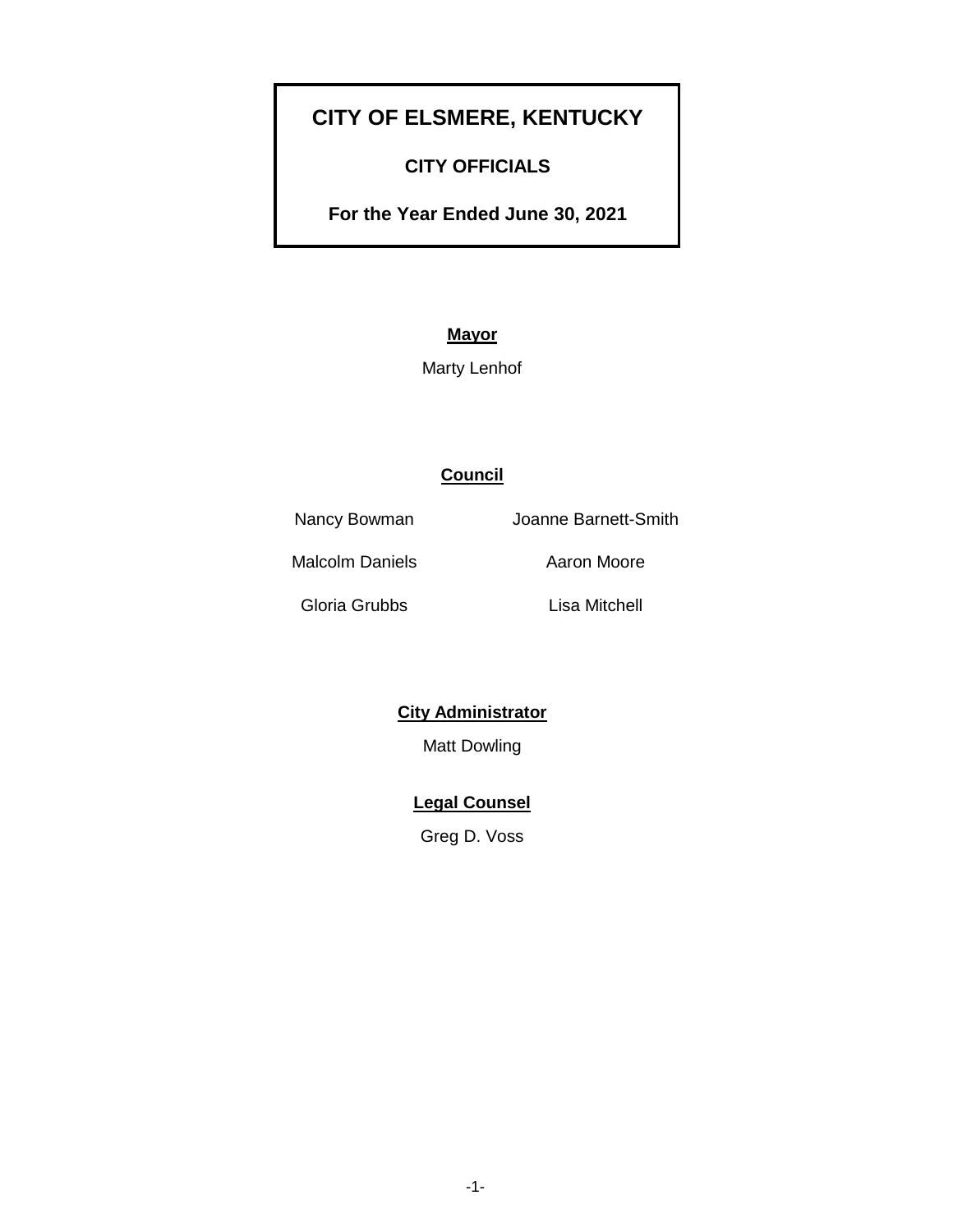

### **INDEPENDENT AUDITOR'S REPORT**

**To the Honorable Mayor and Members of the Council of the City of Elsmere, Kentucky** 

#### **Report on the Financial Statements**

We have audited the accompanying financial statements of the governmental activities, each major fund, and the aggregate remaining fund information of the City of Elsmere, Kentucky, as of and for the year ended June 30, 2021, and the related notes to the financial statements, which collectively comprise the City's basic financial statements as listed in the table of contents.

### *-Management's Responsibility for the Financial Statements*

Management is responsible for the preparation and fair presentation of these financial statements in accordance with accounting principles generally accepted in the United States of America; this includes the design, implementation, and maintenance of internal control relevant to the preparation and fair presentation of financial statements that are free from material misstatement, whether due to fraud or error.

#### *-Auditor's Responsibility*

Our responsibility is to express an opinion on these financial statements based on our audit. We conducted our audit in accordance with auditing standards generally accepted in the United States of America and the standards applicable to financial audits contained in *Government Auditing Standards* issued by the Comptroller General of the United States. Those standards require that we plan and perform the audit to obtain reasonable assurance about whether the financial statements are free from material misstatement.

An audit involves performing procedures to obtain audit evidence about the amounts and disclosures in the financial statements. The procedures selected depend on the auditor's judgment, including the assessment of the risks of material misstatement of the financial statements, whether due to fraud or error. In making those risk assessments, the auditor considers internal control relevant to the entity's preparation and fair presentation of the financial statements in order to design audit procedures that are appropriate in the circumstances, but not for the purpose of expressing an opinion on the effectiveness of the entity's internal control. Accordingly, we express no such opinion. An audit also includes evaluating the appropriateness of accounting policies used and the reasonableness of significant accounting estimates made by management, as well as evaluating the overall presentation of the financial statements. We believe that the audit evidence we have obtained is sufficient and appropriate to provide a basis for our audit opinion.

### *-Opinion*

In our opinion, the financial statements referred to above present fairly, in all material respects, the financial position of the governmental activities, each major fund, and the aggregate remaining fund information of the City of Elsmere, Kentucky as of June 30, 2021, and the respective changes in financial position thereof for the year then ended in accordance with accounting principles generally accepted in the United States of America.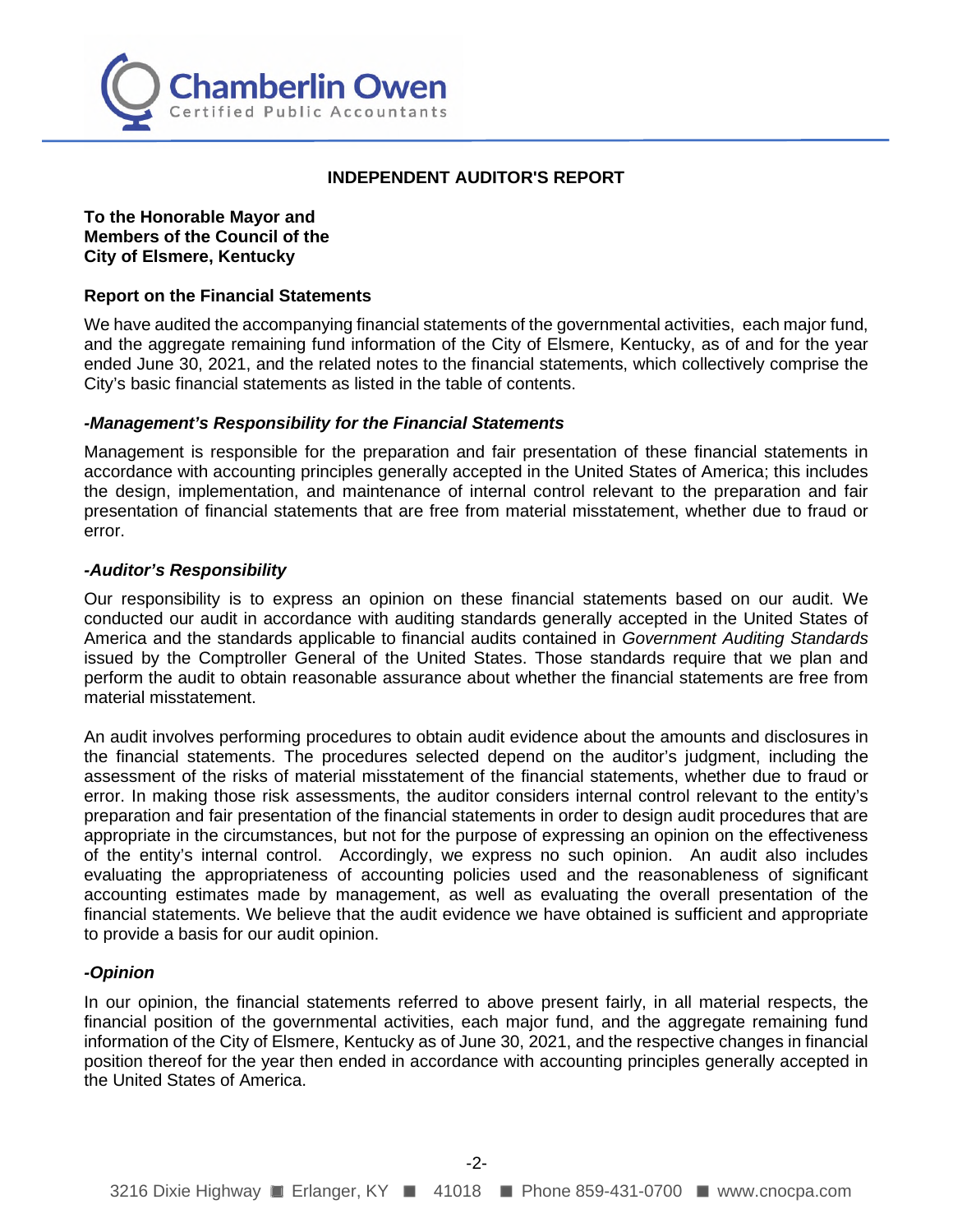

### **Other Matters**

### *-Required Supplementary Information*

Accounting principles generally accepted in the United States of America require that the *Management's Discussion and Analysis* on pages 4-10, and the major fund budgetary comparison, pension, and OPEB disclosure schedules on pages 40-47 be presented to supplement the basic financial statements. Such information, although not a part of the basic financial statements, is required by the Governmental Accounting Standards Board who considers it to be an essential part of financial reporting for placing the basic financial statements in an appropriate operational, economic, or historical context. We have applied certain limited procedures to the required supplementary information in accordance with auditing standards generally accepted in the United States of America, which consisted of inquiries of management about the methods of preparing the information and comparing the information for consistency with management's responses to our inquiries, the basic financial statements, and other knowledge we obtained during our audit of the basic financial statements. We do not express an opinion or provide any assurance on the information because the limited procedures do not provide us with sufficient evidence to express an opinion or provide any assurance.

### *-Other Information*

Our audit was conducted for the purpose of forming an opinion on the financial statements that collectively comprise the City of Elsmere, Kentucky's basic financial statements. The combining and individual nonmajor fund financial statements and the non-major fund budgetary comparison information are presented for purposes of additional analysis and are not a required part of the basic financial statements. The combining and individual non-major fund financial statements and the non-major fund budgetary comparison information are the responsibility of management and was derived from and relate directly to the underlying accounting and other records used to prepare the financial statements. The information has been subjected to the auditing procedures applied in the audit of the financial statements and certain additional procedures, including comparing and reconciling such information directly to the underlying accounting and other records used to prepare the financial statements or to the financial statements themselves, and other additional procedures in accordance with auditing standards generally accepted in the United States of America. In our opinion, the information is fairly stated, in all material respects, in relation to the financial statements as a whole.

### **Other Reporting Required by** *Government Auditing Standards*

In accordance with *Government Auditing Standards*, we have also issued our report dated November 30, 2021 on our consideration of the City of Elsmere, Kentucky's internal control over financial reporting and on our tests of its compliance with certain provisions of laws, regulations, contracts, and grant agreements and other matters. The purpose of that report is solely to describe the scope of our testing of internal control over financial reporting and compliance and the results of that testing, and not to provide an opinion on the effectiveness of the City of Elsmere, Kentucky's internal control over financial reporting or on compliance. That report is an integral part of an audit performed in accordance with *Government Auditing Standards* in considering the City of Elsmere, Kentucky's internal control over financial reporting and compliance.

*Chamberlin Owen & Co., Inc.* 

**Chamberlin Owen & Co., Inc.** Erlanger, Kentucky November 30, 2021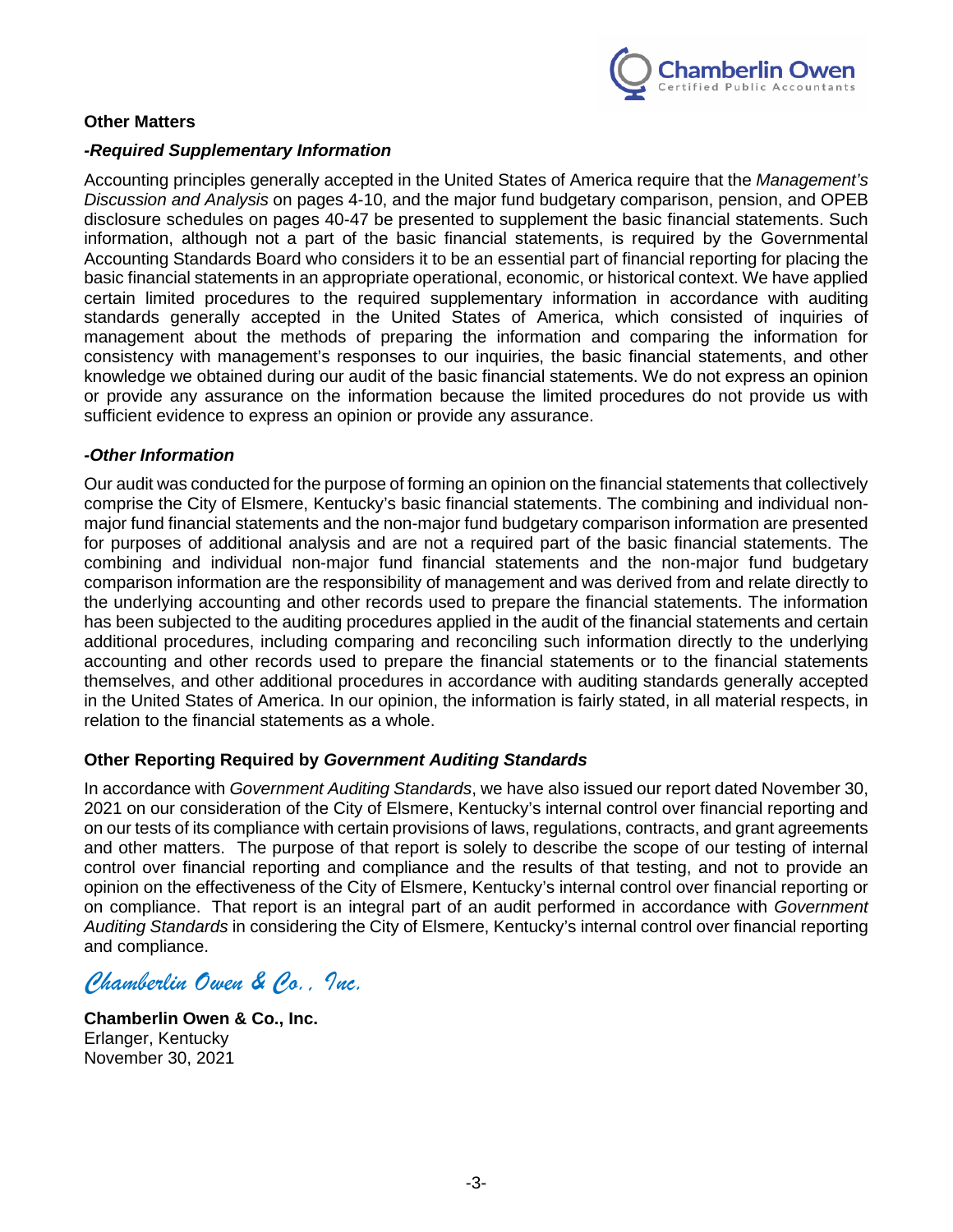Our discussion and analysis of City of Elsmere, Kentucky's financial performance provides an overview of the City's financial activities for the fiscal year ended June 30, 2021. Please read it in conjunction with the City's basic financial statements.

### **USING THIS ANNUAL REPORT**

This annual report consists of a series of financial statements. The Statement of Net Position and the Statement of Activities provide information about the activities of the City as a whole and present a longerterm view of the City's finances. For governmental activities, these statements tell how these services were financed in the short term as well as what remains for future spending. Fund financial statements also report the City's operations in more detail than the government-wide statements by providing information about the City's financially significant funds.

### **Financial Highlights**

Key financial highlights for the fiscal year 2021 are as follows:

- The assets and deferred outflows of resources of the City exceeded its liabilities and deferred inflows of resources at the close of the most recent fiscal year by \$12,521,693 (net position).
- As of the close of the current fiscal year, the City's governmental funds reported an ending fund balance of \$9,453,256, a decrease of \$1,112,321 from the prior year.
- As of June 30, 2021, unassigned fund balance for the General Fund was \$6,067,587.
- The City's cash and cash equivalents decreased by \$1,000,991 from \$10,108,043 at June 30, 2020 to \$9,107,052 at June 30, 2021.
- The City's accounts receivable decreased by \$323,328 from \$1,277,165 at June 30, 2020 to \$953,837 at June 30, 2021.
- The City's total debt decreased by \$122,966 including compensated absences but excluding net pension liability and net other postemployment benefit liability.

### **OVERVIEW OF THE FINANCIAL STATEMENTS**

This discussion and analysis is intended to serve as an introduction to the City's basic financial statements. The City's basic financial statements comprise three components: 1) government-wide financial statements, 2) fund financial statements, and 3) notes to the financial statements.

### **Government-Wide Financial Statements**

The government-wide financial statements are designed to provide readers with a broad overview of the City's finances, in a manner similar to a private-sector business.

The statement of net position presents information on all of the City's assets and deferred outflows of resources and liabilities and deferred inflows of resources, with the difference between the two reported as net position. Over time, increases or decreases in net position may serve as a useful indicator of whether the financial position of the City is improving or deteriorating.

The statement of activities presents information showing how the City's net position changed during the most recent fiscal year. All changes in net position are reported as soon as the underlying event giving rise to the change occurs, regardless of the timing of the related cash flows. Thus, revenues and expense are reported in this statement for some items that will only result in cash flows in future fiscal periods.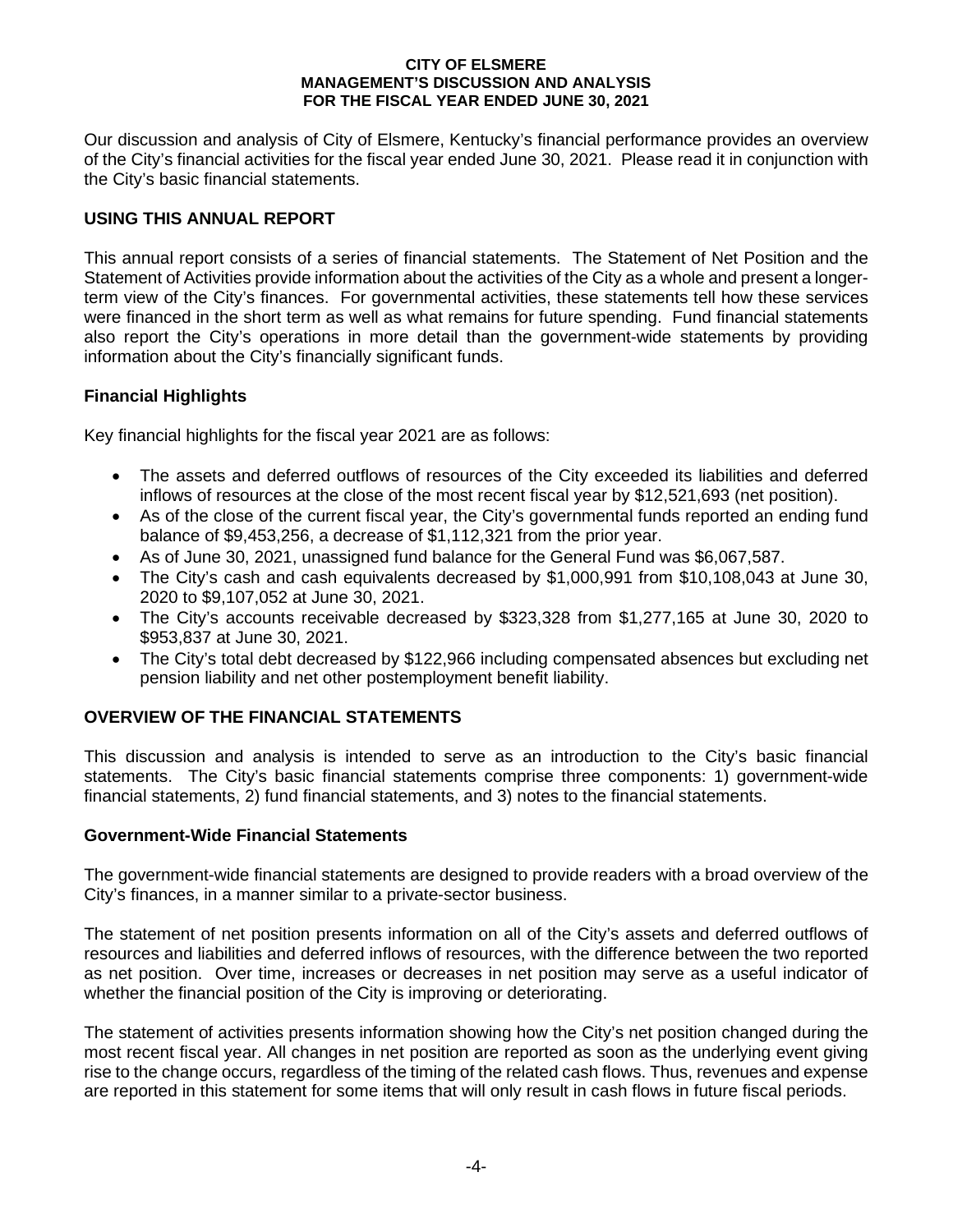The government-wide financial statements outline functions of the City that are principally supported by property taxes and intergovernmental revenues (governmental activities). The governmental activities of the City include general government, public safety, public works and streets, general services, planning and inspection, waste collection, and recreation. Capital assets and related debt are also supported by taxes and intergovernmental revenues.

The government-wide financial statements can be found on pages 11-12 of this report.

### **Fund Financial Statements**

A fund is a grouping of related accounts that is used to maintain control over resources that have been segregated for specific activities or objectives. The City uses fund accounting to ensure and demonstrate compliance with finance-related legal requirements. All the funds of the City are governmental funds with the exception of the FSA/HRA Fund, which is a fiduciary fund.

*Governmental funds:* Governmental funds are used to account for essentially the same functions reported as governmental activities in the government-wide financial statements. However, unlike the government-wide financial statements, governmental fund financial statements focus on near-term inflows and outflows of spendable resources, as well as on balances of spendable resources available at the end of the fiscal year. Such information may be useful in evaluating a government's near-term financing requirements.

Because the focus of governmental funds is narrower than that of the government-wide financial statements, it is useful to compare the information presented in the governmental funds with similar information for governmental activities in the government-wide financial statements. By doing so, readers may better understand the long-term impact of the City's near-term financing decisions. Both the governmental fund balance sheet and the governmental fund statement of revenues, expenditure and changes in fund balances provide a reconciliation to facilitate this comparison between governmental funds and governmental activities.

The City maintains individual governmental funds. Information is presented separately in the governmental fund statement of revenues, expenditures and changes in fund balances for the General Fund, Street Tax Fund, City Building Bond Fund, Municipal Road Aid Fund, Citywide Rehabilitation Fund, Turkeyfoot Acres Fund and Capital Outlay Fund. Fiduciary activities of the City are not included in these statements.

The basic government fund financial statements can be found on pages 13-16 of this report.

*Fiduciary funds:* Fiduciary funds are used to account for resources held for the benefit of parties outside of the City. Fiduciary funds are not reflected in the government-wide financial statements because the resources of these funds are not available to support the City's own programs. The accounting used for fiduciary funds is much like that used for government-wide financial statements.

The basic fiduciary fund financial statements can be found on pages 17-18 of this report.

### **Notes to the Financial Statements**

The notes to the financial statements provide additional information that is essential to a full understanding of the data provided in the government-wide and fund financial statements. The notes to the financial statements can be found on pages 19-39 of this report.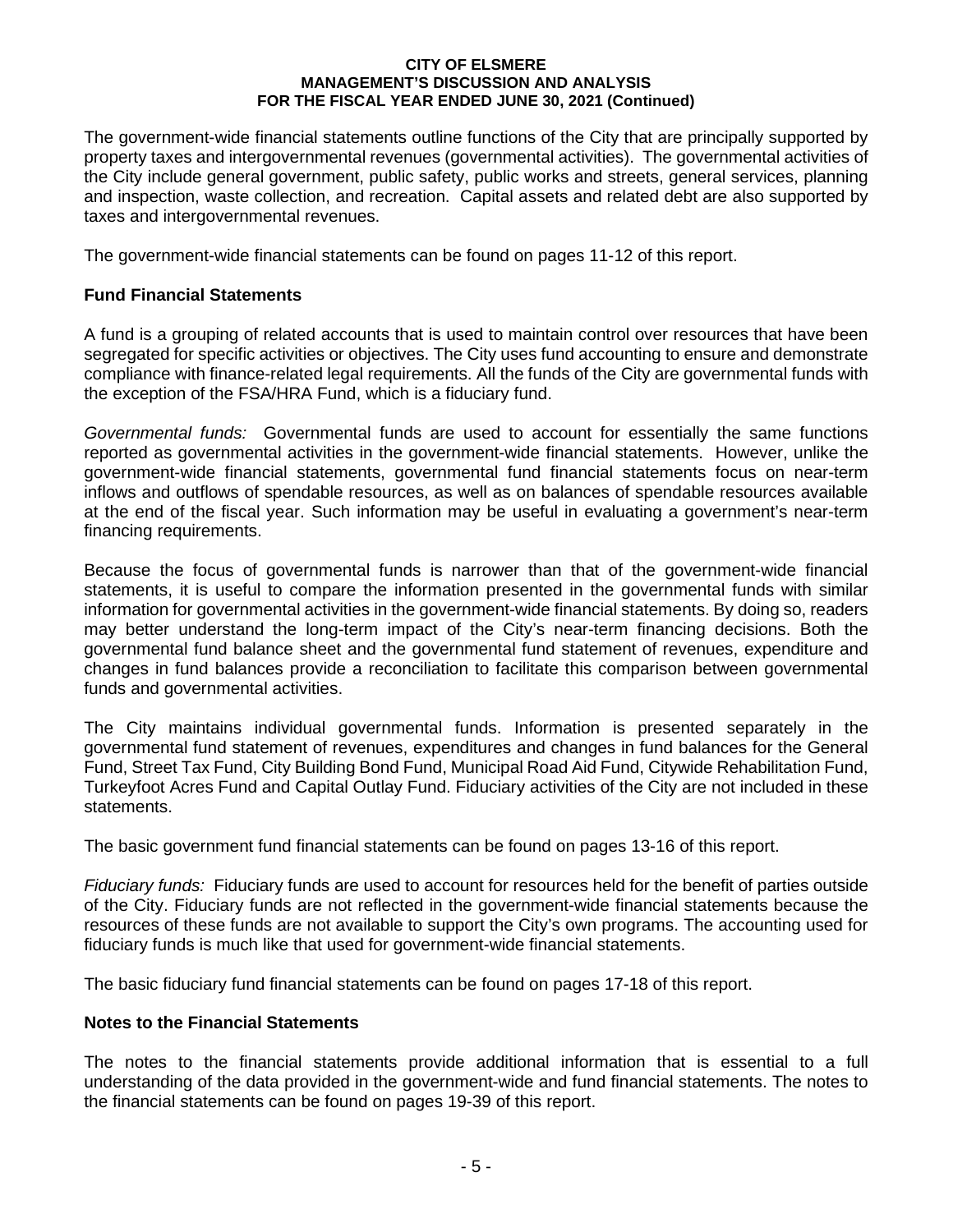### **GOVERNMENT WIDE FINANCIAL ANALYSIS**

For the years ended June 30, 2021 and 2020, net position for all governmental activities changed as follows:

|                                                    | Governmental      |            |  |    |            |  |
|----------------------------------------------------|-------------------|------------|--|----|------------|--|
|                                                    | <b>Activities</b> |            |  |    |            |  |
|                                                    |                   | 2021       |  |    | 2020       |  |
| <b>Current Assets</b>                              | \$                | 10,060,889 |  | \$ | 11,410,634 |  |
| Capital Assets, Net                                |                   | 13,608,708 |  |    | 11,551,766 |  |
| <b>Total Assets</b>                                |                   | 23,669,597 |  |    | 22,962,400 |  |
| Deferred Outflow of Resources                      |                   | 2,101,603  |  |    | 1,757,104  |  |
| <b>Total Assets and Deferred Outflows</b>          |                   | 25,771,200 |  |    | 24,719,504 |  |
| <b>Current Liabilities</b>                         |                   | 543,876    |  |    | 259,136    |  |
| <b>Noncurrent Liabilities</b>                      |                   | 12,392,577 |  |    | 11,015,308 |  |
| <b>Total Liabilities</b>                           |                   | 12,936,453 |  |    | 11,274,444 |  |
| Deferred Inflow of Resources                       |                   | 313,054    |  |    | 630,439    |  |
| <b>Total Liabilities and Deferred Inflows</b>      |                   | 13,249,507 |  |    | 11,904,883 |  |
| Net Investment in Capital Assets<br>Restricted for |                   | 8,728,708  |  |    | 11,222,910 |  |
| Road and Building Projects                         |                   | 3,101,446  |  |    | 661,217    |  |
| Unrestricted                                       |                   | 691,539    |  |    | 930,494    |  |
| <b>Total Net Position</b>                          | S                 | 12,521,693 |  | S  | 12,814,621 |  |

Net position may serve over time as a useful indicator of a government's financial position. In the case of the City, assets and deferred outflows of resources exceeded liabilities and deferred inflows of resources by approximately \$12.5 million as of June 30, 2021.

A large portion of the City's net position (approximately \$8.7 million) reflects its investment in capital assets (e.g. land and improvements, buildings and improvements, vehicles, furniture and equipment and infrastructure); less any related debt used to acquire those assets that is still outstanding. These assets are not available for future spending. Although the City's investment in capital assets is reported net of related debt, it should be noted that the resources needed to repay this debt must be provided from other sources, since the capital assets themselves cannot be used to liquidate these liabilities.

An additional portion of the City's net position (approximately \$3.1 million) represents resources that are subject to restrictions on how they may be used. Restricted assets are composed of funds held for the Street Tax Fund, City Building Bond Fund, and Municipal Road Aid Fund.

The City's financial position is the product of several financial transactions, including the net results of activities, the acquisition and payment of debt, the acquisition and disposal of capital assets, and the depreciation of capital assets.

The following points explain the major changes impacting net position as shown on the previous page.

- Cash and cash equivalents decreased \$1 million due to expenditure toward construction of new city administration building.
- Accounts receivable decreased \$323,328 due to receiving \$322,391 for Coronavirus Relief Funding that was recorded as a receivable at June 30, 2020.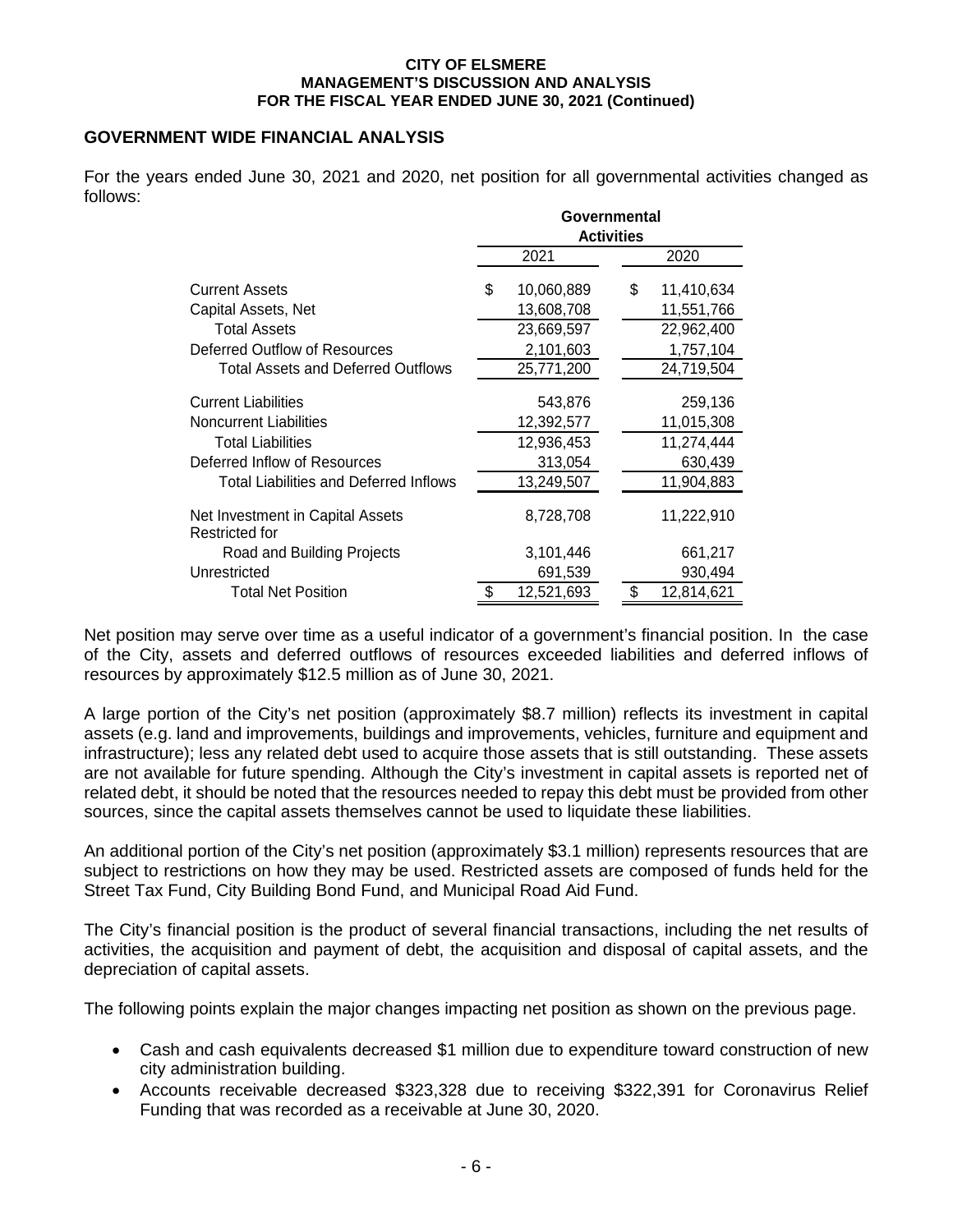- Net capital assets increased \$2 million. \$1.7 million of this is costs related to the construction of the new city administration building. Additionally, the city purchased an excavator and trailer for approximately \$125 thousand, vehicles for approximately \$63 thousand, and had costs for infrastructure projects for approximately \$640 thousand. Total depreciation expense in the current year was approximately \$528 thousand.
- Deferred outflows of resources increased by \$344,499 largely due to an increase in changes in proportion and difference between employer contributions and proportionate share contributions for the net pension and net OPEB liabilities.
- Noncurrent liabilities increased \$1,377,269 from the previous year. There was a \$120,000 decrease due to a payment on the general obligation bonds issued in the prior year. Changes in the proportionate share of the net pension and net OPEB liabilities resulted in an increase of \$1,558,101.
- The city has \$691,539 of unrestricted net position as of June 30, 2021.

The following reflects the change in revenues for fiscal years 2021 and 2020.

|                                           | Governmental Activities |               |               |           |  |
|-------------------------------------------|-------------------------|---------------|---------------|-----------|--|
|                                           |                         | June 30, 2021 | June 30, 2020 |           |  |
| <b>Revenues</b>                           |                         |               |               |           |  |
| <b>General Revenues</b>                   |                         |               |               |           |  |
| <b>Property Taxes</b>                     | \$                      | 929,359       | \$            | 1,368,918 |  |
| Payroll Taxes                             |                         | 1,685,221     |               | 1,593,319 |  |
| Insurance Premium Taxes                   |                         | 1,155,666     |               | 1,104,717 |  |
| Other Taxes                               |                         | 153,224       |               | 89,673    |  |
| Penalties and Interest on Taxes           |                         | 75,213        |               | 31,594    |  |
| Rehabilitation Loan Interest Payments     |                         | 306           |               | 564       |  |
| Earnings on Deposits                      |                         | 16,533        |               | 91,395    |  |
| Other Revenue                             |                         | 102,517       |               | 14,988    |  |
| <b>Total General Revenues</b>             |                         | 4,118,039     |               | 4,295,168 |  |
| Program Revenues                          |                         |               |               |           |  |
| <b>Charges for Services</b>               |                         | 21,778        |               | 87,682    |  |
| <b>Operating Grants and Contributions</b> |                         | 905,785       |               | 448,973   |  |
| <b>Capital Grants and Contributions</b>   |                         | 164,258       |               | 168,220   |  |
| Total Program Revenues                    |                         | 1,091,821     |               | 704,875   |  |
|                                           |                         |               |               |           |  |
| <b>Total Revenues</b>                     |                         | 5,209,860     | S             | 5,000,043 |  |

The following reflects the change in expenditures and net position for fiscal year 2021 and 2020.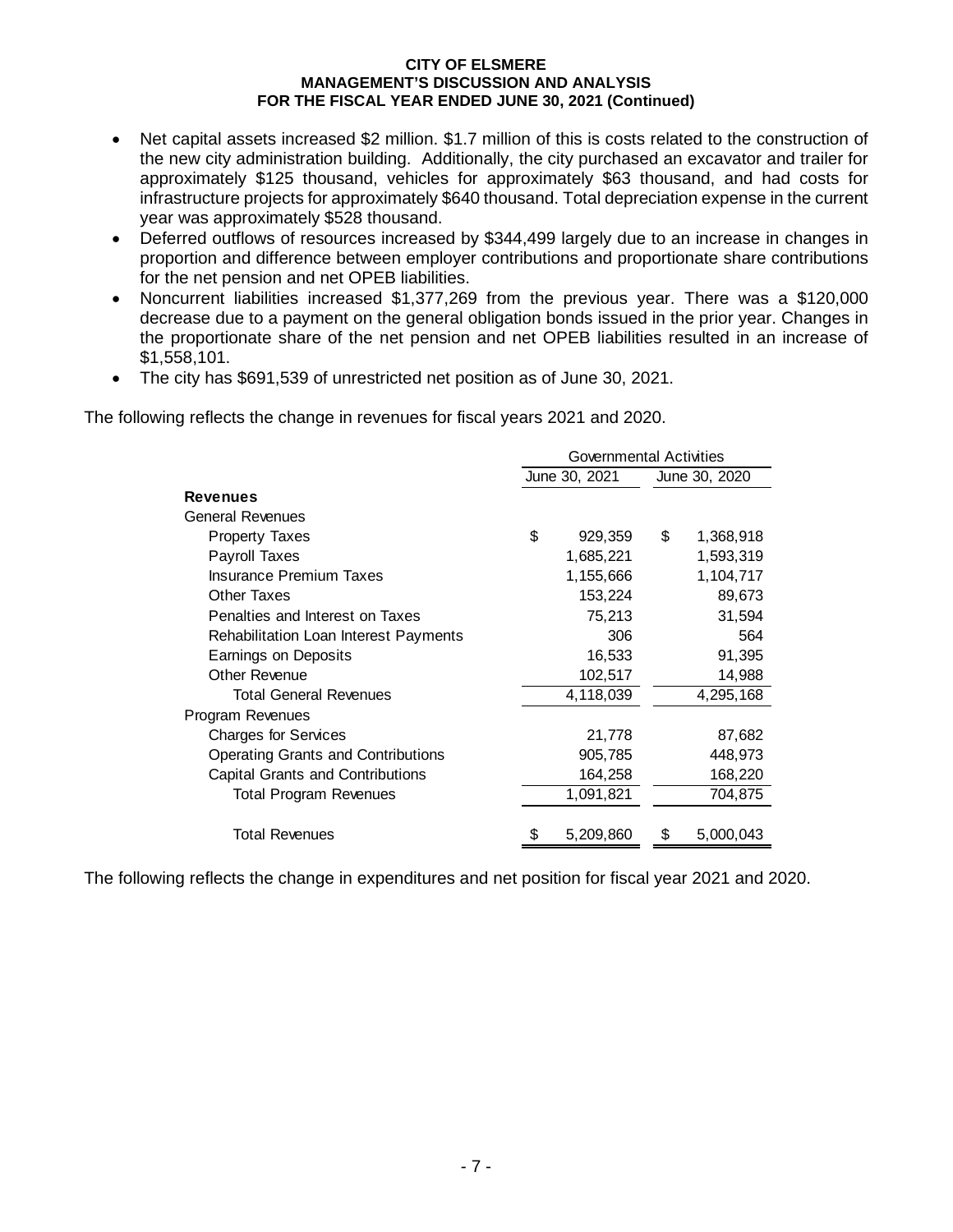|                                | Governmental Activities |           |    |               |  |  |
|--------------------------------|-------------------------|-----------|----|---------------|--|--|
|                                | June 30, 2021           |           |    | June 30, 2020 |  |  |
| Total Revenues                 |                         | 5,209,860 | \$ | 5,000,043     |  |  |
| Program Expenses               |                         |           |    |               |  |  |
| <b>General Government</b>      |                         | 860,850   | \$ | 685,158       |  |  |
| <b>Public Safety</b>           |                         | 1,863,418 |    | 1,517,111     |  |  |
| <b>Public Works and Street</b> |                         | 1,173,555 |    | 753,152       |  |  |
| Planning and Inspection        |                         | 38,913    |    | 35,378        |  |  |
| <b>Waste Collection</b>        |                         | 69        |    | 13            |  |  |
| Recreation                     |                         | 26,829    |    | 35,734        |  |  |
| Miscellaneous                  |                         |           |    | 506           |  |  |
| Interest Expense               |                         | 117,980   |    | 236,382       |  |  |
| Pension and OPEB Expense       |                         | 896,217   |    | 1,100,623     |  |  |
| Depreciation                   |                         | 527,922   |    | 501,591       |  |  |
| <b>Compensated Absences</b>    |                         | (2,965)   |    |               |  |  |
| <b>Total Exenses</b>           |                         | 5,502,788 |    | 4,865,648     |  |  |
| <b>Change in Net Position</b>  | \$                      | (292,928) | \$ | 134,395       |  |  |

Governmental activities decreased the City's net position by \$292,928. Key elements of this decrease are as follows:

- Operating grants and contributions increased by \$456,812 primarily due to the City receiving reimbursements for expenses from the Coronavirus Relief Fund.
- General government expenses increased \$175,692 due to an increase in personnel costs and an increase in contractual services.
- Public safety expense increased \$346,307 due to increases in personnel and benefits costs.
- Interest expense decreased \$118,402 due to bond issuance costs of approximately \$165,000 being included in the total interest expense in the prior year.

### **Governmental Funds**

The focus of the City's governmental funds is to provide information on near-term inflows, outlfows, and balances of spendable resources. Such information is useful in assessing the City's financing requirements. In particular, unassigned fund balance may serve as a useful measure of a government's net resources available for spending at the end of the fiscal year.

At the end of the fiscal year, the City's governmental funds reported combined ending fund balances of \$9,453,256, a decrease of \$1,112,321 compared to the prior year. This total consists of: General Fund, \$6,067,587; Street Tax Fund, \$121,379; City Building Bond Fund, \$2,713,273; Municipal Road Aid Fund, \$266,794; and all other non-major funds, \$284,223.

The General Fund is the chief operating fund of the City. At the end of the fiscal year, unassigned fund balance of the General Fund was \$6,067,587. The total fund balance increased \$1,056,958.

The Street Tax Fund balance decreased by \$87,631. This decrease is the result of an increase in capital street projects during the year.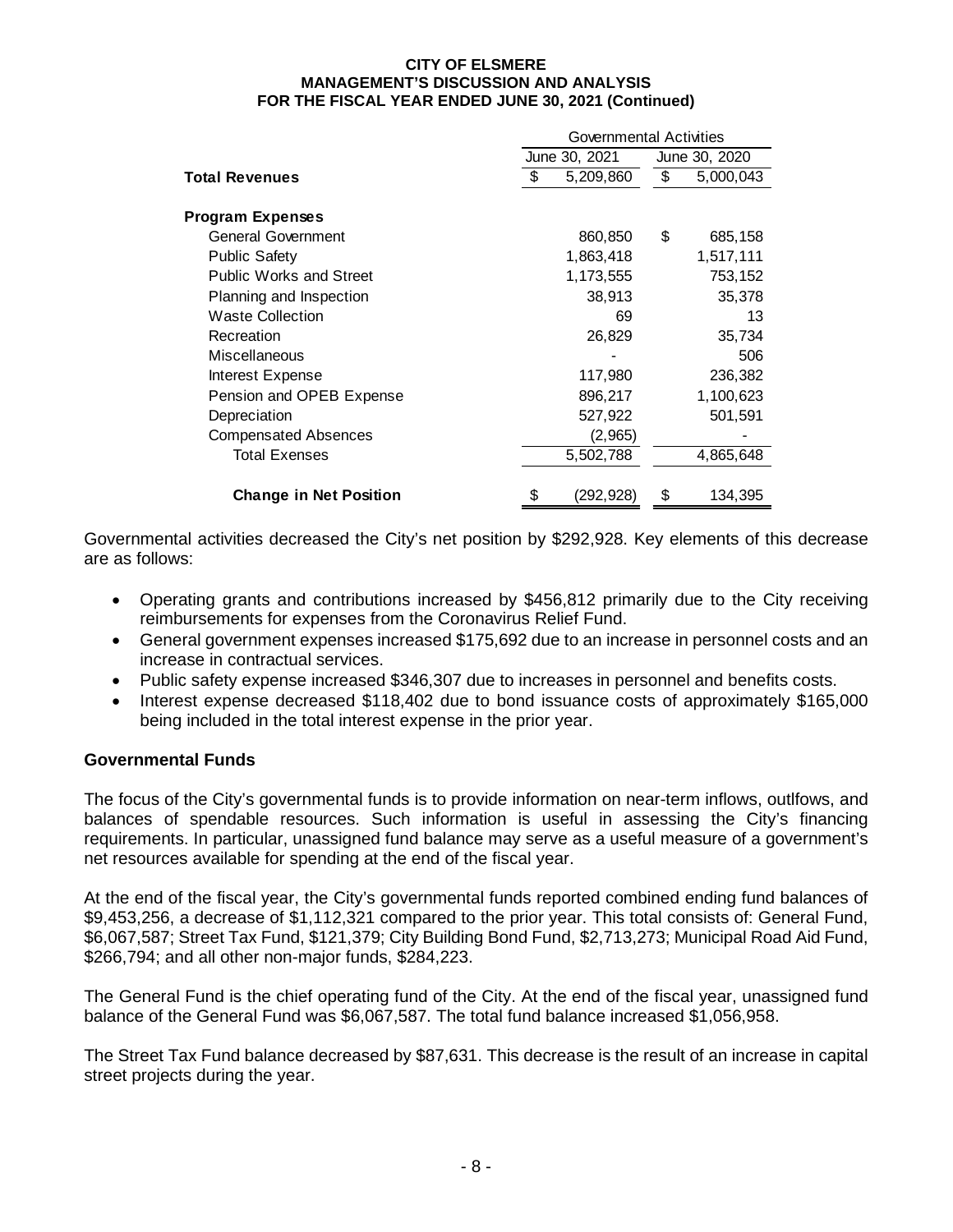The City Building Bond Fund balance decreased \$1,971,387. This decrease was due an increase in capital expenses for the new city administration building during the year.

The Municipal Road Aid Fund balance decreased \$88,341. This decrease is due to an increase in street projects during the year.

All other funds balances decreased \$21,920. This decrease is primarily due to an increase in expenditure in the Capital Outlay Fund.

### **Fiduciary Funds**

The City has one fiduciary fund, the FSA/HRA Fund. This fund had an increase in net position of \$1,047 as result of contributions exceeding benefits paid.

### **CAPITAL ASSETS**

The capital assets were reported for the fiscal years ended as follows:

|                                 |    | <b>Governmental Activities</b> |    |            |  |  |
|---------------------------------|----|--------------------------------|----|------------|--|--|
|                                 |    | 2021                           |    | 2020       |  |  |
| Land                            | \$ | 1,732,685                      | \$ | 1,732,685  |  |  |
| <b>Construction in Progress</b> |    | 2,564,521                      |    | 806,092    |  |  |
| <b>Buildings</b>                |    | 602,207                        |    | 629,176    |  |  |
| <b>Infrastructure</b>           |    | 8,113,041                      |    | 7,737,731  |  |  |
| Equipment                       |    | 251,471                        |    | 214,313    |  |  |
| Vehicles                        |    | 344,783                        |    | 431,769    |  |  |
| Totals                          | S  | 13,608,708                     |    | 11,551,766 |  |  |

### **LONG-TERM DEBT**

At June 30, 2021, the City had a total of \$4,880,000 in outstanding bonds. The proceeds from these bonds are being used to finance the construction of the city administration building. Additionally, the City had an obligation of approximately \$74,000 in unused vacation time for employees. The following is a summary of the City's debt transactions during 2021:

|                     | June 30,    |           |            | June 30,    |
|---------------------|-------------|-----------|------------|-------------|
|                     | 2020        | Additions | Repayments | 2021        |
| Bonds Payable       | \$5,000,000 | ۰         | 120.000    | \$4,880,000 |
| Compensate Absences | 76.598      | -         | 2.966      | 73.632      |
| Totals              | \$5.076.598 | ۰         | 122.966    | \$4.953.632 |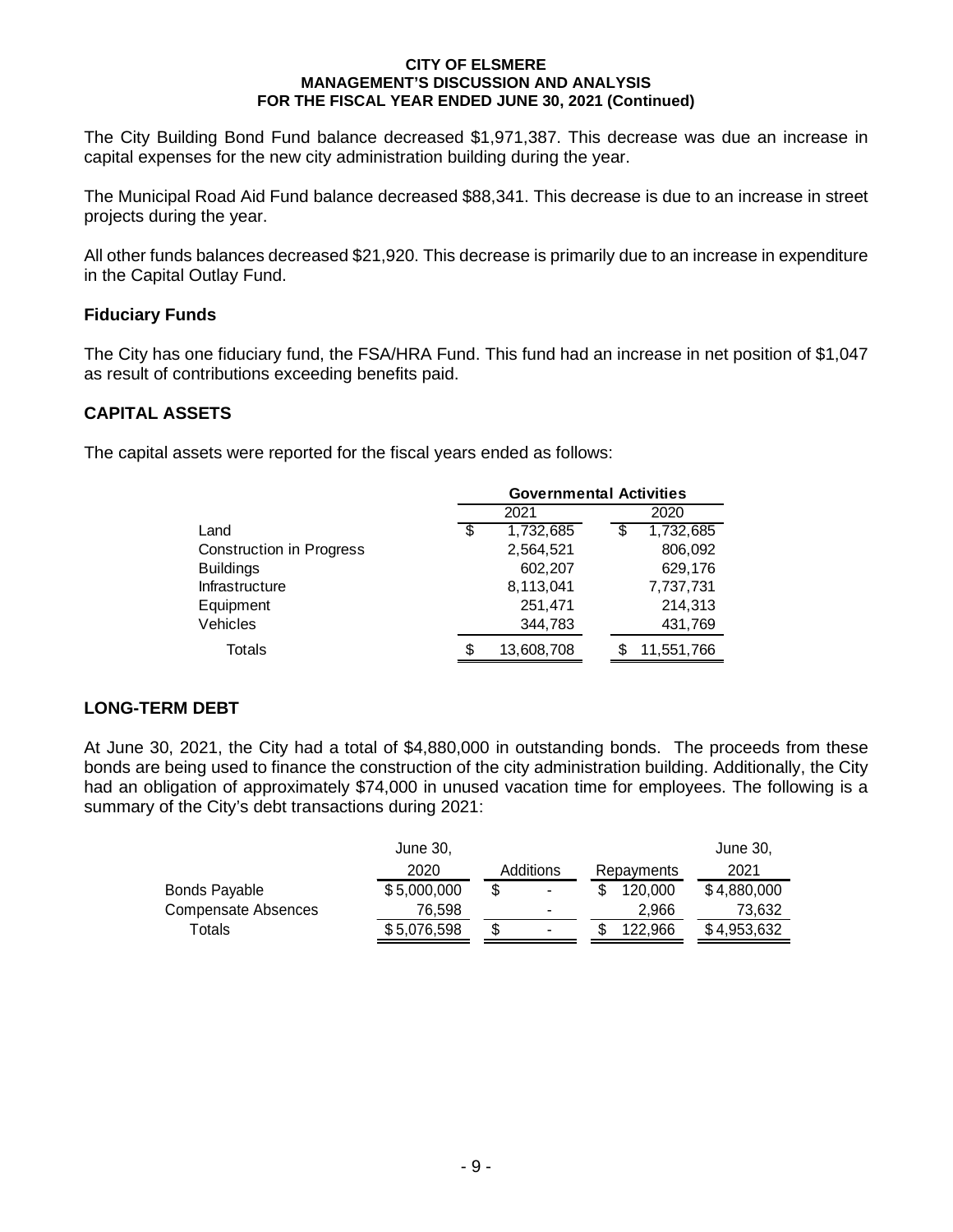### **ECONOMIC FACTORS AND NEXT YEAR'S BUDGET**

The City's elected officials consider many factors when setting the fiscal year 2022 budget. Some of the factors are the local economy, expected grant monies and anticipated tax revenues.

This year the Council voted to reduce the tax rate which is set at \$0.201 per hundred assessed on real property for the fiscal year ended June 30, 2022. The City budgeted revenues of \$5,219,719 for the year ending June 20, 2022, which is an increase of approximately \$433,155 from the June 30, 2021 actual revenue. The City budgeted expenses of \$4,271,304, which is an increase of approximately \$780,000 from June 30, 2021.

### **REQUESTS FOR INFORMATION**

This financial report is designed to provide our citizens, taxpayers, customers, and creditors with a general overview of the City's finances. If you have questions about this report or need additional financial information, contact the City Administrator, Matt Dowling, at (859) 342-7911 or at the city building at 318 Garvey Avenue, Elsmere, KY 41018.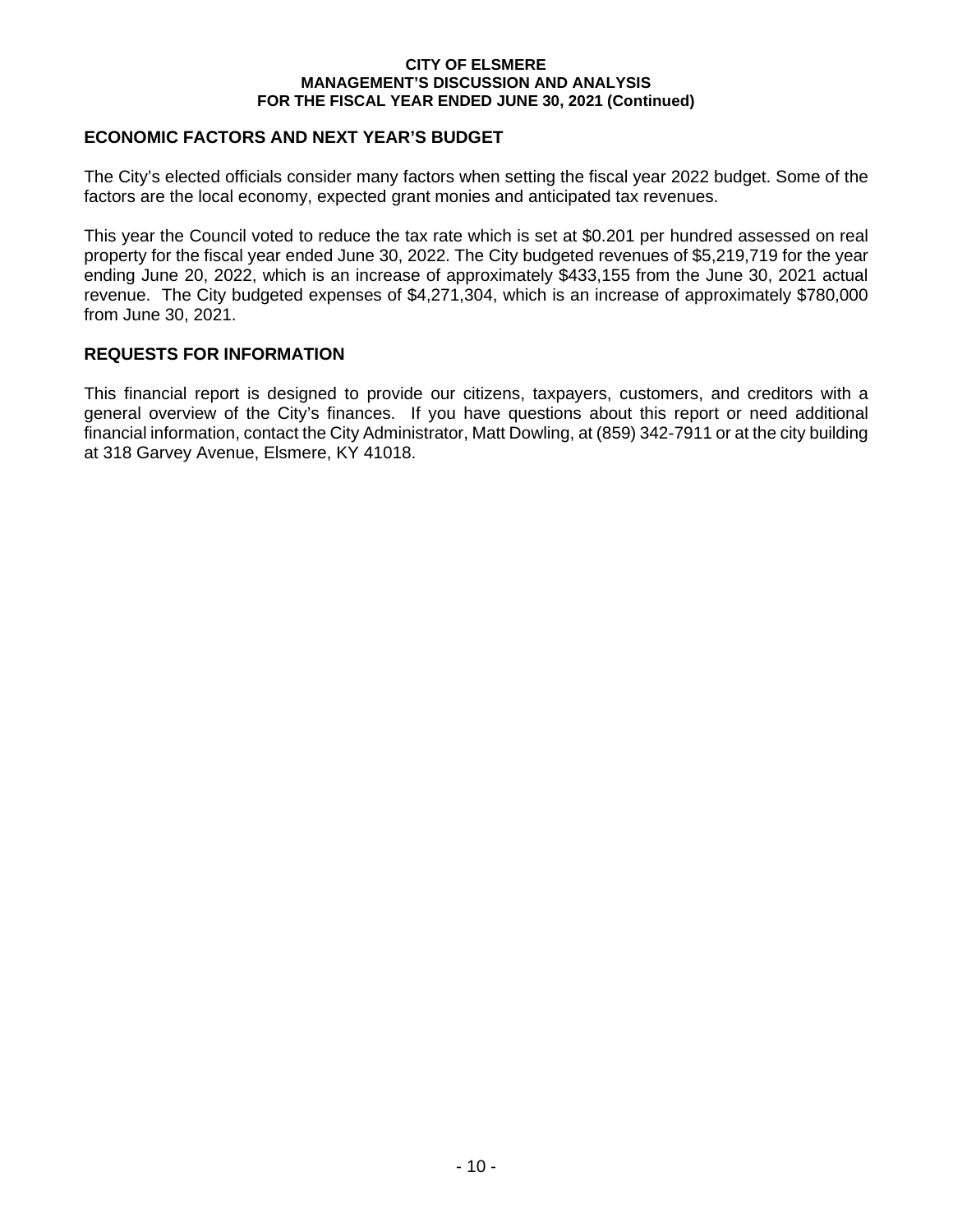### **CITY OF ELSMERE, KENTUCKY STATEMENT OF NET POSITION June 30, 2021**

| <b>Assets</b>                                                             | Governmental      |
|---------------------------------------------------------------------------|-------------------|
| <b>Current Assets</b>                                                     | <b>Activities</b> |
| Cash and cash equivalents                                                 | \$<br>9,107,052   |
| Receivables                                                               |                   |
| Taxes                                                                     | 794,513           |
| Waste collection                                                          | 33,351            |
| Other                                                                     | 125,973           |
| <b>Total Current Assets</b>                                               | 10,060,889        |
| <b>Noncurrent Assets</b>                                                  |                   |
| <b>Capital Assets</b>                                                     |                   |
| Land and construction in progress                                         | 4,297,206         |
| Infrastructure                                                            | 10,858,242        |
| <b>Buildings</b>                                                          | 1,337,302         |
| Equipment                                                                 | 647,082           |
| Vehicles                                                                  | 1,213,892         |
| Furniture and fixtures                                                    | 22,490            |
| Less: accumulated depreciation                                            | (4,767,506)       |
| <b>Net Capital Assets</b>                                                 | 13,608,708        |
| <b>Total Assets</b>                                                       | 23,669,597        |
| <b>Deferred Outflows of Resources</b>                                     |                   |
| Deferred outflows related to pension and post employment health insurance | 2,101,603         |
| <b>Total Assets and Deferred Outflows of Resources</b>                    | 25,771,200        |
| <b>Liabilities</b>                                                        |                   |
| <b>Current Liabilities</b>                                                |                   |
| Accounts payable                                                          | 275,844           |
| <b>Accrued liabilities</b>                                                | 64,652            |
| Accrued interest payable                                                  | 9,748             |
| Compensated absences                                                      | 73,632            |
| Current portion of leases payable                                         | 120,000           |
| <b>Total Current Liabilities</b>                                          | 543,876           |
| <b>Noncurrent Liabilities</b>                                             |                   |
| Leases payable                                                            | 4,760,000         |
| Net pension and post employment health insurance liability                | 7,632,577         |
| <b>Total Noncurrent Liabilities</b>                                       | 12,392,577        |
| <b>Total Liabilities</b>                                                  | 12,936,453        |
| <b>Deferred Inflow of Resources</b>                                       |                   |
| Deferred inflows related to pension and post employment health insurance  | 313,054           |
| <b>Total Liabilities and Deferred Inflow of Resources</b>                 | 13,249,507        |
| <b>Net Position</b>                                                       |                   |
| Net investment in capital assets                                          | 8,728,708         |
| Restricted for:                                                           |                   |
| Road and building projects                                                | 3,157,639         |
| Unrestricted                                                              | 635,346           |
| <b>Total Net Position</b>                                                 | \$<br>12,521,693  |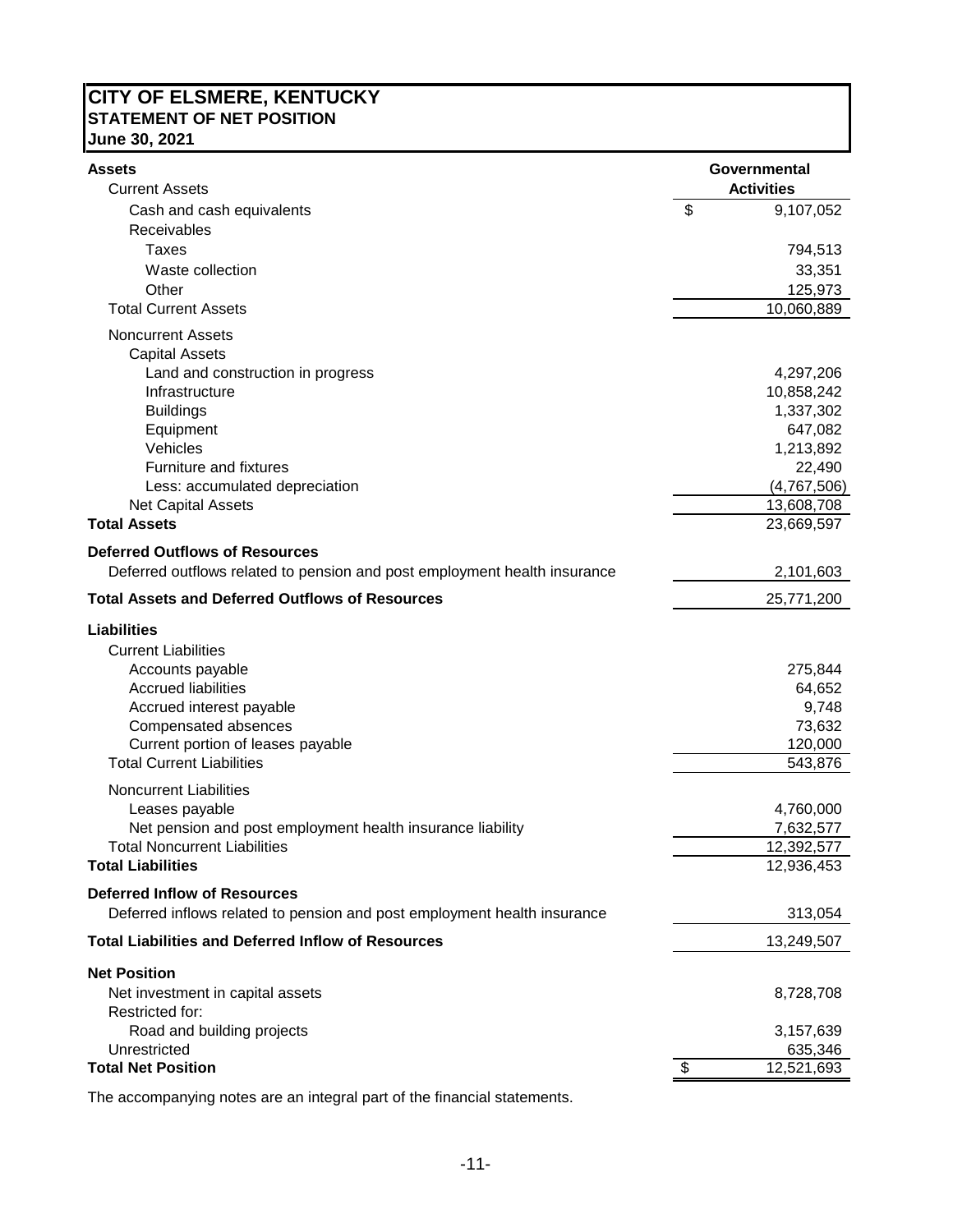### **CITY OF ELSMERE, KENTUCKY STATEMENT OF ACTIVITIES For the Year Ended June 30, 2021**

|                                      |    |                 |                                       |        |                                                        | <b>Program Revenues</b> |                                                             |         |                                            | <b>Net Revenue (Expense)</b><br>and Changes in<br><b>Net Position</b> |
|--------------------------------------|----|-----------------|---------------------------------------|--------|--------------------------------------------------------|-------------------------|-------------------------------------------------------------|---------|--------------------------------------------|-----------------------------------------------------------------------|
| <b>Functions/Programs</b>            |    | <b>Expenses</b> | <b>Charges for</b><br><b>Services</b> |        | Operating<br><b>Grants and</b><br><b>Contributions</b> |                         | <b>Capital</b><br><b>Grants and</b><br><b>Contributions</b> |         | Total<br>Governmental<br><b>Activities</b> |                                                                       |
| <b>Primary Government</b>            |    |                 |                                       |        |                                                        |                         |                                                             |         |                                            |                                                                       |
| <b>Governmental Activities</b>       |    |                 |                                       |        |                                                        |                         |                                                             |         |                                            |                                                                       |
| General government                   | \$ | 860,850         | \$                                    | 12,989 | \$                                                     | 15,959                  | \$                                                          |         | \$                                         | (831,902)                                                             |
| Public safety                        |    | 1,863,418       |                                       | 6,461  |                                                        | 889,826                 |                                                             |         |                                            | (967, 131)                                                            |
| Public works and street              |    | 1,173,555       |                                       |        |                                                        |                         |                                                             | 164,258 |                                            | (1,009,297)                                                           |
| Planning and inspection              |    | 38,913          |                                       |        |                                                        |                         |                                                             |         |                                            | (38, 913)                                                             |
| Waste collection                     |    | 69              |                                       | 2,328  |                                                        |                         |                                                             |         |                                            | 2,259                                                                 |
| Recreation                           |    | 26,829          |                                       |        |                                                        |                         |                                                             |         |                                            | (26, 829)                                                             |
| Interest expense                     |    | 117,980         |                                       |        |                                                        |                         |                                                             |         |                                            | (117,980)                                                             |
| Pension and OPEB expense             |    | 896,217         |                                       |        |                                                        |                         |                                                             |         |                                            | (896, 217)                                                            |
| Depreciation                         |    | 527,922         |                                       |        |                                                        |                         |                                                             |         |                                            | (527, 922)                                                            |
| Compensated absences                 |    | (2,965)         |                                       |        |                                                        |                         |                                                             |         |                                            | 2,965                                                                 |
| <b>Total Governmental Activities</b> | S  | 5,502,788       | \$                                    | 21,778 | \$                                                     | 905,785                 | \$                                                          | 164,258 |                                            | (4, 410, 967)                                                         |

### **General Revenues:** Taxes

| Property taxes          | 929,359    |
|-------------------------|------------|
| Payroll tax             | 1,685,221  |
| Insurance premium taxes | 1,155,666  |
| Other taxes             | 147,442    |
| Licenses and permits    | 5,782      |
| Fines and forfeitures   | 75,213     |
| Interest income         | 16,839     |
| <b>Miscellaneous</b>    | 102,517    |
| Total general revenues  | 4,118,039  |
| Change in net position  | (292, 928) |
| Net position, beginning | 12,814,621 |
| Net position, ending    | 12,521,693 |

 $\mathbf{A}^{\pm}$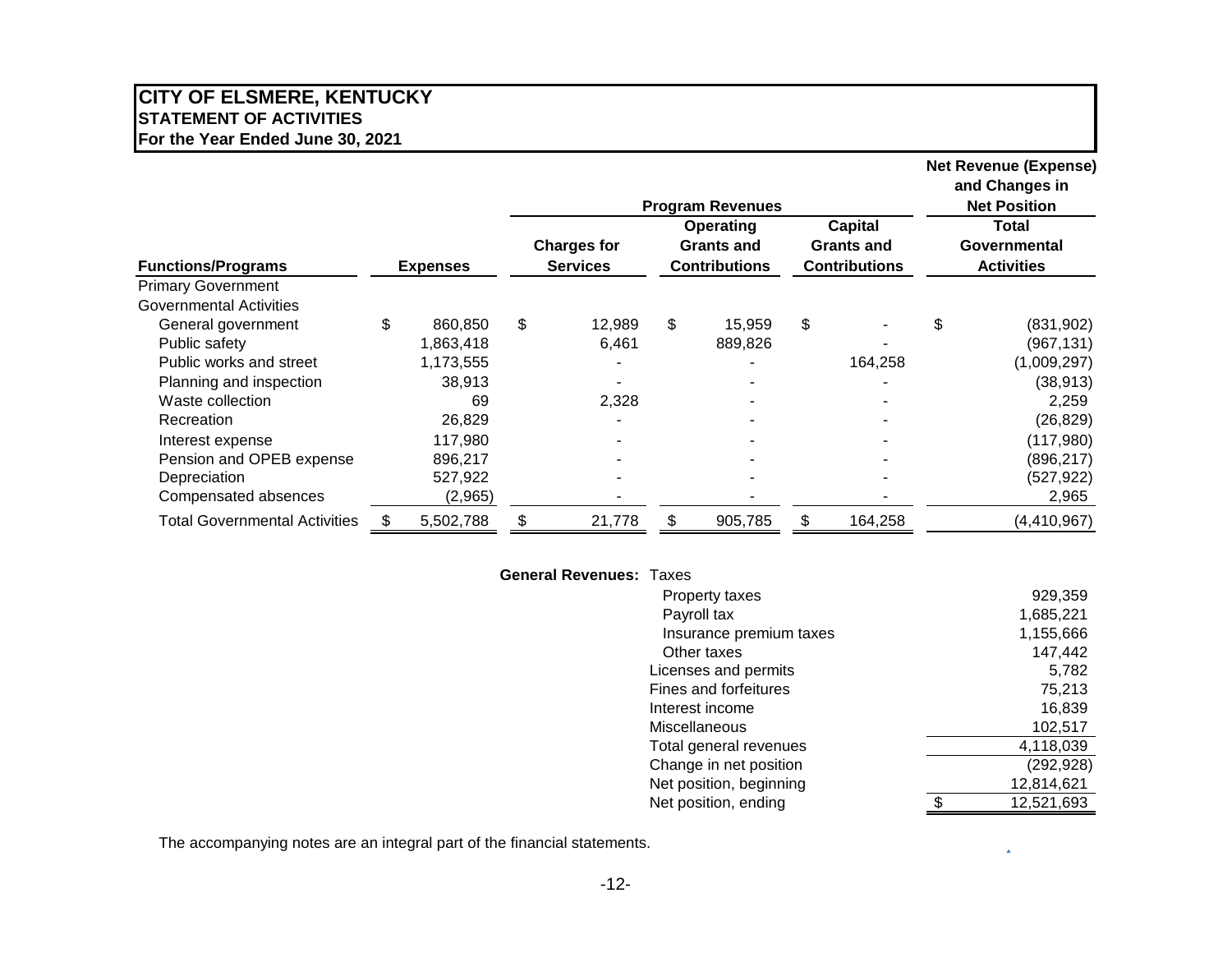### **CITY OF ELSMERE, KENTUCKY BALANCE SHEET - GOVERNMENTAL FUNDS June 30, 2021**

|                                          | General<br><b>Fund</b> | <b>Street Tax</b><br><b>Fund</b> | City<br><b>Building</b><br><b>Bond Fund</b> | <b>Municipal</b><br><b>Road Aid</b><br><b>Fund</b> | Other<br><b>Funds</b> | <b>Total</b><br>Governmental<br><b>Funds</b> |
|------------------------------------------|------------------------|----------------------------------|---------------------------------------------|----------------------------------------------------|-----------------------|----------------------------------------------|
| <b>Assets</b>                            |                        |                                  |                                             |                                                    |                       |                                              |
| Cash and cash equivalents<br>Receivables | \$5,450,417            | 120,770<br>S.                    | \$2,983,780                                 | 267,862<br>\$                                      | 284,223<br>\$         | 9,107,052<br>\$                              |
| Taxes                                    | 751,575                | 42,938                           |                                             |                                                    |                       | 794,513                                      |
| Waste collection                         | 33,351                 |                                  |                                             |                                                    |                       | 33,351                                       |
| Other                                    | 79,874                 |                                  |                                             |                                                    | 46,099                | 125,973                                      |
| Due from other funds                     |                        | 609                              |                                             |                                                    |                       | 609                                          |
| <b>Total Assets</b>                      | \$6,315,217            | 164,317<br>\$                    | \$2,983,780                                 | \$<br>267,862                                      | \$<br>330,322         | \$<br>10,061,498                             |
| <b>Liabilities and Fund Balances</b>     |                        |                                  |                                             |                                                    |                       |                                              |
| <b>Liabilities</b>                       |                        |                                  |                                             |                                                    |                       |                                              |
| Accounts payable                         | \$<br>4.269            | \$                               | \$<br>270,507                               | \$<br>1,068                                        | \$                    | \$<br>275,844                                |
| <b>Accrued liabilities</b>               | 64,652                 |                                  |                                             |                                                    |                       | 64,652                                       |
| Deferred revenue                         | 178,100                | 42,938                           |                                             |                                                    | 46,099                | 267,137                                      |
| Due to other funds                       | 609                    |                                  |                                             |                                                    |                       | 609                                          |
| <b>Total Liabilities</b>                 | 247,630                | 42,938                           | 270,507                                     | 1,068                                              | 46,099                | 608,242                                      |
| <b>Fund Balances</b>                     |                        |                                  |                                             |                                                    |                       |                                              |
| Restricted                               |                        | 121,379                          | 2,713,273                                   | 266,794                                            | 56,193                | 3,157,639                                    |
| Committed                                |                        |                                  |                                             |                                                    | 106,089               | 106,089                                      |
| Assigned                                 |                        |                                  |                                             |                                                    | 121,941               | 121,941                                      |
| Unassigned                               | 6,067,587              |                                  |                                             |                                                    |                       | 6,067,587                                    |
| <b>Total Fund Balances</b>               | 6,067,587              | 121,379                          | 2,713,273                                   | 266,794                                            | 284,223               | 9,453,256                                    |
| <b>Total Liabilities and</b>             |                        |                                  |                                             |                                                    |                       |                                              |
| <b>Fund Balances</b>                     | \$6,315,217            | 164,317<br>S                     | \$2,983,780                                 | 267,862<br>S                                       | 330,322<br>S.         | 10,061,498<br>S                              |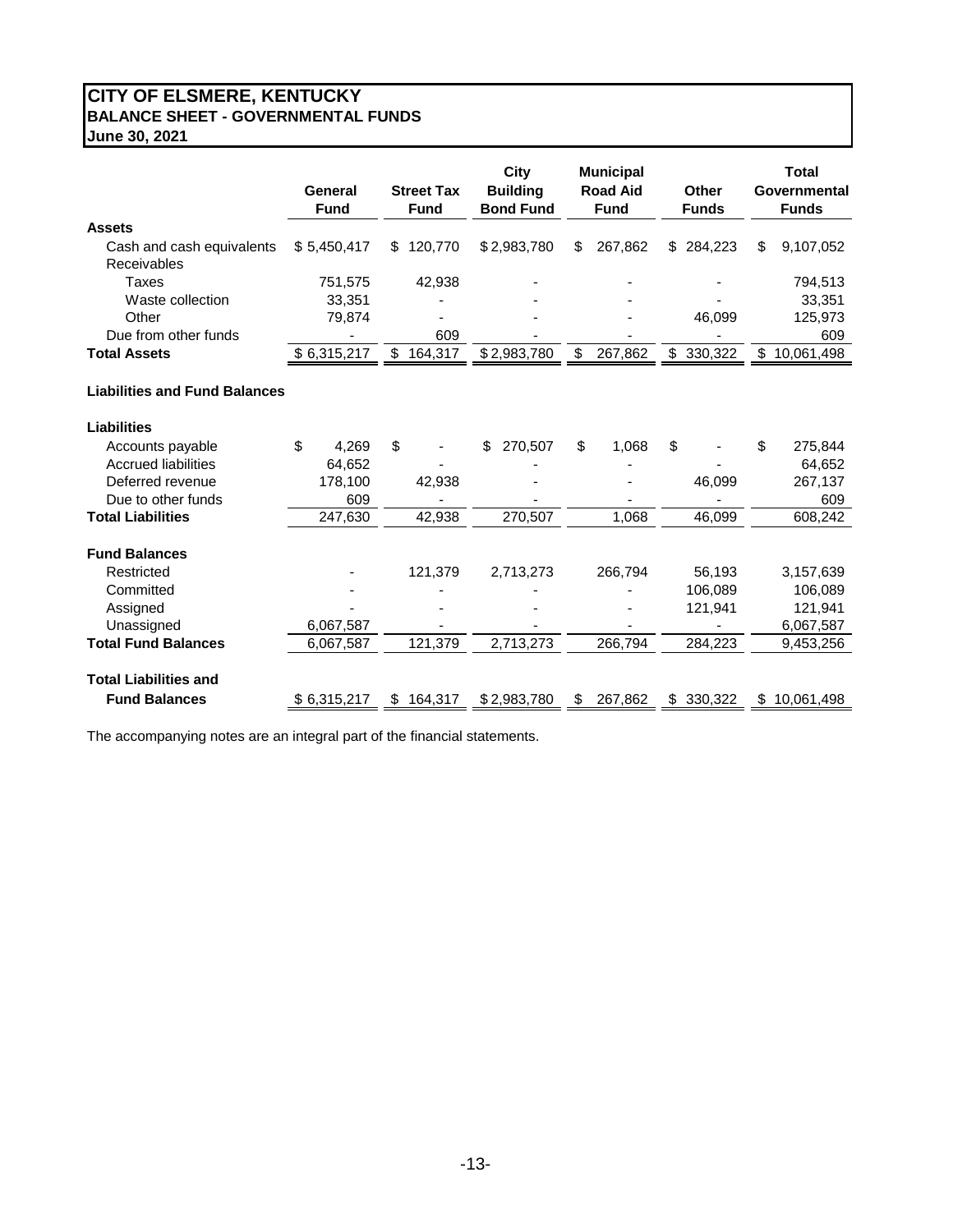### **RECONCILIATION OF THE BALANCE SHEET - GOVERNMENTAL FUNDS TO THE STATEMENT OF NET POSITION CITY OF ELSMERE, KENTUCKY June 30, 2021**

| \$<br>Total fund balance per balance sheet                                                                                                                                                                             | 9,453,256               |
|------------------------------------------------------------------------------------------------------------------------------------------------------------------------------------------------------------------------|-------------------------|
|                                                                                                                                                                                                                        |                         |
| Capital assets of \$18,376,214, less accumulated depreciation of (\$4,767,506),<br>used in governmental activities are not financial resources and, therefore,<br>are not reported in the funds.                       | 13,608,708              |
| Long-term revenue deferrals are not available to pay for current period<br>expenditures and therefore, are deferred in the governmental funds                                                                          | 267,137                 |
| Deferred outflows and inflows of resources related to pensions are applicable to future<br>periods and, therefore, not reportable in the funds:                                                                        |                         |
| Deferred outflow of resources<br>Deferred inflow of resources                                                                                                                                                          | 2,101,603<br>(313,054)  |
| Long-term liabilities, including leases payable and compensated absences, may not<br>be due and payable in the current period in the funds and therefore are not<br>reported as liabilities in the governmental funds. |                         |
| Bonds payable                                                                                                                                                                                                          | (4,880,000)             |
| Accrued interest payable on long-term debt                                                                                                                                                                             | (9,748)                 |
| Net pension liability<br>Compensated absences                                                                                                                                                                          | (7,632,577)<br>(73,632) |
|                                                                                                                                                                                                                        |                         |
| Net position of governmental activities                                                                                                                                                                                | 12,521,693              |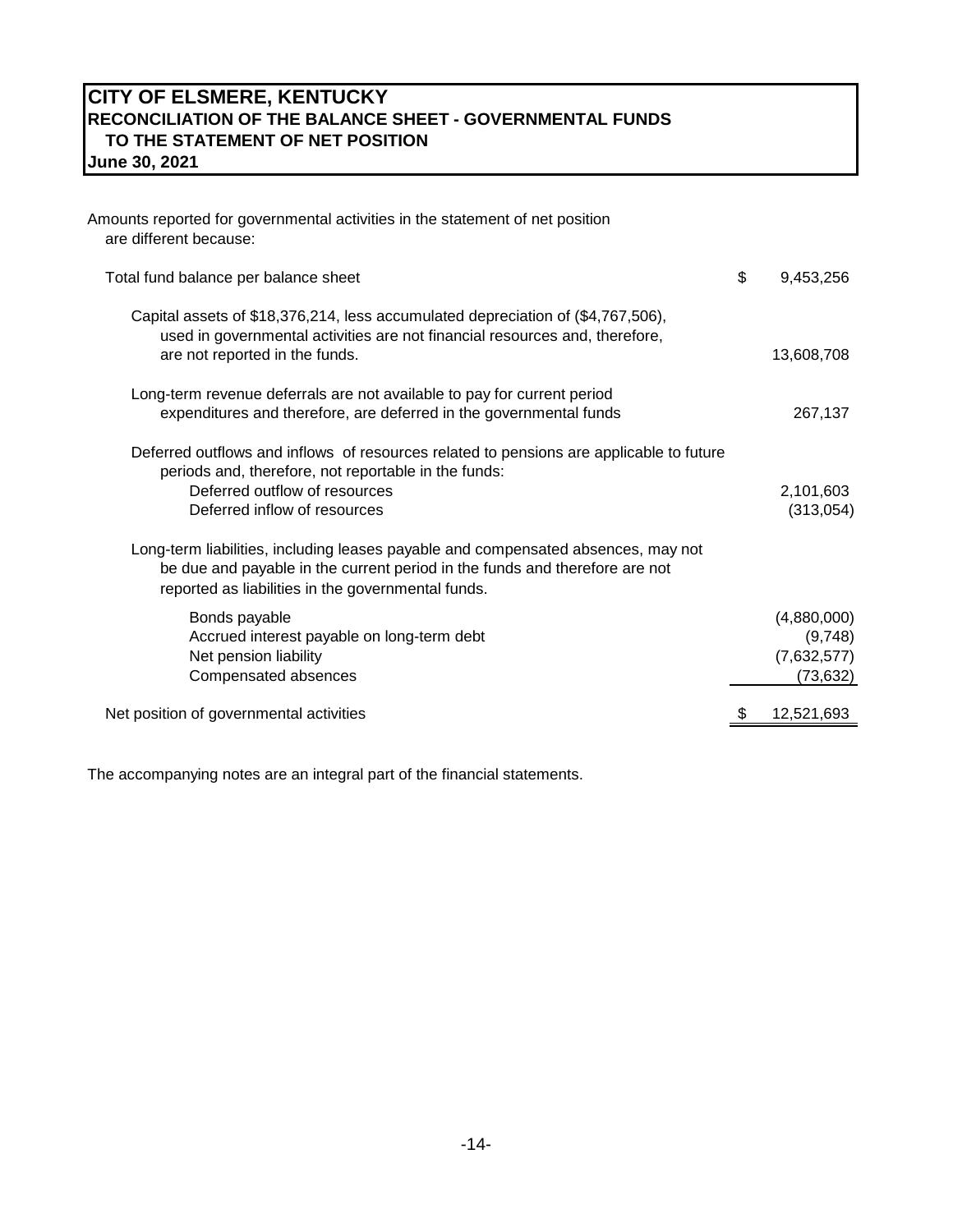### **CITY OF ELSMERE, KENTUCKY STATEMENT OF REVENUES, EXPENDITURES, AND CHANGES IN FUND BALANCES - GOVERNMENTAL FUNDS For the Year Ended June 30, 2021**

|                                                                                                                 |              |                   | <b>City</b>                     | <b>Municipal</b> |              | <b>Total</b>    |
|-----------------------------------------------------------------------------------------------------------------|--------------|-------------------|---------------------------------|------------------|--------------|-----------------|
|                                                                                                                 | General      | <b>Street Tax</b> | <b>Building</b>                 | <b>Road Aid</b>  |              | Governmental    |
| <b>Revenues</b>                                                                                                 | <b>Fund</b>  | <b>Fund</b>       | <b>Bond Fund</b><br><b>Fund</b> |                  | <b>Funds</b> | <b>Funds</b>    |
| Property tax                                                                                                    | 842,566<br>S | \$551,292         | \$                              | \$               | \$           | \$<br>1,393,858 |
| Payroll tax                                                                                                     | 1,685,221    |                   |                                 |                  |              | 1,685,221       |
| Insurance premium tax                                                                                           | 1,005,666    |                   |                                 |                  | 150,000      | 1,155,666       |
| Other taxes                                                                                                     | 147,442      |                   |                                 |                  |              | 147,442         |
| Licenses and permits                                                                                            | 5,782        |                   |                                 |                  |              | 5,782           |
| Fines, forfeitures, penalties                                                                                   | 75,213       |                   |                                 |                  |              | 75,213          |
| Charges for services                                                                                            | 2,328        |                   |                                 |                  |              | 2,328           |
| Intergovernmental                                                                                               | 912,245      |                   |                                 | 164,258          |              | 1,076,503       |
| Rehabilitation loan payments                                                                                    |              |                   |                                 |                  | 12,989       | 12,989          |
| Interest income                                                                                                 | 7,584        | 259               | 7,761                           | 606              | 629          | 16,839          |
| Miscellaneous                                                                                                   | 102,517      |                   |                                 |                  |              | 102,517         |
| <b>Total Revenues</b>                                                                                           | 4,786,564    | 551,551           | 7,761                           | 164,864          | 163,618      | 5,674,358       |
| <b>Expenditures</b>                                                                                             |              |                   |                                 |                  |              |                 |
| <b>Current Expenditures</b>                                                                                     |              |                   |                                 |                  |              |                 |
| General government                                                                                              | 793,441      |                   |                                 |                  |              | 793,441         |
| Public safety                                                                                                   | 1,863,418    |                   |                                 |                  |              | 1,863,418       |
| Public works and streets                                                                                        | 768,755      | 66                | 220,507                         | 151,413          | 32,814       | 1,173,555       |
| Planning and inspection                                                                                         | 38,913       |                   |                                 |                  |              | 38,913          |
| Waste collection                                                                                                | 69           |                   |                                 |                  |              | 69              |
| Recreation                                                                                                      | 26,829       |                   |                                 |                  |              | 26,829          |
| Miscellaneous                                                                                                   |              |                   | 213                             |                  | 67,196       | 67,409          |
| Capital outlay                                                                                                  |              | 639,116           | 1,758,428                       | 101,792          | 85,528       | 2,584,864       |
| Debt service                                                                                                    |              |                   | 238,181                         |                  |              | 238,181         |
| <b>Total Expenditures</b>                                                                                       | 3,491,425    | 639,182           | 2,217,329                       | 253,205          | 185,538      | 6,786,679       |
| <b>Excess (Deficiency) of Revenues</b>                                                                          |              |                   |                                 |                  |              |                 |
| <b>Over (Under) Expenditures</b>                                                                                | 1,295,139    | (87, 631)         | (2,209,568)                     | (88, 341)        | (21, 920)    | (1, 112, 321)   |
| <b>Other Financing Sources (Uses)</b>                                                                           |              |                   |                                 |                  |              |                 |
| Operating transfers in (out)                                                                                    | (238, 181)   |                   | 238,181                         |                  |              |                 |
| <b>Total Other Financing</b>                                                                                    |              |                   |                                 |                  |              |                 |
| <b>Sources (Uses)</b>                                                                                           | (238, 181)   |                   | 238,181                         |                  |              |                 |
| <b>Excess (Deficit) of Revenues and</b><br><b>Other Financing Sources Over</b><br><b>Expenditures and Other</b> |              |                   |                                 |                  |              |                 |
| <b>Financing Uses</b>                                                                                           | 1,056,958    | (87, 631)         | (1,971,387)                     | (88, 341)        | (21, 920)    | (1, 112, 321)   |
| <b>Fund Balance, beginning</b>                                                                                  | 5,010,629    | 209,010           | 4,684,660                       | 355,135          | 306,143      | 10,565,577      |
| <b>Fund Balance, ending</b>                                                                                     | \$6,067,587  | \$121,379         | \$2,713,273                     | \$266,794        | \$284,223    | \$<br>9,453,256 |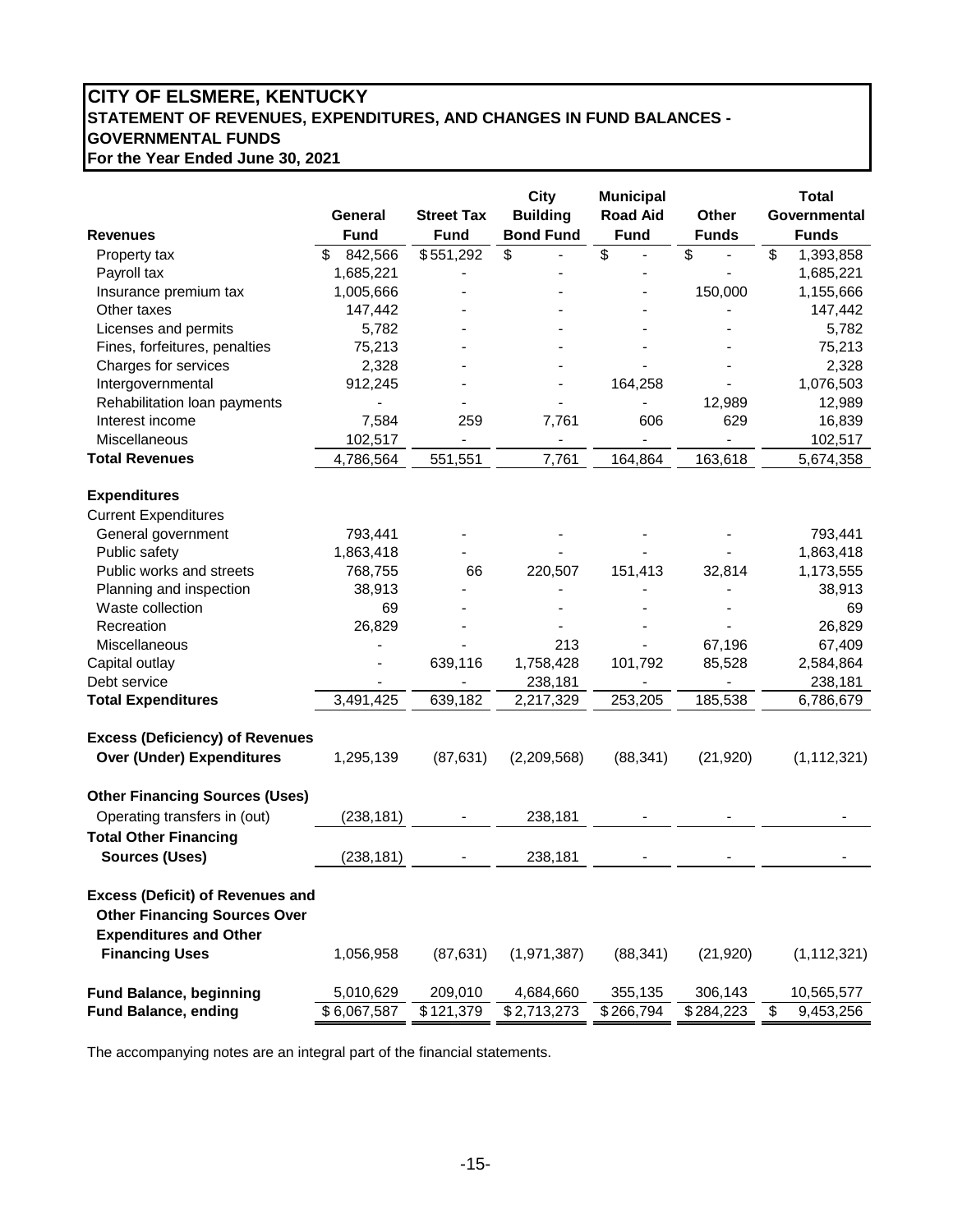### **CITY OF ELSMERE, KENTUCKY RECONCILIATION OF THE STATEMENT OF REVENUES, EXPENDITURES AND CHANGES IN FUND BALANCES - GOVERNMENTAL FUNDS TO THE STATEMENT OF ACTIVITIES For the Year Ended June 30, 2021**

| Amounts reported for governmental activities in the statement of activities<br>are different because:                                                                                                                                                       |                     |
|-------------------------------------------------------------------------------------------------------------------------------------------------------------------------------------------------------------------------------------------------------------|---------------------|
| Net change in fund balance - total governmental funds                                                                                                                                                                                                       | \$<br>(1, 112, 321) |
| Governmental funds report capital outlays as expenditures. However, in the statement of<br>activities the cost of those assets is allocated over their estimated useful<br>lives as depreciation expense                                                    |                     |
| Capital asset purchases capitalized                                                                                                                                                                                                                         | \$<br>2,584,864     |
| Depreciation expense                                                                                                                                                                                                                                        | (527, 922)          |
| Compensated absences not expected to be paid within this next fiscal year are no<br>reported as liabilities in the fund, but are reported as liabilities in the statement of<br>net position. This is the net changes in compensated absences for the year. | 2,965               |
|                                                                                                                                                                                                                                                             |                     |
| Revenues in the statement of activities that do not provide current financial<br>resources are not reported as revenues in the governmental funds                                                                                                           | (464, 498)          |
| Accrued interest on long-term debt is reported in the government-wide financial<br>statements and not reported in the governmental funds. This is the change in<br>interest accrued through year end                                                        | 201                 |
| Governmental funds report City pension and post employment health benefit contributions<br>as expenditures. However, in the statement of activities, the cost of<br>pension benefits earned net of employer contributions is reported as an expense         |                     |
| Costs of pension benefits earned                                                                                                                                                                                                                            | (706, 614)          |
| Costs of post employment health insurance benefits earned                                                                                                                                                                                                   | (189, 603)          |
| Repayment of bond principal is an expenditure in the governmental funds,                                                                                                                                                                                    |                     |
| but the repayment reduces long-term liabilities in the statement of net position                                                                                                                                                                            | 120,000             |
| Change in net position of governmental activities                                                                                                                                                                                                           | \$<br>(292, 928)    |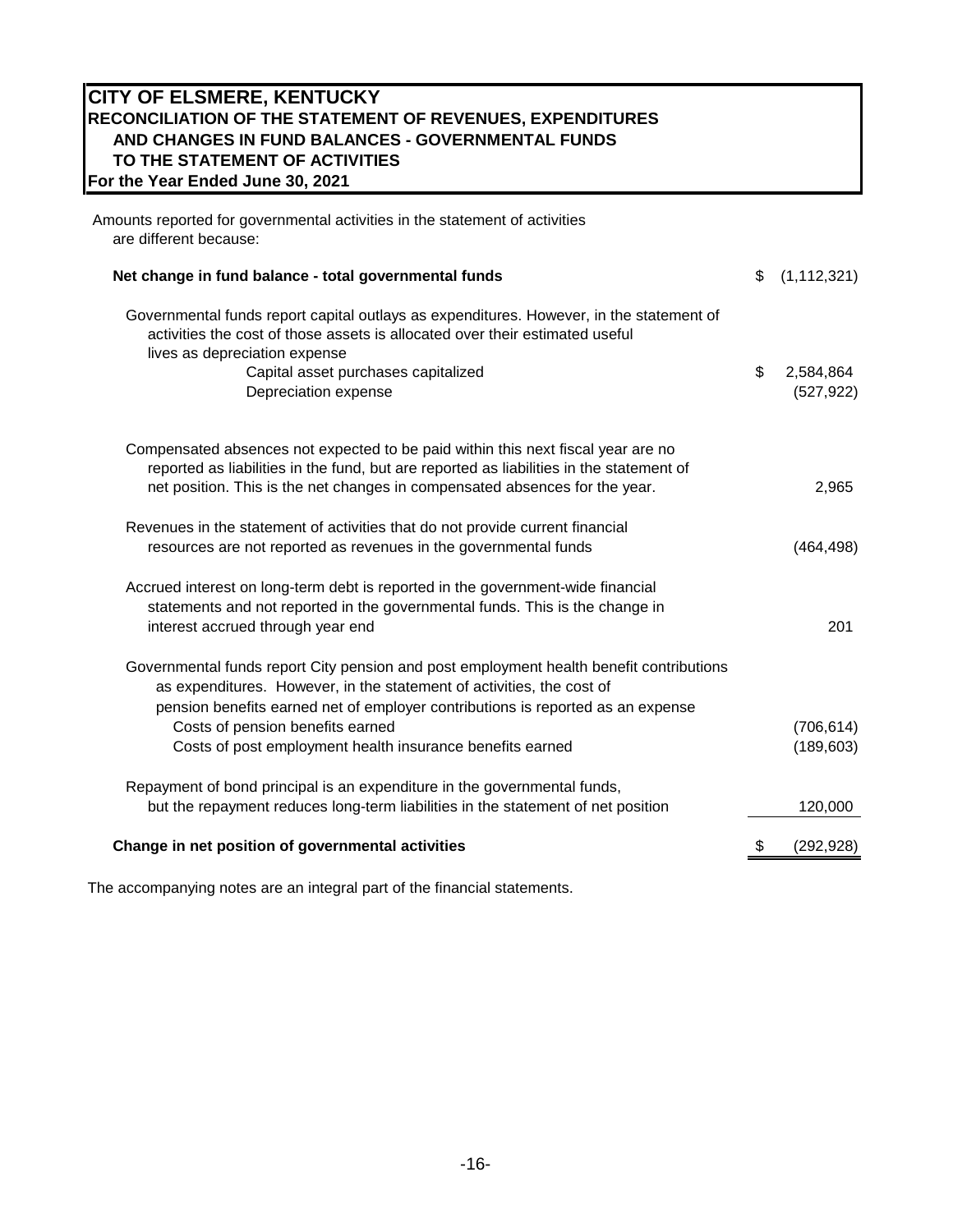# **CITY OF ELSMERE, KENTUCKY STATEMENT OF FIDUCIARY NET POSITION June 30, 2021**

| <b>Assets</b><br><b>Current Assets</b> |     | <b>FSA/HRA</b><br><b>Fund</b> |
|----------------------------------------|-----|-------------------------------|
| Cash and cash equivalents              |     | 8,941                         |
| <b>Total Assets</b>                    | \$. | 8,941                         |
| <b>Net Position</b>                    |     |                               |
| Restricted for other employee benefits |     | 8941                          |
| <b>Total Net Position</b>              |     | 8,941                         |
|                                        |     |                               |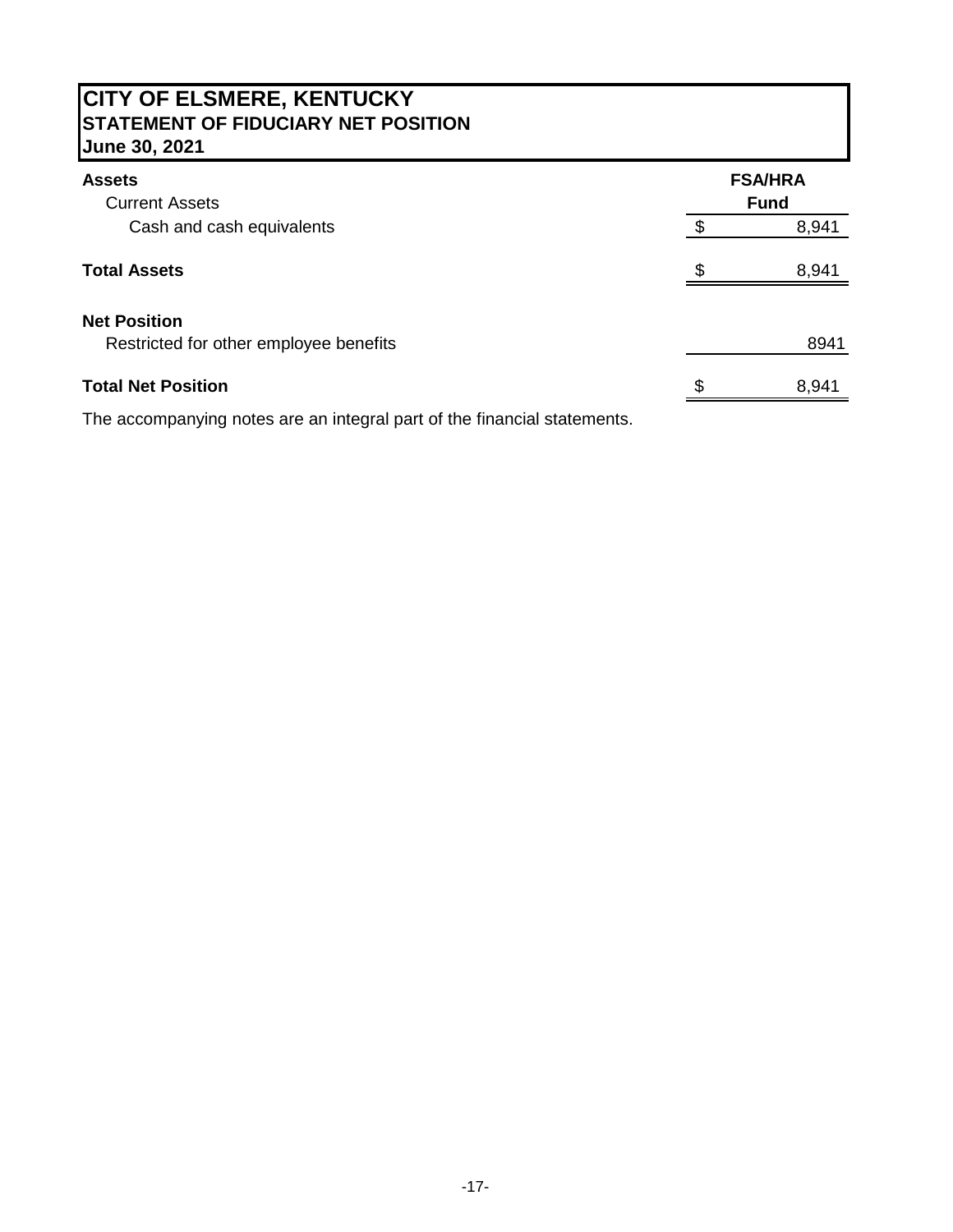# **CITY OF ELSMERE, KENTUCKY STATEMENT OF CHANGES IN FIDUCIARY NET POSITION June 30, 2021**

| <b>Additions</b>                                                                  | <b>FSA/HRA</b><br><b>Fund</b> |  |  |
|-----------------------------------------------------------------------------------|-------------------------------|--|--|
| <b>Employer Contribtuions</b><br><b>Employee Contribtuions</b><br>Interest income | \$<br>21,548<br>13,740<br>11  |  |  |
| <b>Total Additions</b>                                                            | 35,299                        |  |  |
| <b>Deductions</b>                                                                 |                               |  |  |
| Benefits paid                                                                     | 34,252                        |  |  |
| Change in Net Position                                                            | 1,047                         |  |  |
| Net position, beginning                                                           | 7,894                         |  |  |
| Net position, ending                                                              | \$<br>8,941                   |  |  |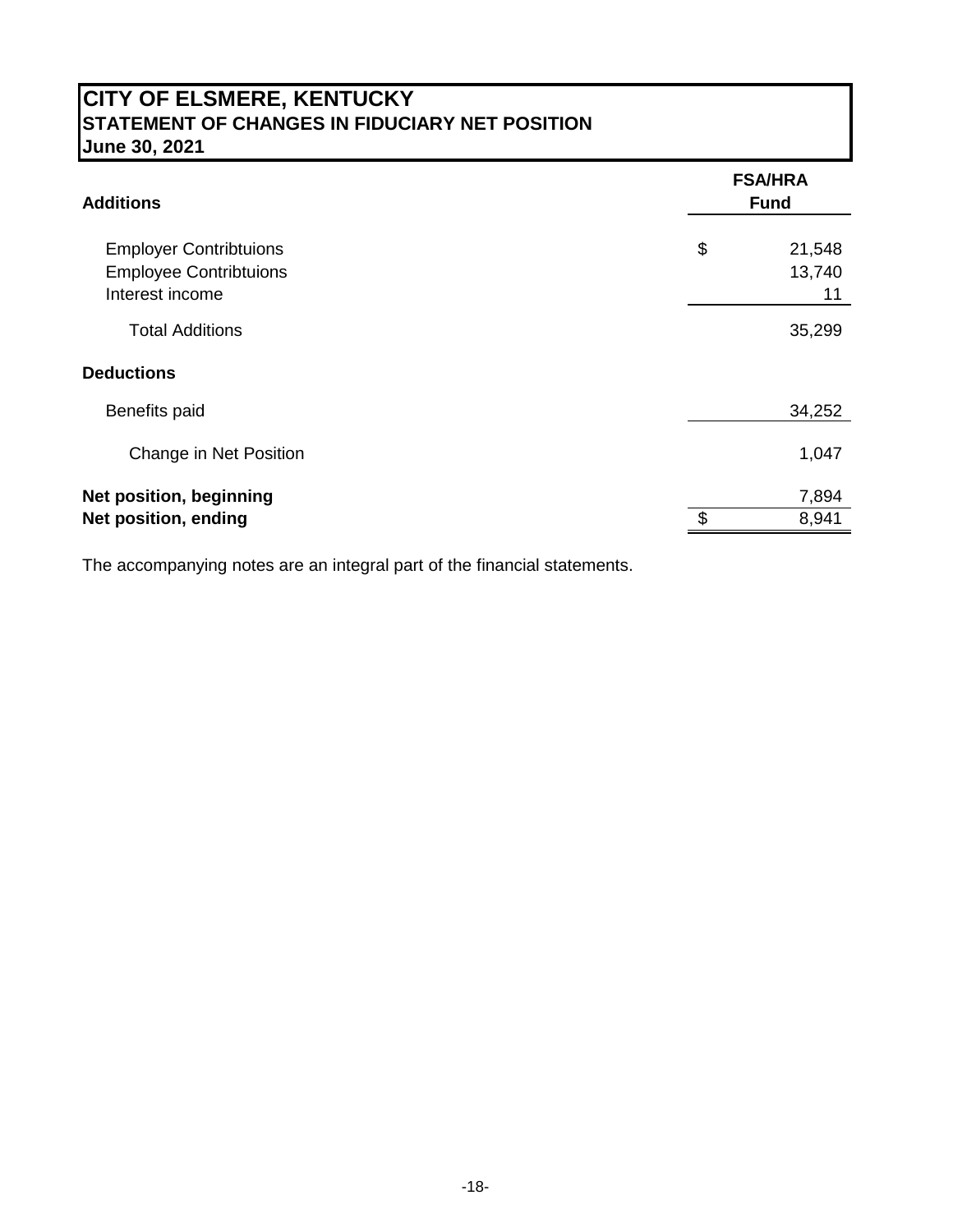### **NOTE A – SUMMARY OF SIGNIFICANT ACCOUNTING POLICIES**

### **Reporting Entity**

The City of Elsmere is a municipal corporation governed by an elected Mayor and six-member City Council. As defined by GAAP, and established by GASB, the financial reporting entity consists of the primary government (The City of Elsmere, Kentucky as legally defined). Potential component units were considered for inclusion in the financial reporting entity. Component units are separate organizations for which the elected officials of the primary government would be financially accountable. Financial accountability is defined as appointment of a voting majority of the component unit's board, and either a) the ability to impose its will is held by the primary government, or b) the possibility that the component unit will provide a financial benefit to or impose a financial burden on the primary government. A component unit which is fiscally dependent upon the primary government even when the primary government does not have a voting majority of the component unit's board is also to be included in the statements of the primary government. The City does not have any component units to be included in its financial report.

### **Government-wide Financial Statements**

The statement of net position and the statement of activities display information about the City as a whole. These statements include the financial activities of the primary government. Fiduciary activities of the City are not included in these statements. The statements distinguish between those activities of the City that are governmental and those that are considered business-type activities. The City has not businesstype activities.

The statement of activities presents a comparison between direct expenses and program revenues for each function, or program, of the City's governmental activities. Direct expenses are those that are specifically associated with a service, program or department, and are, therefore, clearly identifiable to a particular function. Program revenues include charges paid by the recipient of the goods or services offered by the program, and grants and contributions that are restricted to meeting the operational or capital requirements of a particular program. Revenues that are not classified as program revenues are presented as general revenues of the City, with certain limited exceptions. The comparison of direct expenses with program revenues identifies the extent to which each governmental function is selffinancing or draws from the general revenues of the City.

The government-wide financial statements are prepared using the economic resources measurement focus. This is the same approach used in the preparation of the proprietary fund financial statements but differs from the manner in which governmental fund financial statements are prepared. Governmental fund financial statements, therefore, include reconciliations with brief explanations to better identify the relationship between the government-wide financial statements and the statements for governmental funds.

### **Fund Financial Statements**

Fund financial statements report detailed information about the City. The focus of fund financial statements is on major funds rather than reporting funds by type. Each major fund is presented in a separate column. Non major funds are aggregated and presented in a single column.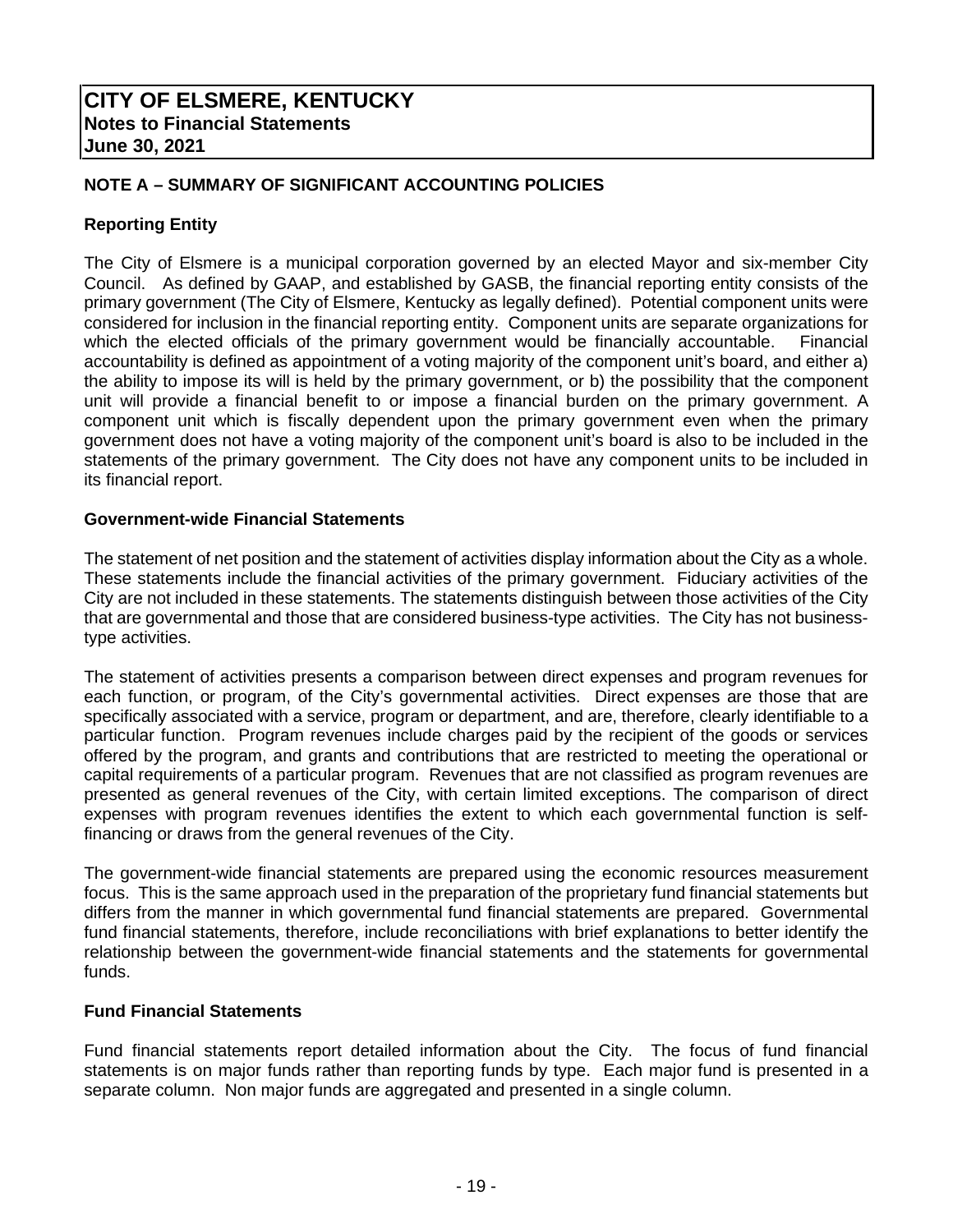### *Governmental Funds*

Governmental fund financial statements include a balance sheet and a statement of revenues, expenditures and changes in fund balance for all major governmental funds and non-major funds aggregated. An accompanying schedule is presented to reconcile and explain the differences in fund balances and changes in fund balances as presented in these statements to the net position and changes in net position presented in the government-wide financial statements.

All governmental funds are accounted for on a spending or "current financial resources" measurement focus. Accordingly, only current assets, deferred outflows of resources, current liabilities and deferred inflows of resources are included on the balance sheet. The statement of revenues, expenditures and changes in fund balances present increases (revenues and other financing sources) and decreases (expenditures and other financing uses) in the current assets.

### *Fiduciary Funds*

Fiduciary fund financial statements include a statement of net position and a statements of changes in net position. The City's fiduciary funds include the FSA/HRA fund. Fiduciary funds are used to account for assets held by the City in a trustee capacity or as an agent for individuals, private organizations or other governments. The fiduciary funds are accounted for on a spending or economic resources measurement focus.

The City reports on the following funds:

### Governmental Fund Types

*General Fund* - The general fund is the City's primary operating fund. It accounts for all financial resources of the general government, except for those required to be accounted for in another fund.

*Special Revenue Funds* - The special revenue funds are used to account for the proceeds of specific revenue sources that are restricted to expenditures for specific purposes. The Street Tax fund and Municipal Road Aid fund are major special revenue funds of the City. The Citywide Rehabilitation fund and Turkeyfoot Acres fund are non-major special revenue funds.

*Capital Project Funds* – The capital project funds are used to account for capital outlays financed with general obligation debt and capital outlays for general capital assets purchased from financial resources that are restricted, committed, or assigned by the City. The City Building Bond fund is a major capital project fund and Capital Outlay Fund is a non-major capital project fund.

### Fiduciary Fund Types

*Fiduciary Funds* – The fiduciary fund types consist of the FSA/HRA fund which is used to account for financial resources related to the Flexible Spending and Health Reimbursement Accounts for employee tax exempt benefits purposes. The FSA/HRA fund is an other employee benefit trust fund.

### **Basis of Accounting**

The government-wide financial statements and the fiduciary fund financial statements are reported using the economic resources measurement focus and the accrual basis of accounting as are the proprietary fund financial statements. Revenues are recorded when earned and expenses are recorded when a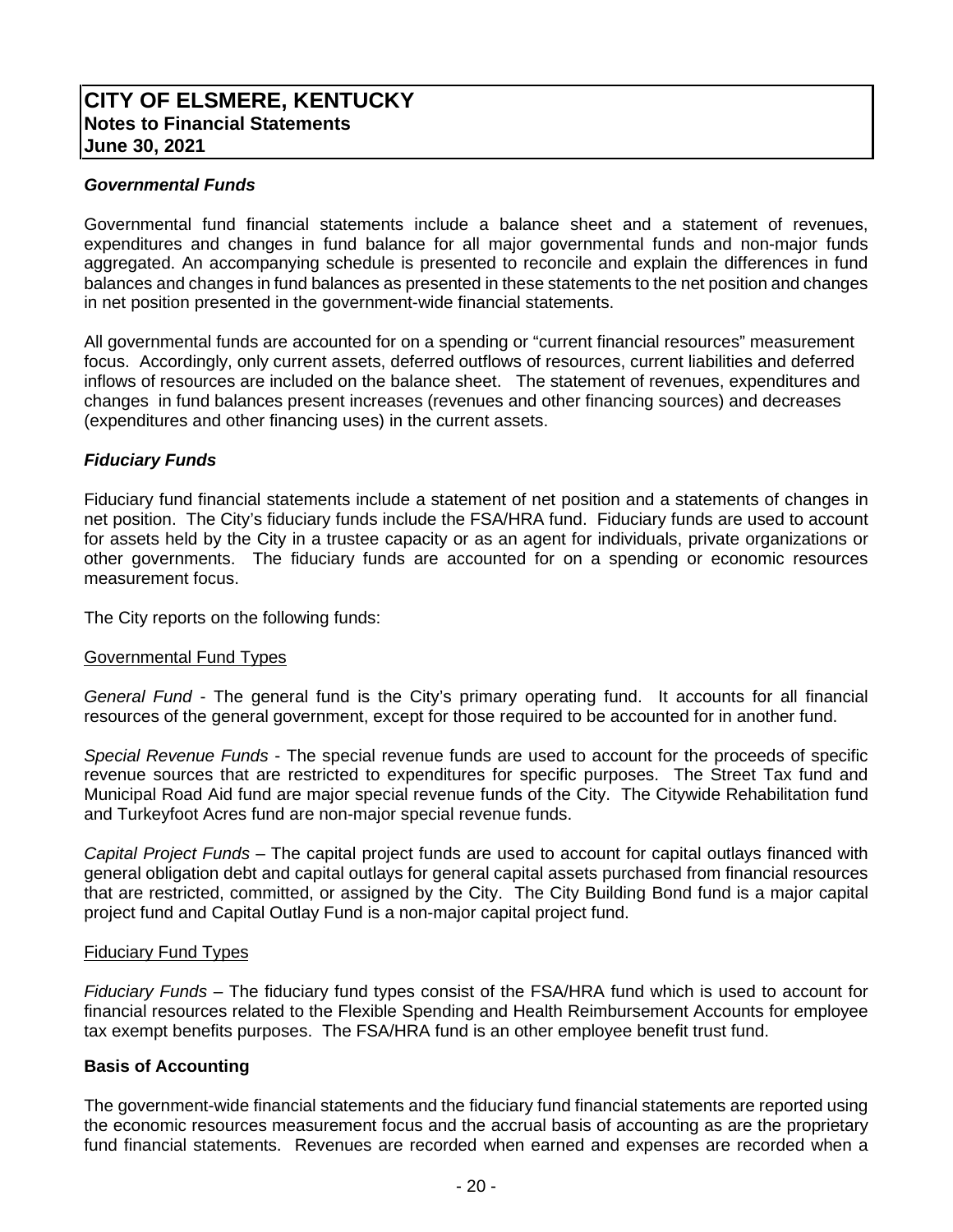liability is incurred, regardless of the timing of related cash flows. Property taxes are recognized as revenues in the year for which they are levied. Grants and similar items are recognized as revenue as soon as all eligibility requirements imposed by the provider have been met.

Governmental fund financial statements are reported using the current financial resources measurement focus and the modified accrual basis of accounting. Revenues are recognized as soon as they are both measurable and available. Revenues are considered to be available when they are collectible within the current period or soon enough thereafter to pay the liabilities of the current period. For this purpose, the government considers revenues to be available if they are collected within 60 days of the end of the current fiscal period. Expenditures generally are recorded when a liability is incurred, as under accrual accounting. However, debt service expenditures, as well as expenditures related to compensated absences and claims and judgments, are recorded only when payment is due.

Property taxes, license fees, interest, and other revenues associated with current fiscal period are all considered to be susceptible to accrual and have been recognized as revenues of the current fiscal period. All other revenue items are considered to be measurable and available only when cash is received by the government. No allowance for doubtful accounts is required for any receivables as of June 30, 2021.

### *Assets, Liabilities and Equity*

### Cash and Cash Equivalents

Cash and cash equivalents include demand deposits as well as short-term investments with an initial maturity date within three months of the date acquired by the City. The City is authorized by state statute to invest in:

- 1. Obligations of the United States and of its agencies and instrumentalities.
- 2. Certificates of deposit.
- 3. Bankers' acceptances.
- 4. Commercial paper.
- 5. Bonds of other states or local governments.
- 6. Mutual funds.

### Receivables

No allowance for doubtful accounts is required.

### Property Taxes Receivable

Property taxes are levied as of November 1 on property values assessed on January 1. The billings are considered past due 60 days after the respective tax billing date, at which time the applicable property is subject to lien, and penalties and interest are assessed.

### Short-Term Inter-fund Receivables/Payables

During the course of operation, numerous transactions occur between individual funds for goods provided or services rendered. These receivables and payables are classified as "due from/to other funds" on the balance sheet. Short-term inter-fund loans are classified as "inter-fund receivables/payables."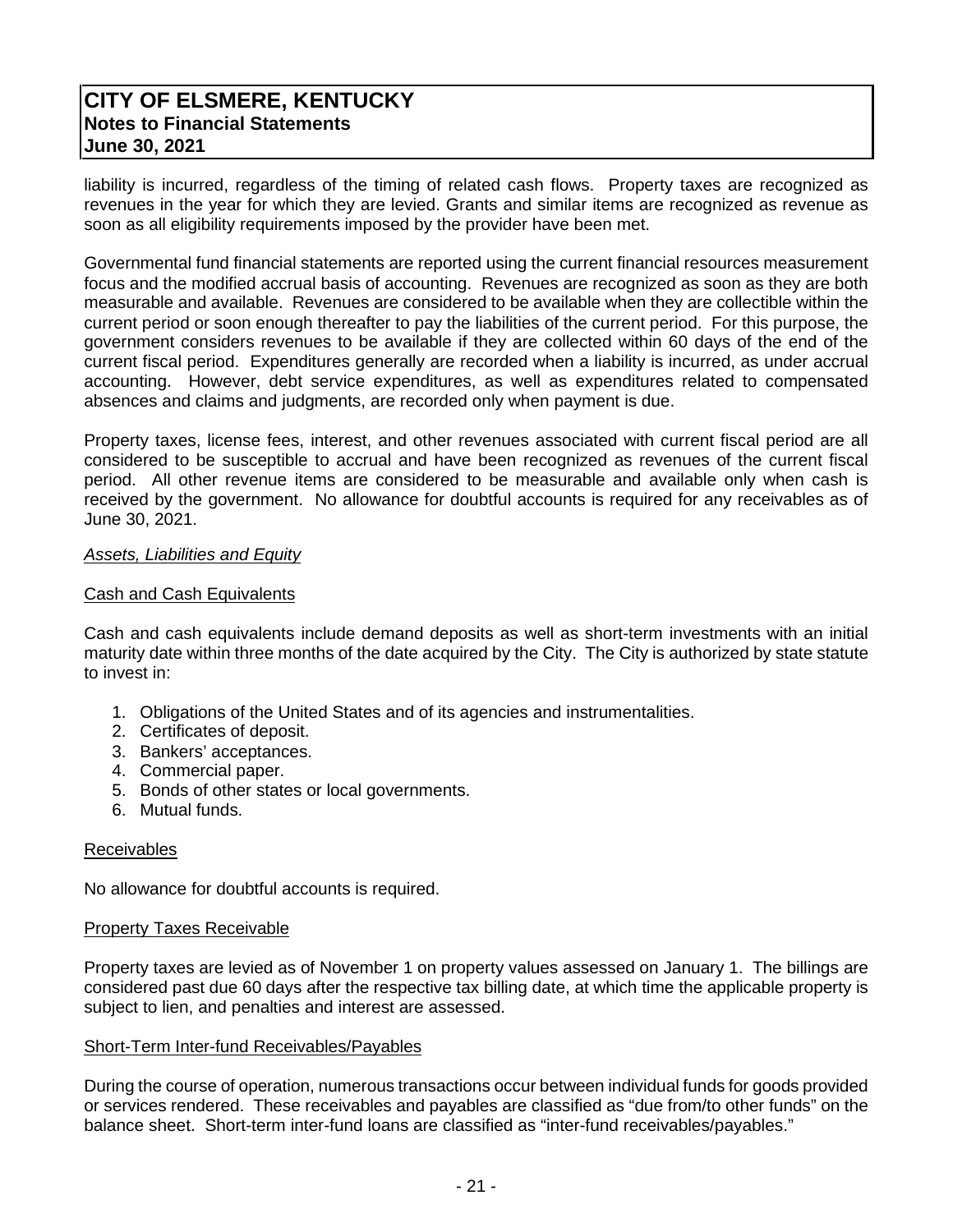### Capital Assets

General capital assets are those assets not specifically related to activities reported in the propriety fund. These assets are reported in the governmental activities column of the government-wide statement of net position.

The accounting and reporting treatment applied to capital assets associated with a fund are determined by its measurement focus. General capital assets are long-lived assets of the City as a whole. When purchased, such assets are recorded as expenditures in the governmental funds and capitalized (recorded and accounted for) in the Capital Outlay fund. Infrastructure such as streets, traffic signals, and signs are capitalized. The valuation basis for general capital assets are historical costs, or where historical cost is not available, estimated historical cost based on replacement cost.

Capital assets used in operations are depreciated over their estimated useful lives using the straight-line method in the government-wide financial statements. Depreciation is charged as an expense against operations, and accumulated depreciation is reported on the respective balance sheet.

The range of lives used for depreciation purposes for each fixed asset class is as follows:

|                               | <b>Governmental Activities</b> |
|-------------------------------|--------------------------------|
| <b>Description</b>            | <b>Estimated Lives</b>         |
|                               |                                |
| <b>Buildings</b>              | 50 Years                       |
| <b>Buildings improvements</b> | Remaining life of building     |
| Public domain infrastructure  | 40 Years                       |
| Light vehicles                | 5 Years                        |
| Furniture and fixtures        | 7 Years                        |
| Equipment                     | 5 - 7 Years                    |

### Compensated Absences

It is the City's policy to permit employees to accumulate earned but unused vacation pay benefits. There is no liability for unpaid accumulated sick leave since the government does not have a policy to pay specified amounts when employees separate from service with the City. All vacation pay is accrued when incurred in the government-wide financial statements. A liability for these amounts is reported in governmental funds only if they have matured.

### Long-term Obligations

In the government-wide financial statements, long-term debt and other long-term obligations are reported as liabilities in the applicable governmental activities.

Long-term debt for governmental funds is not reported as liabilities in the fund financial statements. The debt proceeds are reported as other financing sources and payments of principal and interest reported as expenditures.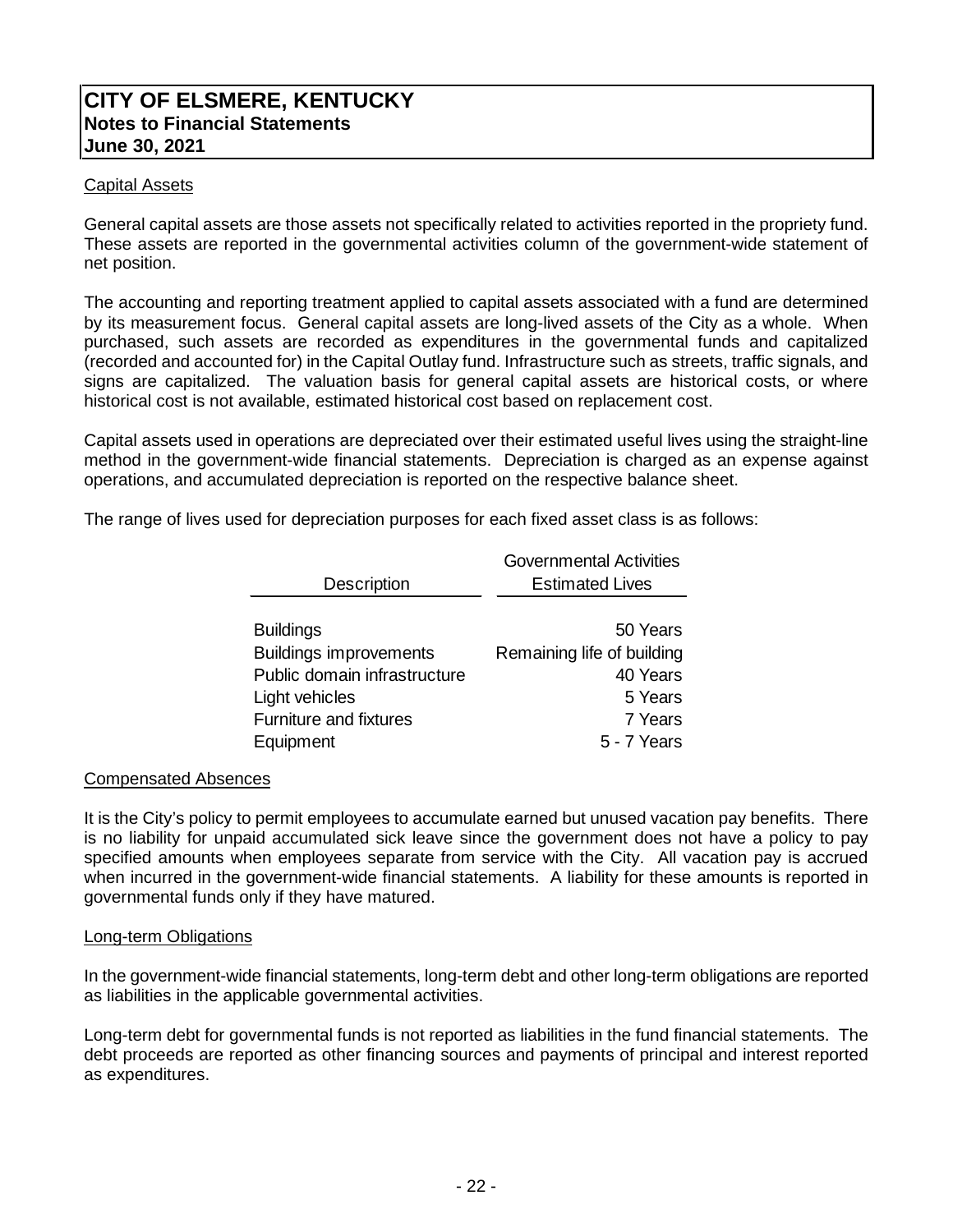### Fund Equity

In the fund financial statements, governmental funds report aggregate amounts for five classifications of fund balances based on the constraints imposed on the use of these resources.

*Non-spendable* fund balances consist of amounts that are not in spendable form or amounts that are legally or contractually required to be maintained intact.

*Restricted* fund balances are amounts that can only be used pursuant to constraints imposed by external sources; such as state government restrictions or the funds restricted by the will of the City's voters. These include residual balances from the Kentucky Municipal Aid Road Fund, Street Tax Fund, Turkeyfoot Acres Fund and the City Building Bond Fund.

*Committed* fund balances are amounts that can only be used for specific purposes as stipulated internally by the City Council. These items can only be changed or lifted by the Council taking the same formal action that imposed the restraint. These include residual balances from the Citywide Rehabilitation Fund.

*Assigned* fund balances consist of funds that are set aside with the intent to be used for a specific purpose by the City's highest level of decision-making authority or a body or official that has been given the authority to assign funds. These include residual balances from the Capital Outlay Fund.

*Unassigned* fund balances consist of all residual funds not included in other spendable classifications.

When both restricted and unrestricted resources are available for use, it is the City's policy to use externally restricted resources first, then unrestricted resources – committed, assigned and unassigned – in order as needed.

### *Revenues, Expenditures and Expenses – Inter-fund Transactions*

Quasi-external transactions are accounted for as revenues, expenditures or expenses. Transactions that constitute reimbursements to a fund for expenditures/expenses initially made from it that are properly applicable to another fund, are recorded as expenditures/expenses in the reimbursing fund and as reductions of expenditures/expenses in the fund that is reimbursed.

### *Pensions*

For purposes of measuring the net pension liability, deferred outflows of resources and deferred inflows of resources related to pensions, and pension expense, information about the fiduciary net position of the County Employee Retirement System (CERS) and additions to/deductions from CERS' fiduciary net position have been determined on the same basis of as they are reported by CERS. For this purpose, benefit payments (including refunds of employee contributions) are recognized when due and payable in accordance with benefit terms. Investments are reported at fair value.

### *Other Post-Employment Benefits – Health Insurance Plan*

For purposes of measuring the net liability for other post-employment benefits – health insurance plan (OPEB), deferred outflows of resources and deferred inflows of resources related to OPEB, and OPEB expense, information about the fiduciary net position of the County Employees Retirement System and additions to/deductions from fiduciary net position have been determined on the same basis as they are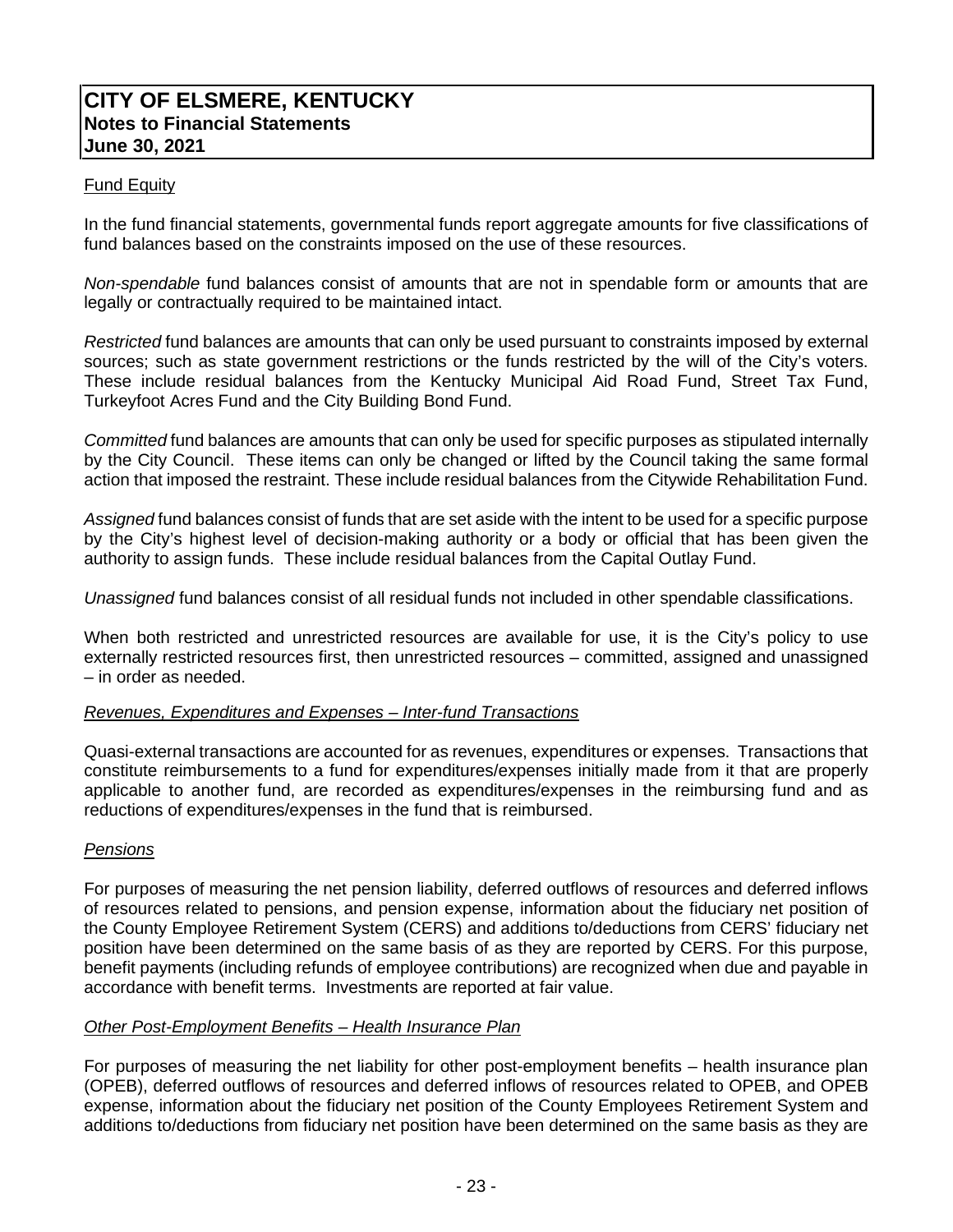reported by the OPEB. For this purpose, benefit payments are recognized when due and payable. In accordance with the benefit terms. Investments are reported at fair value

### **NOTE B – STEWARDSHIP, COMPLIANCE AND ACCOUNTABILITY**

#### Pervasiveness of Estimates

The preparation of financial statements in conformity with generally accepted accounting principles requires management to make estimates and assumptions that affect the reported amounts of assets and liabilities and disclosure of contingent assets and liabilities at the date of the financial statements and the reported amounts of revenues and expenditures during the reporting period. Actual results could differ from those estimates.

### *Budgetary Information*

Annual budgets are adopted on a basis consistent with generally accepted accounting principles for all governmental funds.

The City follows these procedures in establishing the budgetary data reflected in the financial statements:

- 1. In accordance with City ordinance, prior to June 1, the Mayor submits to the City Council, a proposed operating budget for the fiscal year commencing the following July 1. The operating budget includes proposed expenditures and the means of financing them for the upcoming year.
- 2. A public meeting is conducted to obtain taxpayer comment.
- 3. Prior to June 30, the budget is legally enacted through passage of an ordinance.
- 4. The Mayor is required by Kentucky Revised Statutes to present a quarterly report to the City Council explaining any variance from the approved budget.
- 5. Appropriations continue in effect until a new budget is adopted.
- 6. The City Council may authorize supplemental appropriations during the year.

Expenditures may not legally exceed budgeted appropriations at the departmental level. Any revisions to the budget that would change revenues and expenditures of any fund must be approved by the City Council.

### **NOTE C – DEPOSITS AND INVESTMENTS**

Cash and Cash Equivalents – The carrying amount of the City's cash equivalents (bank deposits, money market accounts and certificates of deposit with less than 90 days maturity) with financial institutions was \$9,107,052 at June 30, 2021.

Custodial Credit Risk – Deposits – Custodial credit risk is the risk that in the event of a bank failure, the City's deposits may not be returned to it. Deposits in financial institutions, reported as a component of cash and certificates of deposit are insured by depository insurance or secured with collateral held by the financial institutions in the City's name.

Custodial Credit Risk – Investments – For an investment, this is the risk that, in the event of the failure of the counterparty, the City will not be able to recover the value of its investments that are in the possession of an outside party. The City had no custodial credit risk at June 30, 2021.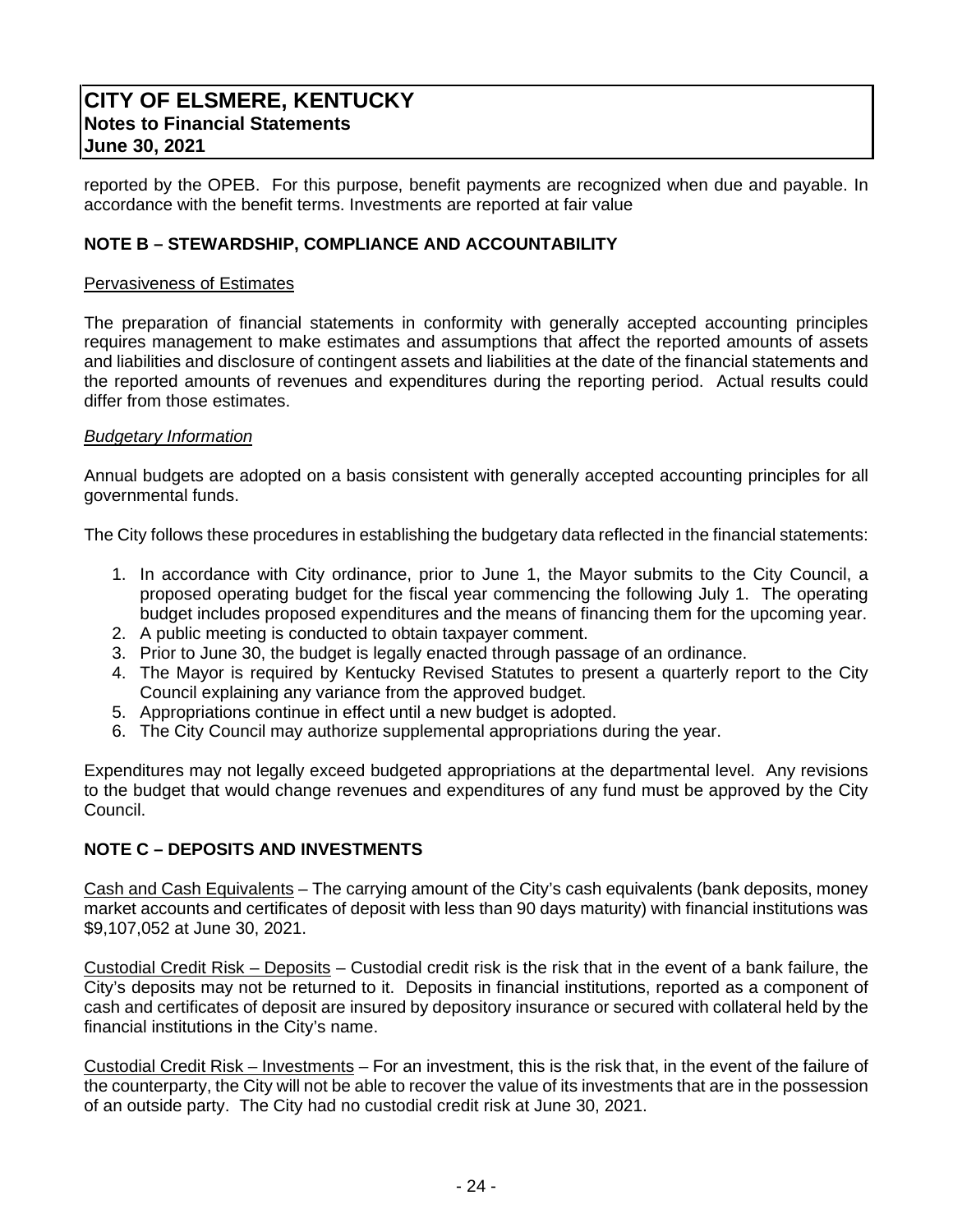### **NOTE D – RISK MANAGEMENT**

The City is exposed to various risks of losses related to torts; theft of, damage to, and destruction of assets; errors and omissions; injuries to employees, and natural disasters. The City has obtained insurance coverage through a commercial insurance company. In addition, the City has effectively managed risk through various employee education and prevention programs. All general liability management activities are accounted for in the General Fund. Expenditures and claims are recognized when probable that a loss has occurred, and the amount of loss can be reasonably estimated.

Management estimates that the amount of actual or potential claims against the City as of June 30, 2021 will not materially affect the financial condition of the City. Therefore, the General Fund contains no provision for estimated claims.

### **NOTE E – CAPITAL ASSETS**

Capital asset activity for the fiscal year ended June 30, 2021 is as follows:

|                                         | Balance at       |                 |           | <b>Balance</b> at |
|-----------------------------------------|------------------|-----------------|-----------|-------------------|
|                                         | June 30, 2020    | Additions       | Deletions | June 30, 2021     |
| <b>Governmental Activities</b>          |                  |                 |           |                   |
| Capital Assets not Depreciated          |                  |                 |           |                   |
| Land                                    | \$<br>1,732,685  | \$<br>50,000    | \$        | \$<br>1,782,685   |
| Construction in progress                | 806,092          | 1,708,429       |           | 2,514,521         |
| <b>Total Capital Assets Not</b>         |                  |                 |           |                   |
| <b>Being Depreciated</b>                | 2,538,777        | 1,758,429       |           | 4,297,206         |
| Depreciable Capital Assets              |                  |                 |           |                   |
| Infrastructure                          | 10,219,127       | 639,115         |           | 10,858,242        |
| <b>Buildings</b>                        | 1,337,302        |                 |           | 1,337,302         |
| Vehicles                                | 1,150,106        | 63,786          |           | 1,213,892         |
| Equipment                               | 523,548          | 123,534         |           | 647,082           |
| <b>Furniture and fixtures</b>           | 22,490           |                 |           | 22,490            |
| <b>Total Depreciable Capital Assets</b> | 13,252,573       | 826,435         |           | 14,079,008        |
| <b>Total Capital Assets at</b>          |                  |                 |           |                   |
| <b>Historical Cost</b>                  | 15,791,350       | 2,584,864       |           | 18,376,214        |
| Less Accumulated Depreciation           |                  |                 |           |                   |
| Infrastructure                          | (2,481,396)      | (263, 807)      |           | (2,745,203)       |
| <b>Buildings</b>                        | (708, 126)       | (26, 970)       |           | (735,096)         |
| Vehicles                                | (718, 337)       | (150, 772)      |           | (869, 109)        |
| Equipment                               | (309, 235)       | (86, 373)       |           | (395, 608)        |
| <b>Furniture and fixtures</b>           | (22, 490)        |                 |           | (22, 490)         |
| <b>Total Accumulated Depreciation</b>   | (4,239,584)      | (527,922)       |           | (4,767,506)       |
| Depreciable Captial Assets, Net         | 9,012,989        | 298,513         |           | 9,311,502         |
| <b>Total Capital Assets, Net</b>        | \$<br>11,551,766 | \$<br>2,056,942 | \$        | \$<br>13,608,708  |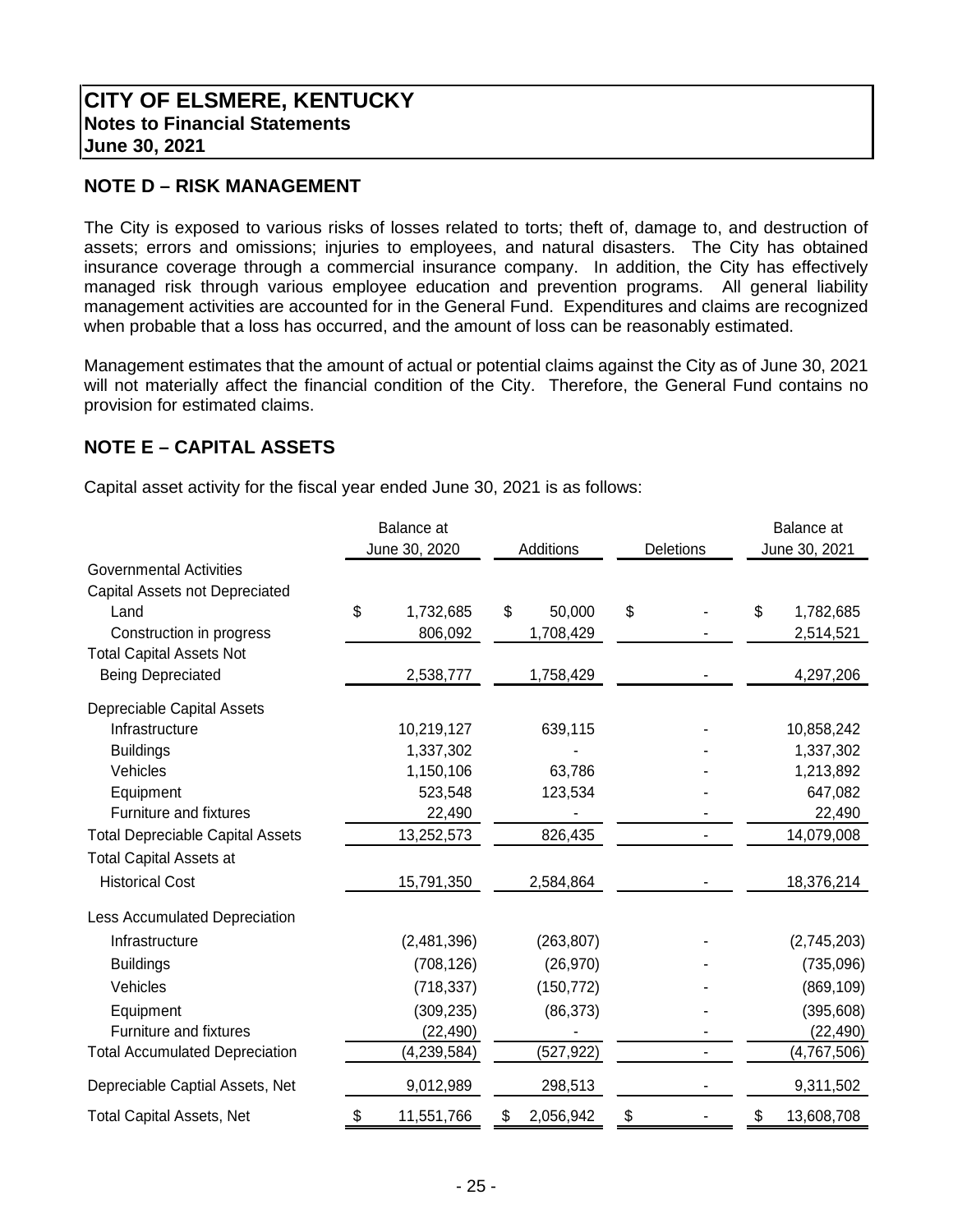Depreciation was charged to functions as follows:

| <b>Governmental Activities</b>     |   | Amount  |
|------------------------------------|---|---------|
| General government                 | S | 109,740 |
| Public safety                      |   | 94,989  |
| Public works                       |   | 57,694  |
| <b>Public Works-Infrastructure</b> |   | 263,807 |
| Recreation                         |   | 1,692   |
| <b>Total Depreciation</b>          |   | 527,922 |

### **NOTE F – LONG-TERM DEBT**

### *General Obligation Bonds, Series 2019*

In January 2020, the City issued \$5,000,000 of general obligation bonds, Series 2019 at coupon interest rates ranging from 2.00% to 2.75%. Principal is due December 1 each year and the issue's final maturity is December 1, 2049. The bonds pay interest semi-annually on June 1 and December 1. The bonds were issued to finance all or a portion of costs of the acquisition, construction, installation and equipping of a city administration building. Principal and interest requirements to maturity are as follows:

|           | Principal |           | Interest |           |     | <b>Total Debt</b> |
|-----------|-----------|-----------|----------|-----------|-----|-------------------|
| Year      |           | Amount    |          | Amount    |     | Service           |
| 2022      | \$        | 120,000   | \$       | 115,781   | \$  | 235,781           |
| 2023      |           | 125,000   |          | 113,331   |     | 238,331           |
| 2024      |           | 125,000   |          | 110,831   |     | 235,831           |
| 2025      |           | 130,000   |          | 108,281   |     | 238,281           |
| 2026      |           | 130,000   |          | 105,681   |     | 235,681           |
| 2027-2031 |           | 700.000   |          | 487.505   |     | 1,187,505         |
| 2032-2036 |           | 775,000   |          | 411,815   |     | 1,186,815         |
| 2037-2041 |           | 875,000   |          | 316,619   |     | 1,191,619         |
| 2042-2046 |           | 1,000,000 |          | 193,757   |     | 1,193,757         |
| 2047-2050 |           | 900,000   |          | 50,463    |     | 950,463           |
| Total     |           | 4,880,000 | \$       | 2,014,064 | \$. | 6,894,064         |

The bonds are general obligations of the City and the full faith, credit, and taxing power of the City is irrevocably pledged to the payment of principal and interest on the bonds when due. The basic security for the general obligation bond debt of the City, is the City's ability to levy, and its pledge to levy, an annual tax to pay the interest on and principal of the bonds as and when they become due and payable.

### *Summary of Long-Term Debt*

The following is a summary of the City's long-term debt transactions for the year ended June 30, 2021:

|               | <b>Balance</b><br>June 30, 2020 | Additions | Retirements/<br>Repayments | <b>Balance</b><br>June 30, 2021 | Amounts Due<br>Within 1 Year |
|---------------|---------------------------------|-----------|----------------------------|---------------------------------|------------------------------|
| Bonds payable | \$ 5,000,000                    |           | (120,000)                  | 4,880,000<br>S.                 | 120,000                      |
| Total         | 5,000,000                       |           | (120,000)                  | 4,880,000<br>S.                 | 120,000                      |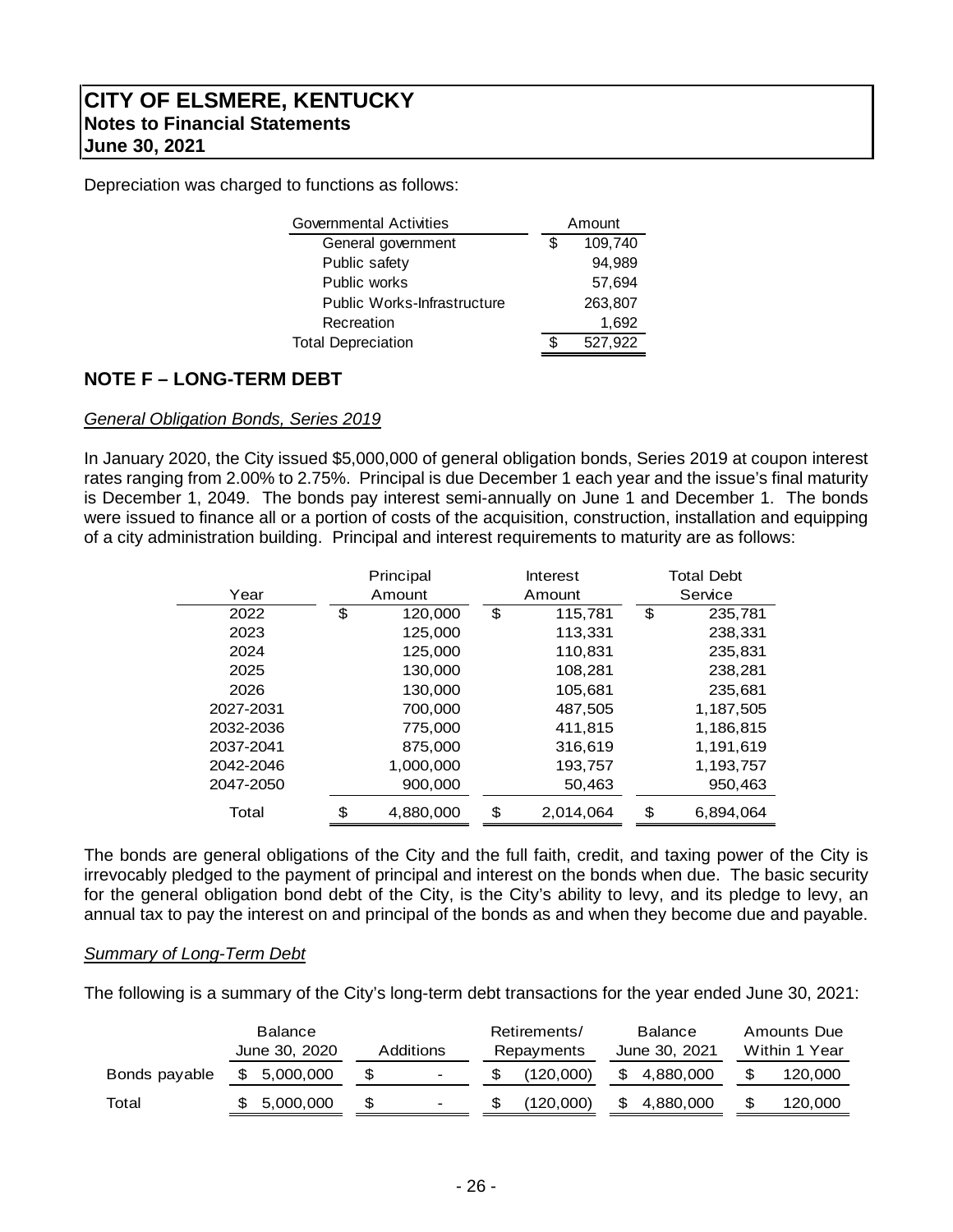### **NOTE G – COMPENSATED ABSENCE LIABILITY**

It is the City's policy to permit employees to accumulate earned but unused vacation pay benefits. There is a liability for unpaid accumulated vacation leave since the City does have a policy to pay specified amounts when employees separate from service with the City. All vacation pay is accrued when incurred in the government-wide financial statements. A liability for these amounts is reported in governmental funds only if they have matured. The following is a summary of the liability the City has to its current employees:

| June 20. |  | Additons/           |  | June 30, |  | Amounts Due   |
|----------|--|---------------------|--|----------|--|---------------|
| 2020     |  | <b>Subtractions</b> |  | 2021     |  | Within 1 Year |
| 76.597   |  | (2,965)             |  | 73.632   |  | 14.726        |

### **NOTE H – COUNTY EMPLOYEES' RETIREMENT SYSTEM**

*Plan description -* Employees are covered by CERS, a cost-sharing multiple-employer defined benefit pension and health insurance (Other Post-Employment Benefits; OPEB) plan administered by the Kentucky Retirement System, an agency of the Commonwealth of Kentucky. Under the provisions of the Kentucky Revised Statue ("KRS") Section 61.645, the Board of Trustees of the Kentucky Retirement administers CERS and has the authority to establish and amend benefit provisions. The Kentucky Retirement System issues a publicly available financial report that includes financial statements and required supplementary information for CERS. That report may be obtained from http://kyret.ky.gov/.

The Plan is divided into both a **Pension Plan** and **Health Insurance Fund Plan** (Other Post-Employment Benefits; OPEB) and each plan is further sub-divided based on *Non-Hazardous* duty and *Hazardous* duty covered-employee classifications. The City has both Non-Hazardous and Hazardous employees.

Membership in CERS consisted of the following at June 30, 2020

|                                   | Non-Hazardous |             | Non-Hazardous |             |
|-----------------------------------|---------------|-------------|---------------|-------------|
|                                   | Pension       | <b>OPEB</b> | Pension       | <b>OPEB</b> |
| Active Plan Members               | 81,506        | 81,147      | 9.474         | 9,470       |
| <b>Inactive Plan Members</b>      | 91,543        | 29,362      | 3,422         | 856         |
| <b>Retired Members</b>            | 64,539        | 36,371      | 10.023        | 6,853       |
|                                   | 237,588       | 146,880     | 22.919        | 17.179      |
| Number of participating employers |               | 1,139       |               | 266         |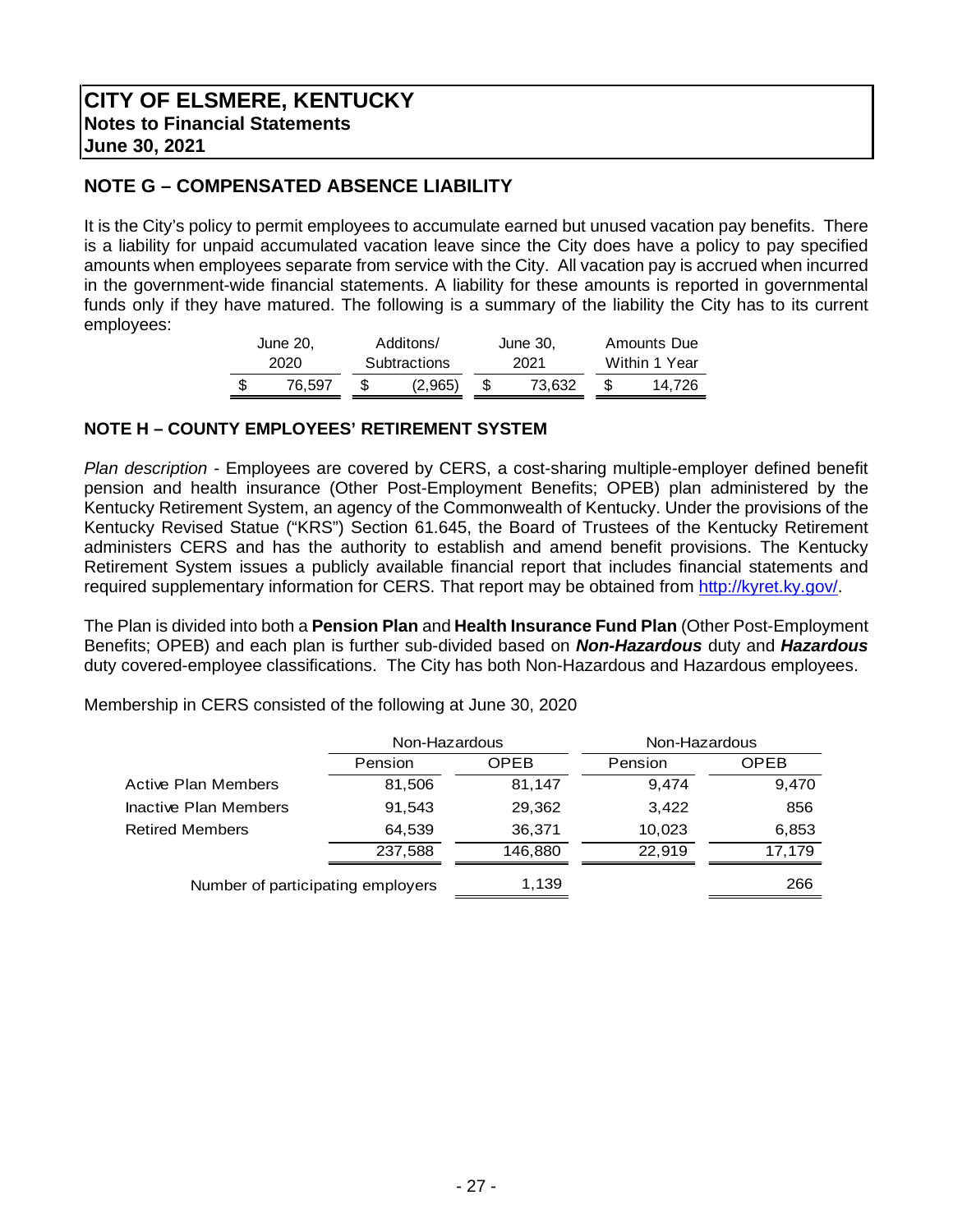### **PENSION PLAN**

### **Non-Hazardous Pension Plan Description**

*Benefits Provided –* CERS provides retirement, health insurance, death and disability benefits to Non-Hazardous duty Plan employees and beneficiaries. Employees are vested in the plan after five years of service. For retirement purposes, employees are grouped into three tiers, based on hire date:

| Tier 1 | Participation date<br>Unreduced retirement<br>Reduced retirement | Before September 1, 2008<br>27 years service or 65 years old<br>At least 5 years service and 55 years old<br>At least 25 years service and any age |
|--------|------------------------------------------------------------------|----------------------------------------------------------------------------------------------------------------------------------------------------|
| Tier 2 | Participation rate<br>Unreduced retirement                       | September 1, 2008 - December 31,2013<br>At least 5 years service and 65 years old<br>or age 57+ and sum of service years plus age equal 87         |
|        | Reduced retirement                                               | At least 10 years service and 60 years old                                                                                                         |
| Tier 3 | Participation date<br>Unreduced retirement                       | After December 31, 2013<br>At least 5 years service and 65 years old<br>or age 57+ and sum of service years plus age equal 87                      |
|        | Reduced retirement                                               | Not available                                                                                                                                      |

Cost of living adjustments are provided at the discretion of the General Assembly. Retirement is based on a factor of the number of years of service and hire date multiplied by the average of the highest five years' earnings. Reduced benefits are based on factors of both of these components. Participating employees become eligible to receive the health insurance benefit after at least 180 months or service. Death benefits are provided for both death after retirement and death prior to retirement. Death benefits after retirement are \$5,000 in lump sum. Five years' service is required for death benefits prior to retirement and the employee must have suffered a duty-related death. The decedent's beneficiary will receive the higher of the normal death benefit and \$10,000 plus 25% of the decedent's monthly final rate or pay and any dependent child will receive 10% of the decedent's monthly final rate of pay up to 40% for all dependent children. Five years' service is required for nonservice-related disability benefits.

*Contributions –* Required pension plan contributions by the employee are based on the tier:

|        | <b>Required Contribution</b> |  |
|--------|------------------------------|--|
| Tier 1 | 5%                           |  |
| Tier 2 | 5%                           |  |
| Tier 3 | 5%                           |  |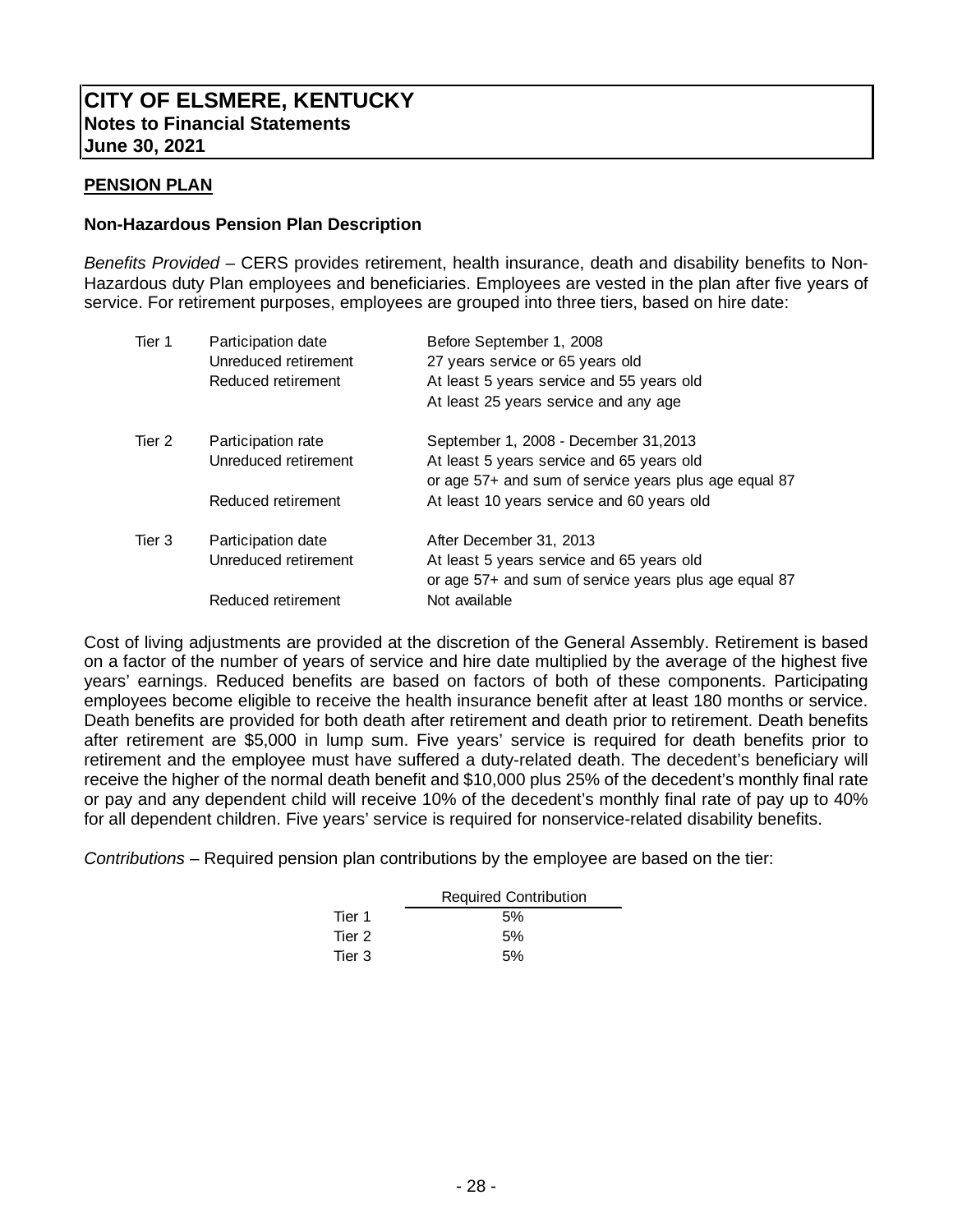### **Hazardous Pension Plan Description**

*Benefits Provided –* CERS provides retirement, health insurance, death and disability benefits to Hazardous duty Plan employees and beneficiaries. Employees are vested in the plan after five years of service.

For retirement purposes, employees are grouped into three tiers, based on hire date:

| Tier 1 | Participation date<br>Unreduced retirement | Before September 1, 2008<br>At least one month of hazardous duty service credit or<br>55 years old, or any age with 20 years of service. |  |  |  |  |  |  |  |
|--------|--------------------------------------------|------------------------------------------------------------------------------------------------------------------------------------------|--|--|--|--|--|--|--|
|        | Reduced retirement                         | 15 years service and 50 years old                                                                                                        |  |  |  |  |  |  |  |
| Tier 2 | Participation date                         | September 1, 2008 - December 31,2013                                                                                                     |  |  |  |  |  |  |  |
|        | Unreduced retirement                       | At least 5 years of hazardous duty service credit and<br>60 years old or any age with 25 years of service.                               |  |  |  |  |  |  |  |
|        | Reduced retirement                         | 15 years service and 50 years old                                                                                                        |  |  |  |  |  |  |  |
| Tier 3 | Participation date                         | On or after January 1, 2014                                                                                                              |  |  |  |  |  |  |  |
|        | Unreduced retirement                       | At least 5 years of hazardous duty service credit and                                                                                    |  |  |  |  |  |  |  |
|        |                                            | 60 years old or 25 or more years of service, with no<br>age requirement                                                                  |  |  |  |  |  |  |  |
|        | Reduced retirement                         | Not available                                                                                                                            |  |  |  |  |  |  |  |

Cost of living adjustments are provided at the discretion of the General Assembly. Retirement is based on a factor of the number of years of service and hire date multiplied by the average of the highest five years' earnings. Reduced benefits are based on factors of both of these components. Participating employees become eligible to receive the health insurance benefit after at least 180 months or service. Death benefits are provided for both death after retirement and death prior to retirement. Death benefits after retirement are \$5,000 in lump sum. Five years' service is required for death benefits prior to retirement and the employee must have suffered a duty-related death. The decedent's beneficiary will receive the higher of the normal death benefit and \$10,000 plus 25% of the decedent's monthly final rate or pay and any dependent child will receive 10% of the decedent's monthly final rate of pay up to 40% for all dependent children. Five years' service is required for nonservice-related disability benefits. *Contributions –* Required pension plan contributions by the employee are based on the tier:

|        | <b>Required Contribution</b> |
|--------|------------------------------|
| Tier 1 | 8%                           |
| Tier 2 | 8%                           |
| Tier 3 | 8%                           |

### **Contributions**

For non-hazardous duty employees, the City contributed 24.06%, of which 19.3% was for the pension fund and 4.76% was for the health insurance fund, of the non-hazardous duty covered-employee's compensation during the fiscal year ended June 30, 2021. For hazardous duty employees, the City contributed 39.58%, of which 30.06% was for the pension fund and 9.52% was for the health insurance fund, of the hazardous duty covered-employee's compensation during the fiscal year ended June 30, 2021.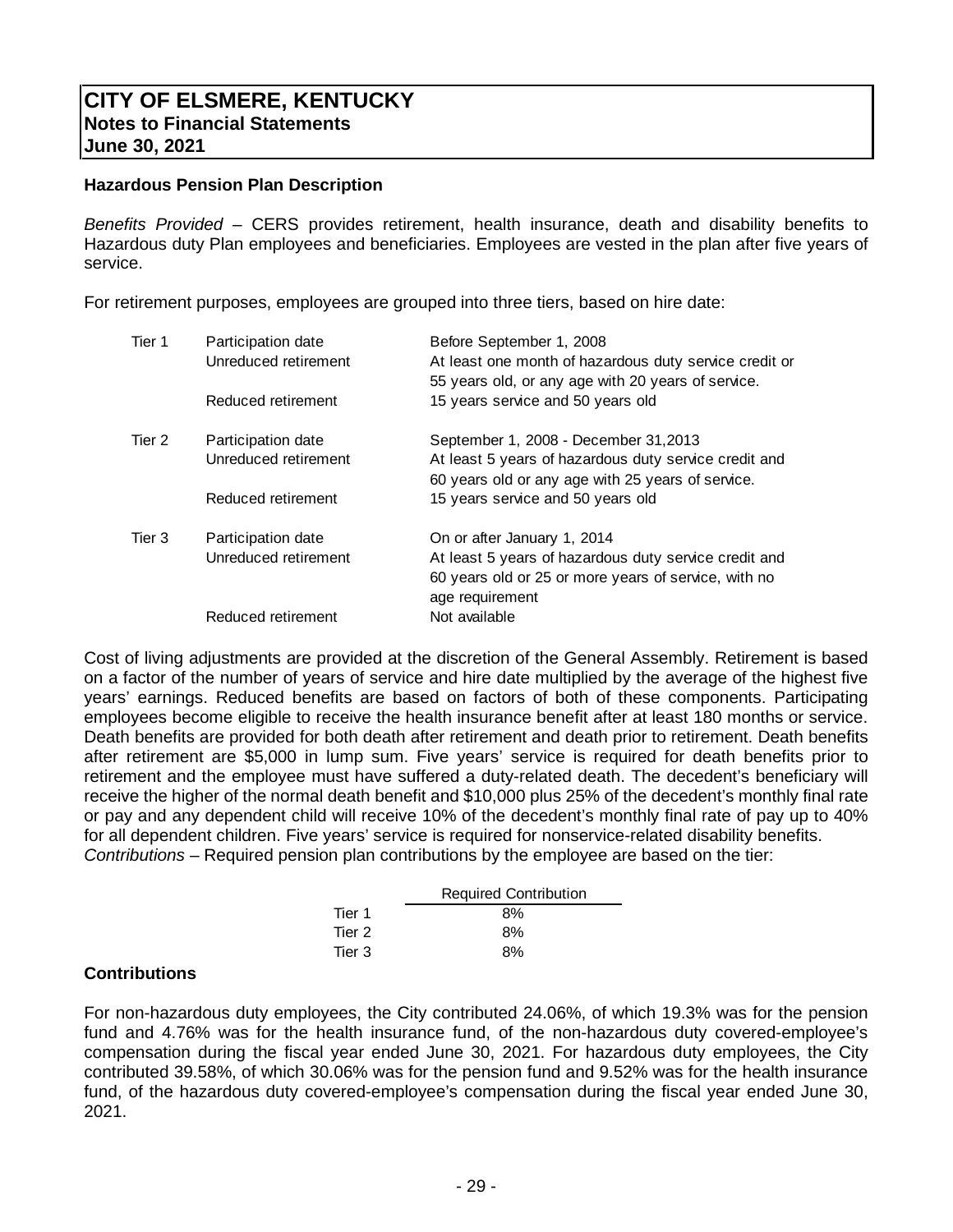The City made all required contributions for the non-hazardous Plan pension obligation for the fiscal year in the amount of \$134,533, of which \$107,917 was for the pension fund and \$26,616 was for the health insurance fund. The City also made all required contributions for the hazardous Plan pension obligation for the fiscal year in the amount of \$318,408, of which \$241,823 was for the pension fund and \$76,585 was for the health insurance fund.

### **Pension Liabilities, Pension Expense, Deferred Outflows of Resources, and Deferred Inflows of Resources Related to Pensions**

At June 30, 2021, the City reported a liability of \$5,832,152 (\$1,611,987 – non-hazardous and \$4,220,165 – hazardous) as its proportionate share of the net pension liability. The net pension liability was measured as of June 30, 2020, and the total pension liability used to calculate the net pension liability was determined by an actuarial valuation as of that date. The City's proportion of the net pension liability was based on a projection of the City's long-term share of contributions to the pension plan relative to the projected contributions of all participating entities, actuarially determined. At June 30, 2020, the City's non-hazardous employer allocation proportion was 0.02102% of the total CERS non-hazardous duty employees and 0.139971% of the total CERS hazardous duty employees. For the year ended June 30, 2021, the City recognized pension expense of \$706,614 in addition to its \$349,740 pension contribution.

|                                                                                                 | Non-Hazardous |            |           |                  |            | Hazardous |           | Total     |                  |           |           |           |
|-------------------------------------------------------------------------------------------------|---------------|------------|-----------|------------------|------------|-----------|-----------|-----------|------------------|-----------|-----------|-----------|
|                                                                                                 | Deferred      |            | Deferred  |                  | Deferred   |           | Deferred  |           | Deferred         |           | Deferred  |           |
|                                                                                                 |               | Outflow of | Inflow of |                  | Outflow of |           | Inflow of |           | Outflow of       |           | Inflow of |           |
|                                                                                                 |               | Resources  |           | <b>Resources</b> |            | Resources | Resources |           | <b>Resources</b> |           | Resources |           |
| Differences between<br>expected and actual                                                      | \$            | 40,198     | \$        |                  | \$         | 130,884   | \$        |           | \$               | 171,082   | \$        |           |
| experience                                                                                      |               |            |           |                  |            |           |           |           |                  |           |           |           |
| Net difference between<br>projected actual earnings<br>on plan investments                      |               | 40,338     |           |                  |            | 95,071    |           |           |                  | 135,409   |           |           |
|                                                                                                 |               |            |           |                  |            |           |           |           |                  |           |           |           |
| Changes of assumptions                                                                          |               | 62,945     |           |                  |            | 160,052   |           |           |                  | 222,997   |           |           |
| Changes in proportion and<br>differences between<br>contributions and<br>proportionate share of |               |            |           |                  |            |           |           |           |                  |           |           |           |
| contributions                                                                                   |               | 154,769    |           | (22, 535)        |            | 310,021   |           | (28, 142) |                  | 464,790   |           | (50, 677) |
| Contributions subsequent<br>to the measurement date                                             |               | 107,917    |           |                  |            | 241,823   |           |           |                  | 349,740   |           |           |
|                                                                                                 | \$            | 406,167    | \$        | (22, 535)        | \$         | 937,851   | \$        | (28, 142) | \$               | 1,344,018 | \$        | (50, 677) |

At June 30, 2021, the City reported deferred outflows of resources and deferred inflows of resources related to pensions from the following sources:

The City's contributions subsequent to the measurement date of \$349,740 will be recognized as a reduction of the net pension liability in the year ending June 30, 2022.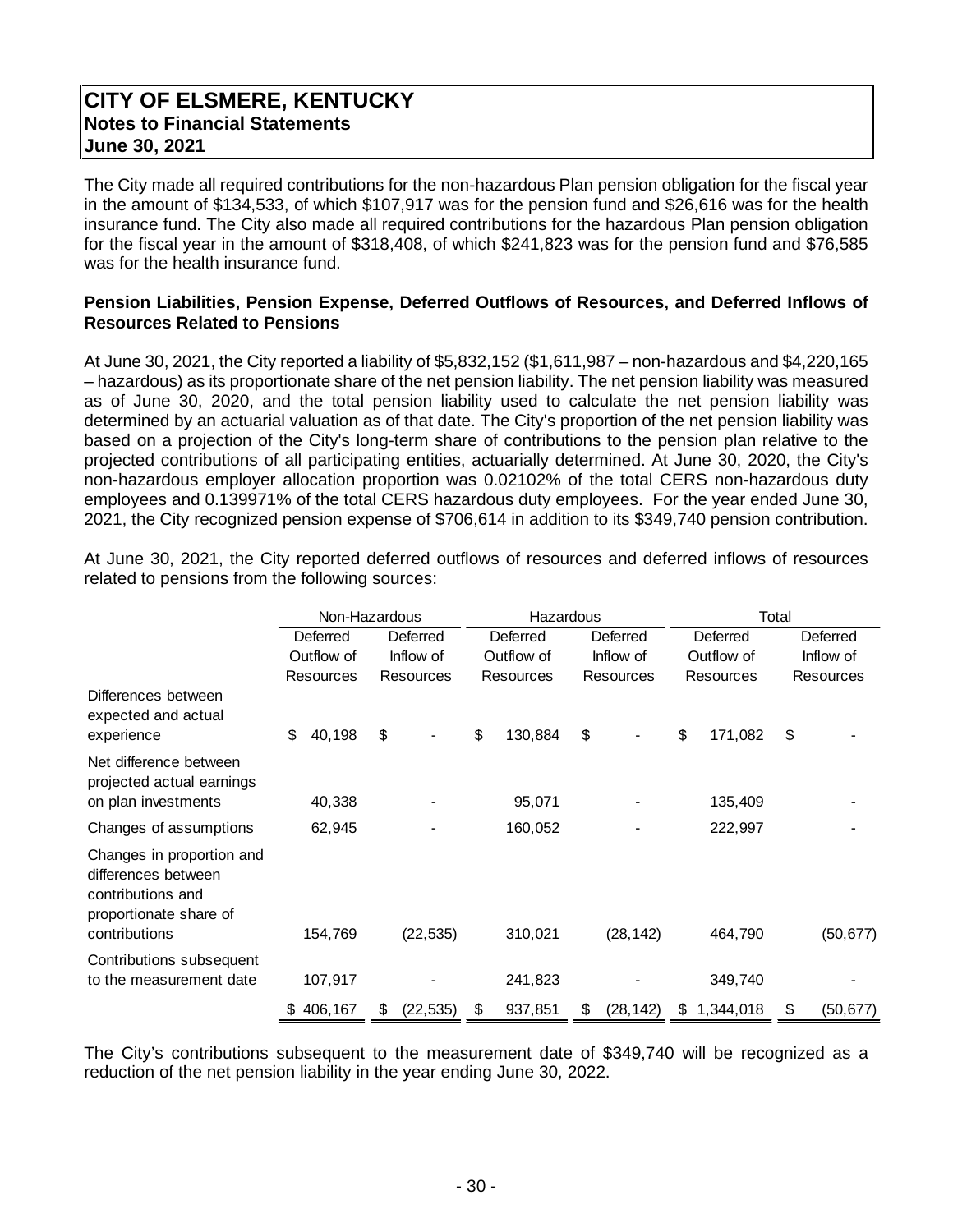Other amounts reported as deferred outflows of resources and deferred inflows of resources related to pensions will be recognized in pension expense as follows:

| <b>Measurement Year Ending</b> |   | Net      |  |  |  |  |
|--------------------------------|---|----------|--|--|--|--|
| June 30,                       |   | Deferral |  |  |  |  |
| 2021                           | S | 406,094  |  |  |  |  |
| 2022                           |   | 301,318  |  |  |  |  |
| 2023                           |   | 151,174  |  |  |  |  |
| 2024                           |   | 85,016   |  |  |  |  |
| 2025                           |   |          |  |  |  |  |
| Thereafter                     |   |          |  |  |  |  |
|                                |   | 943,602  |  |  |  |  |

### **Actuarial Assumptions**

The total pension liability as of June 30, 2021 is based on an actuarial valuation date of June 30, 2018, rolled forward to June 30, 2020, and determined using the following actuarial assumptions, applied to all periods included in the measurement:

| Valuation date            | June 30, 2018                                                                                                        |
|---------------------------|----------------------------------------------------------------------------------------------------------------------|
| Actuarial cost method     | Entry Age Normal                                                                                                     |
| Asset valuation method    | 20% of the difference between the market value of assets<br>and the expected actuarial value of assets is recognized |
| Amortization method       | Level percentage of payroll                                                                                          |
| Amortization period       | 25 years, closed                                                                                                     |
| Payroll growth rate       | 2.00%                                                                                                                |
| Investment rate of return | 6.25%                                                                                                                |
| Inflation                 | 2.30%                                                                                                                |
| Salary increases          | 3.05-11.55%, varies by service                                                                                       |
| Mortality                 | RP-2000 Combined Mortality Table projected to 2013 with                                                              |
|                           | Scale BB (set-back 1 year for females)                                                                               |

The long-term expected return on plan assets is reviewed as part of the regular experience studies prepared every five years for CERS. The most recent analysis, performed for the period covering fiscal years 2008 through 2013, is outlined in a report dated April 30, 2014. Several factors are considered in evaluating the long-term rate of return assumption including long term historical data, estimates inherent in current market data, and a log- normal distribution analysis in which best-estimate ranges of expected future real rates of return (expected return, net of investment expense, and inflation) were developed by the investment consultant for each major asset class. These ranges were combined to produce the long‐ term expected rate of return by weighting the expected future real rates of return by the target asset allocation percentage and then adding expected inflation. The capital market assumptions developed by the investment consultant are intended for use over a 10‐year horizon and may not be useful in setting the long‐term rate of return for funding pension plans which covers a longer timeframe. The assumption is intended to be a long-term assumption and is not expected to change absent a significant change in the asset allocation, a change in the inflation assumption, or a fundamental change in the market that alters expected returns in future years.

### **Changes of Assumptions**

There have been no changes in actuarial assumptions since June 30, 2019.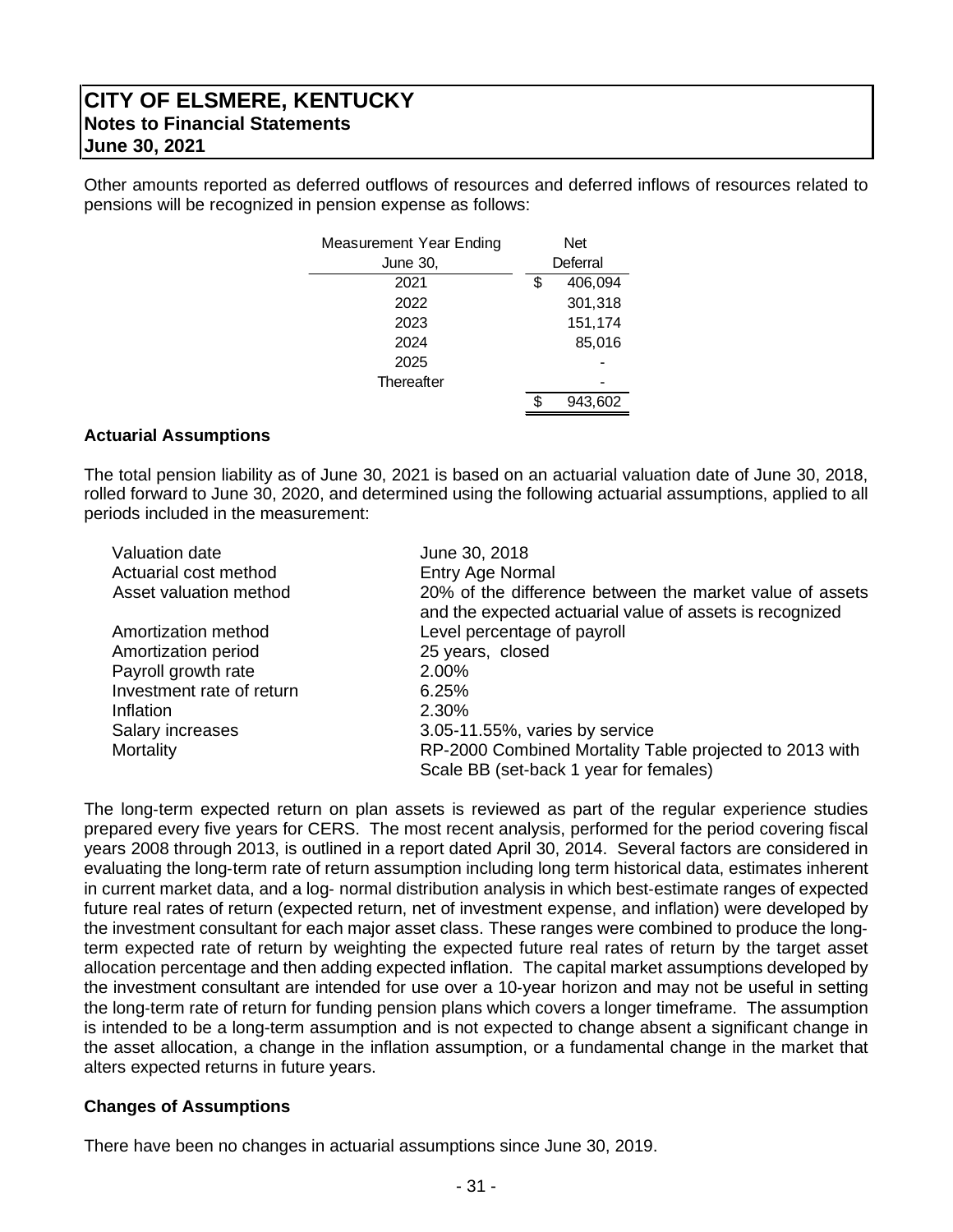### **Discount Rate**

The discount rate used to measure the total pension liability was 6.25%. The projection of cash flows used to determine the discount rate assumed that contributions from plan members and employers will be made at statutory contribution rates. Projected inflows from investment earnings were calculated using the long‐term assumed investment return of 6.25%. The long‐term assumed investment rate of return was applied to all periods of projected of benefit payments to determine the total pension liability.

### **Plan Target Allocation**

The target allocation and best estimates of arithmetic real rates of return for each major asset class are summarized in the following table:

|                             | <b>CERS Pensions</b> |                |  |  |  |
|-----------------------------|----------------------|----------------|--|--|--|
|                             | (Haz & Non-Haz)      | Long Term      |  |  |  |
|                             | Target               | Expected       |  |  |  |
| Asset Class                 | Allocation           | Nominal Return |  |  |  |
| US equity                   | 18.75%               | 4.50%          |  |  |  |
| Non-US equity               | 18.75%               | 5.25%          |  |  |  |
| Private equity              | 10.00%               | 6.65%          |  |  |  |
| Specialty credit/high yield | 15.00%               | 3.90%          |  |  |  |
| Core bonds                  | 13.50%               | $-0.25%$       |  |  |  |
| Cash                        | 1.00%                | $-0.75%$       |  |  |  |
| Real estate                 | 5.00%                | 5.30%          |  |  |  |
| Opportunistic               | 3.00%                | 2.25%          |  |  |  |
| Real return                 | 15.00%               | 3.95%          |  |  |  |
| Total                       | 100.00%              | 6.26%          |  |  |  |

### **Sensitivity of the City's Proportionate Share of the Net Pension Liability to Changes in the Discount Rate**

The following presents the City's proportionate share of the net pension liability calculated using the discount rate of 6.25 percent, as well as what the City's proportionate share of the net pension liability would be if it were calculated using a discount rate that is 1-percentage-point lower (5.25 percent) or 1 percentage-point higher (7.25 percent) than the current rate:

|               | Proportionate Share of Net Pension Liability |             |   |                     |             |           |  |  |  |
|---------------|----------------------------------------------|-------------|---|---------------------|-------------|-----------|--|--|--|
|               |                                              | 1% Decrease |   | <b>Current Rate</b> | 1% Increase |           |  |  |  |
|               |                                              | 5.25%       |   | 6.25%               | 7.25%       |           |  |  |  |
| Non-hazardous | S                                            | 1,987,930   | S | 1,611,987           |             | 1,300,691 |  |  |  |
| Hazardous     |                                              | 5,215,523   |   | 4,220,165           |             | 3,407,690 |  |  |  |
| Total         | S                                            | 7,203,453   | S | 5,832,152           |             | 4,708,381 |  |  |  |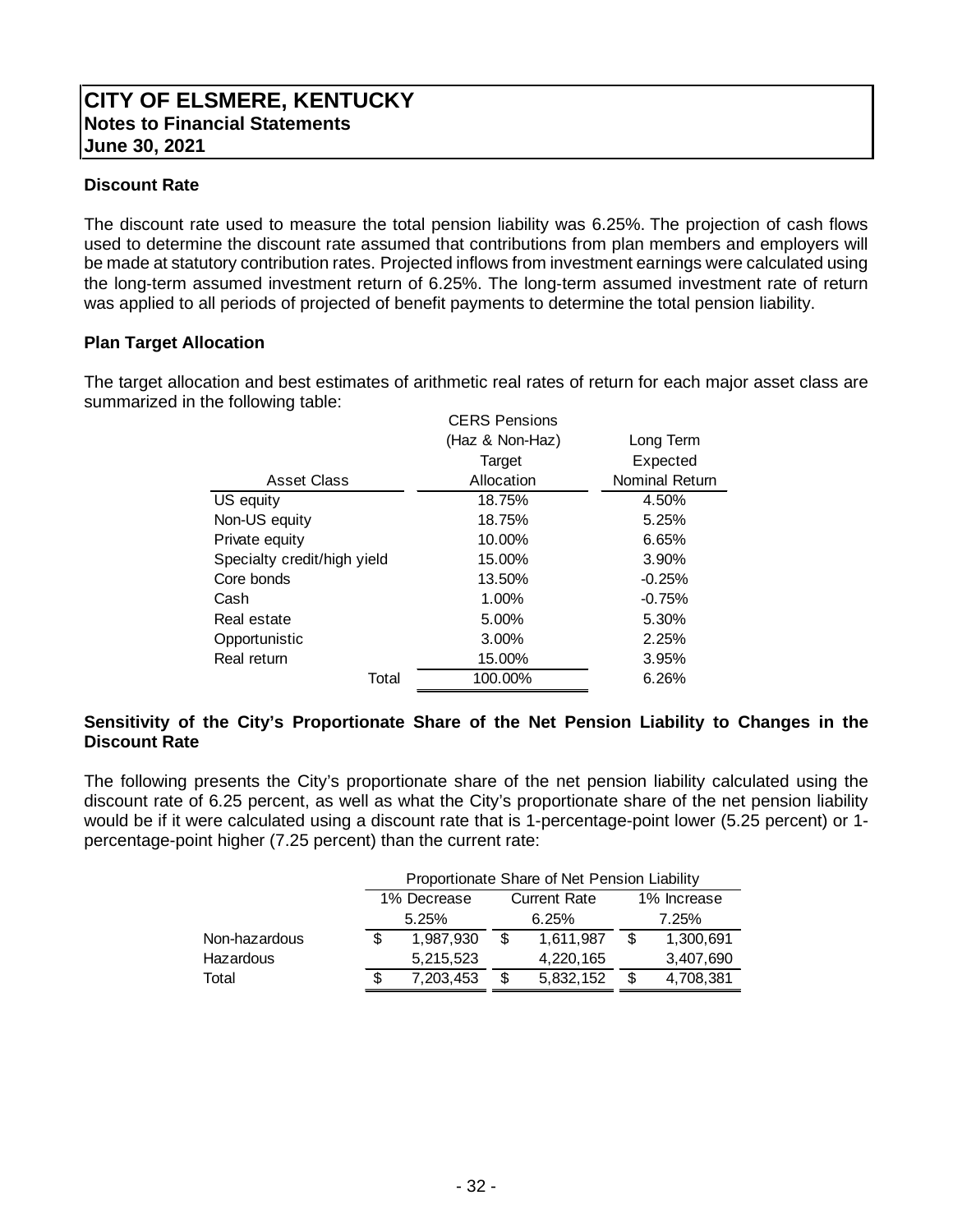### **HEALTH INSURANCE – OTHER POST-EMPLOYMENT BENEFITS**

### **Non-Hazardous OPEB Plan Description**

*Benefits Provided* – CERS provides retirement, health insurance, death and disability benefits to nonhazardous duty plan employees and beneficiaries. Health insurance coverage is provided through payment/partial payment of insurance premiums for both non-Medicare-eligible and Medicare-eligible retirees.

| Tier 1 Participation date                        | Before July 1, 2003                                                                                                                            |  |  |  |  |  |  |
|--------------------------------------------------|------------------------------------------------------------------------------------------------------------------------------------------------|--|--|--|--|--|--|
| Benefit eligibility                              | Recipient of a retirement allowance                                                                                                            |  |  |  |  |  |  |
| Percentage of member<br>premium paid by the plan | < 4 years service - 0%<br>4-9 years service - 25%<br>10-14 years service - 50%<br>15-19 years service - 75%<br>20 or more years service - 100% |  |  |  |  |  |  |
| Tier 2 Participation date                        | July 1, 2003 - August 31, 2008                                                                                                                 |  |  |  |  |  |  |
| Benefit eligibility                              | Recipient of a retirement allowance with at least 120<br>months of service at retirement                                                       |  |  |  |  |  |  |
| Member premium paid<br>by the plan               | \$10/month for each year of earned service with a 1.5%<br>increase each July 1. As of July 1, 2018, the contribution<br>was \$13.38 per month. |  |  |  |  |  |  |
| Tier 3 Participation date                        | On or after September 1, 2008                                                                                                                  |  |  |  |  |  |  |
| Benefit eligibility                              | Recipient of a retirement allowance with at least 180<br>months of service at retirement                                                       |  |  |  |  |  |  |
| Member premium paid<br>by the plan               | \$10/month for each year of earned service with a 1.5%<br>increase each July 1. As of July 1, 2018, the contribution<br>was \$13.38 per month. |  |  |  |  |  |  |

*Contributions –* Required health insurance plan contributions by the employee are based on the tier:

|        | <b>Required Contribution</b> |
|--------|------------------------------|
| Tier 1 | None                         |
| Tier 2 | $1\%$                        |
| Tier 3 | $1\%$                        |

### **Hazardous OPEB Plan Description**

*Benefits Provided* – CERS provides retirement, health insurance, death and disability benefits to hazardous duty plan employees and beneficiaries. Health insurance coverage is provided through payment/partial payment of insurance premiums for both non-Medicare-eligible and Medicare-eligible retirees.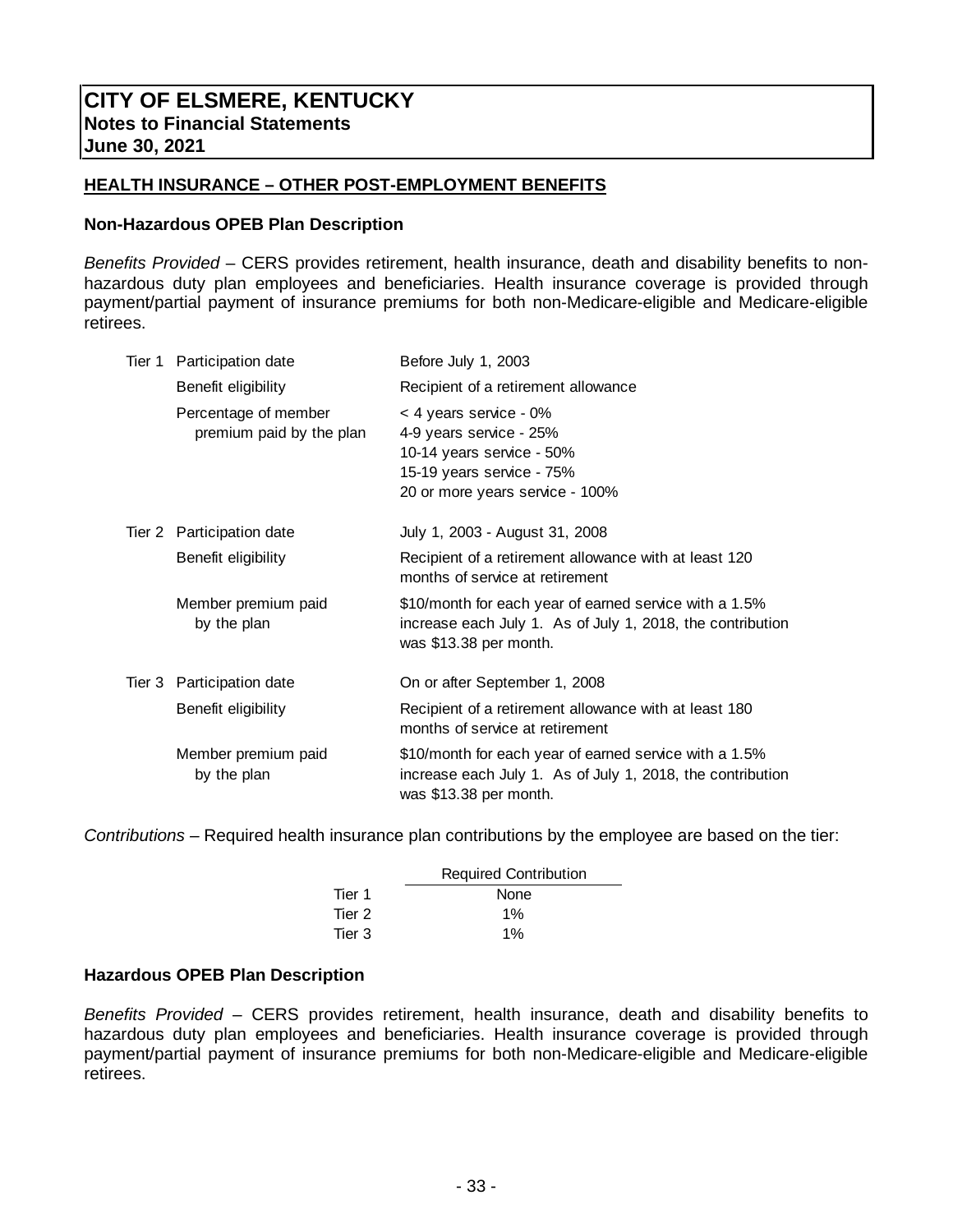| Tier 1 Participation date                        | Before July 1, 2003                                                                                                                            |  |  |  |  |  |  |  |
|--------------------------------------------------|------------------------------------------------------------------------------------------------------------------------------------------------|--|--|--|--|--|--|--|
| Benefit eligibility                              | Recipient of a retirement allowance                                                                                                            |  |  |  |  |  |  |  |
| Percentage of member<br>premium paid by the plan | < 4 years service - 0%<br>4-9 years service - 25%<br>10-14 years service - 50%<br>15-19 years service - 75%<br>20 or more years service - 100% |  |  |  |  |  |  |  |
| Tier 2 Participation date                        | July 1, 2003 - August 31, 2008                                                                                                                 |  |  |  |  |  |  |  |
| Benefit eligibility                              | Recipient of a retirement allowance with at least 120<br>months of service at retirement                                                       |  |  |  |  |  |  |  |
| Member premium paid<br>by the plan               | \$15/month for each year of earned service with a 1.5%<br>increase each July 1. As of July 1, 2018, the contribution<br>was \$20.07 per month. |  |  |  |  |  |  |  |
| Tier 3 Participation date                        | On or after September 1, 2008                                                                                                                  |  |  |  |  |  |  |  |
| Benefit eligibility                              | Recipient of a retirement allowance with at least 180<br>months of service at retirement                                                       |  |  |  |  |  |  |  |
| Member premium paid<br>by the plan               | \$10/month for each year of earned service with a 1.5%<br>increase each July 1. As of July 1, 2018, the contribution<br>was \$20.07 per month. |  |  |  |  |  |  |  |

*Contributions –* Required health insurance plan contributions by the employee are based on the tier:

|        | <b>Required Contribution</b> |
|--------|------------------------------|
| Tier 1 | None                         |
| Tier 2 | $1\%$                        |
| Tier 3 | $1\%$                        |

### **Contributions**

Contribution requirements for covered employees and participating governmental entities are established and may be amended by the KRS Trustees. The contractually required contribution rate for governmental entities for the year ended June 30, 2020, was 4.76% of covered-employee payroll for non-hazardous duty employees and 9.52% of covered-employee payroll for hazardous duty employees, actuarially determined as an amount that is expected to finance the cost of benefits earned by employees during the year, with an additional amount to finance any unfunded accrued liability. Contributions to the OPEB plan from the City were \$26,616 for non-hazardous duty employees and \$76,585 for hazardous duty employees for the year ended June 30, 2021.

### **OPEB Liabilities, OPEB Expense, and Deferred Outflows of Resources and Deferred Inflows of Resources Related to OPEB**

At June 30, 2021, the City reported a liability for its proportionate share of \$1,800,425. (\$507,352 Non-Hazardous and \$1,293,073 Hazardous). The net OPEB liability was measured as of June 30, 2020, and the total OPEB liability used to calculate the net OPEB liability was determined by an actuarial valuation as of that date. The City's proportion of the net OPEB liability was based on a projection of the City's long-term share of contributions to the OPEB plan relative to the projected contributions of all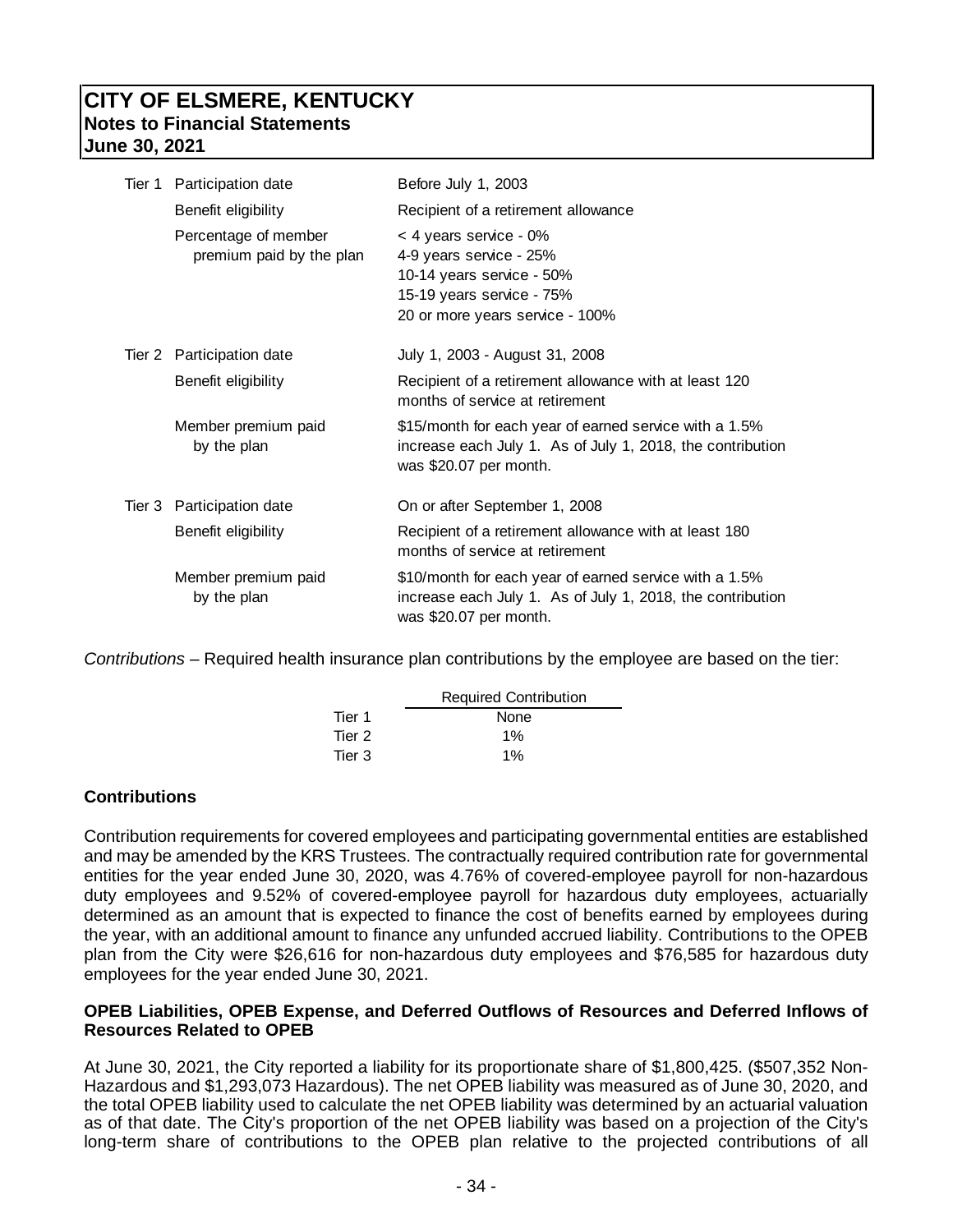governmental entities, actuarially determined. At June 30, 2020, the City's proportion of the nonhazardous plan was .02101%, At June 30, 2020, the City's proportion of the hazardous plan was 0.139927%.

For the year ended June 30, 2021, the City recognized an OPEB expense of \$189,603 in addition to its \$103,201 contribution. The City reported deferred outflows of resources and deferred inflows of resources related to OPEB from the following sources:

|                                                                                                                  | Non-Hazardous |          |          | Hazardous    |          |         |          | Total      |          |         |        |            |
|------------------------------------------------------------------------------------------------------------------|---------------|----------|----------|--------------|----------|---------|----------|------------|----------|---------|--------|------------|
|                                                                                                                  |               | Deferred | Deferred |              | Deferred |         | Deferred |            | Deferred |         |        | Deferred   |
|                                                                                                                  |               | Outflow  |          | Inflow       | Outflow  |         | Inflow   |            | Outflow  |         | Inflow |            |
| Differences between<br>expected and actual<br>experience                                                         | \$            | 84,768   | \$       | (84, 834)    | \$       | 44,373  | \$       | (129, 128) | \$       | 129,141 | \$     | (213,962)  |
| Net difference between<br>projected actual earnings<br>on plan investments                                       |               | 16,863   |          |              |          | 57,399  |          |            |          | 74,262  |        |            |
| Changes of assumptions                                                                                           |               | 88,249   |          | (537)        |          | 210,950 |          | (1, 191)   |          | 299,199 |        | (1,728)    |
| Changes in proportion<br>and differences between<br>contributions and<br>proportionate share of<br>contributions |               | 48,856   |          | (19,058)     |          | 102,924 |          | (27, 629)  |          | 151,780 |        | (46, 687)  |
| Contributions subsequent<br>to the measurement date                                                              |               | 26,616   |          |              |          | 76,585  |          |            |          | 103,201 |        |            |
|                                                                                                                  | \$            | 265,352  |          | \$(104, 429) | \$       | 492,231 | \$       | (157, 948) | \$       | 757,583 | \$     | (262, 377) |

The City's contributions subsequent to the measurement date, \$26,616 for non-hazardous duty employees and \$76,585 for hazardous duty employees will be recognized as a reduction of the net OPEB liability in the year ending June 30, 2022. Other amounts reported as deferred outflows of resources and deferred inflows of resources will be recognized in pension expense as follows:

| Measurement Year Ending |          | Net     |  |  |  |  |
|-------------------------|----------|---------|--|--|--|--|
| June 30,                | Deferral |         |  |  |  |  |
| 2021                    | \$       | 100,687 |  |  |  |  |
| 2022                    |          | 81,424  |  |  |  |  |
| 2023                    |          | 98,606  |  |  |  |  |
| 2024                    |          | 84,373  |  |  |  |  |
| 2025                    |          | 26,917  |  |  |  |  |
| Thereafter              |          |         |  |  |  |  |
|                         |          | 392,007 |  |  |  |  |

### **Actuarial Assumptions**

The total OPEB liability as of June 30, 2021 is based on an actuarial valuation date of June 30, 2018, rolled forward to June 30, 2020, and determined using the following actuarial assumptions, applied to all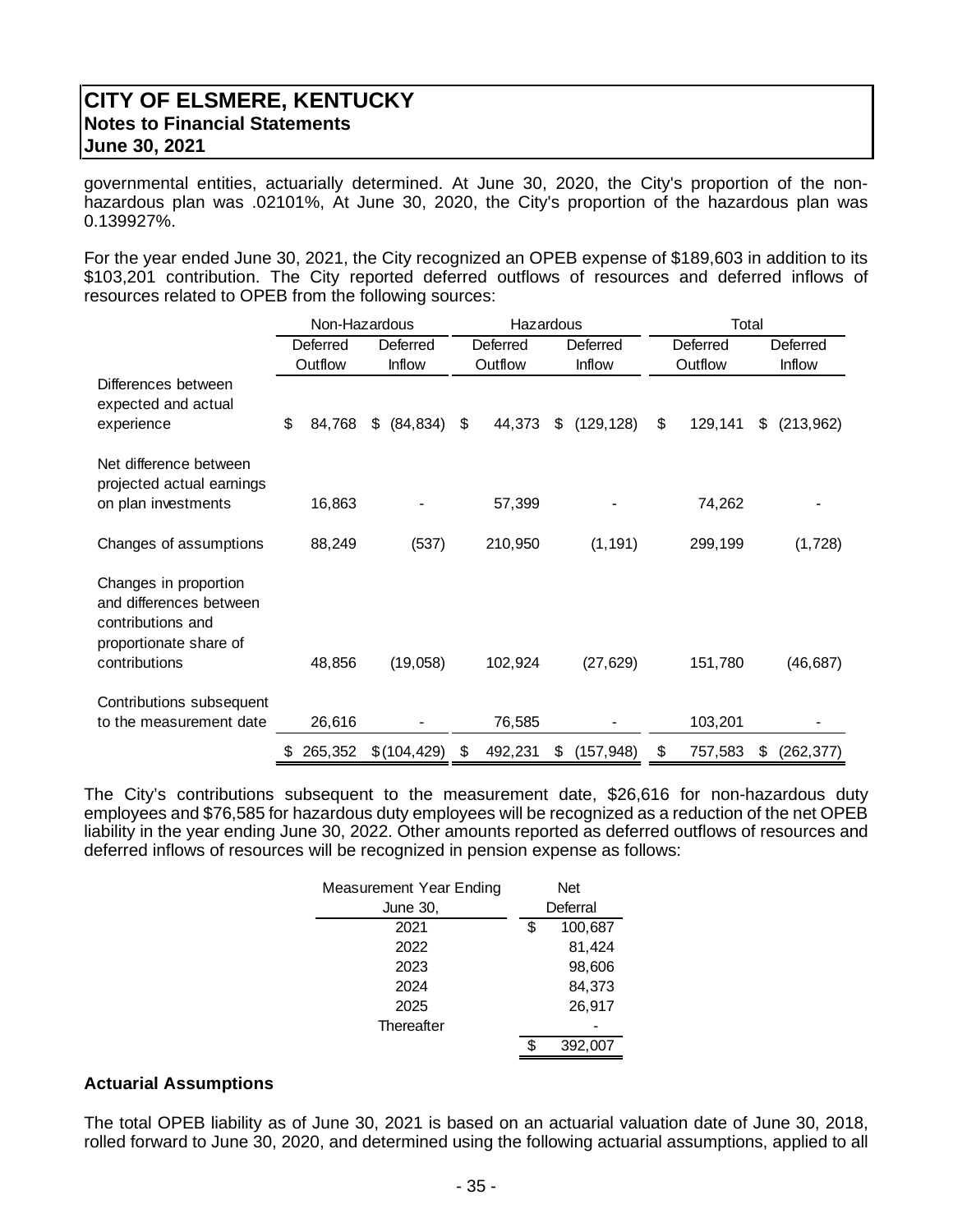| periods included in the measurement: |                                                                                                                   |
|--------------------------------------|-------------------------------------------------------------------------------------------------------------------|
| Valuation date                       | June 30, 2018                                                                                                     |
| Actuarial cost method                | Entry Age Normal                                                                                                  |
| Asset valuation method               | 20% of the difference between the market value of assets                                                          |
|                                      | and the expected actuarial value of assets is recognized                                                          |
| Amortization method                  | Level percentage of payroll                                                                                       |
| Amortization period                  | 25 years, closed                                                                                                  |
| Payroll growth rate                  | 2.00%                                                                                                             |
| Investment rate of return            | 6.25%                                                                                                             |
| Inflation                            | 2.30%                                                                                                             |
| Salary increases                     | 3.30-11.55%, varies by service                                                                                    |
| Mortality                            | RP-2000 Combined Mortality Table projected to 2013 with                                                           |
|                                      | Scale BB (set-back 1 year for females)                                                                            |
| Investment rate of return            | 6.25%, net of pension plan expense, including inflation,                                                          |
| Mortality:                           | RP-2000 Combined Mortality Table, projected to 2013 with                                                          |
|                                      | Scale BB (set-back 1 year for females)                                                                            |
| Healthcare trend rates               |                                                                                                                   |
| (Pre-65):                            | Initial trend starting at 7.00% at January 1, 2020 and                                                            |
|                                      | gradually decreasing to an ultimate trend rate of 4.05% over                                                      |
|                                      | a period of 12 years. The 2019 premiums were known at                                                             |
|                                      | the time of the valuation and were incorporated into the                                                          |
|                                      | liability measurement.                                                                                            |
| Healthcare trend rates               |                                                                                                                   |
| (Post-65):                           | Initial trend starting at 5.00% at January 1, 2020 and                                                            |
|                                      | gradually decreasing to an ultimate trend rate of 4.05% over                                                      |
|                                      | a period of 10 years. The 2019 premiums were known at                                                             |
|                                      | the time of the valuation and were incorporated into the                                                          |
|                                      | liability measurement.                                                                                            |
| Phase-in provision                   | Board certified rate is phased into the actuarially determined<br>rate in accordance with HB 362 enacted in 2018. |
|                                      |                                                                                                                   |

### **Changes of Assumptions**

The discount rates used to calculate the total OPEB liability decreased from 5.68% to 5.34% for the nonhazardous plan and from 5.69% to 5.30% for the hazardous plan. The assumed increase in future health care costs, or trend assumption, was reviewed during the June 30, 2019 valuation process and was updated to better reflect more current expectations relating to anticipated future increases in the medical costs. Also, the June 30, 2020 GASB No. 74 actuarial information reflects the anticipated savings from the repeal of the "Cadillac Tax" and "Health Insurer Fee", which occurred in December of 2019. The assumed load on pre-Medicare premiums to reflect the cost of the Cadillac Tax was removed and the Medicare premiums were reduced by 11% to reflect the repeal of the Health Insurer Fee. There were no other material assumption changes.

### **Discount Rate**

The discount rate used to measure the total OPEB liability was 5.34% for the non-hazardous plan and 5.30% for the hazardous plan. The projection of cash flows used to determine the discount rate assumed that contributions from governmental entities will be made at contractually required rates, actuarially determined. Based on this assumption, the Plan's fiduciary net position was projected to be available to make all projected OPEB payments for current active and inactive employees. Therefore, the long-term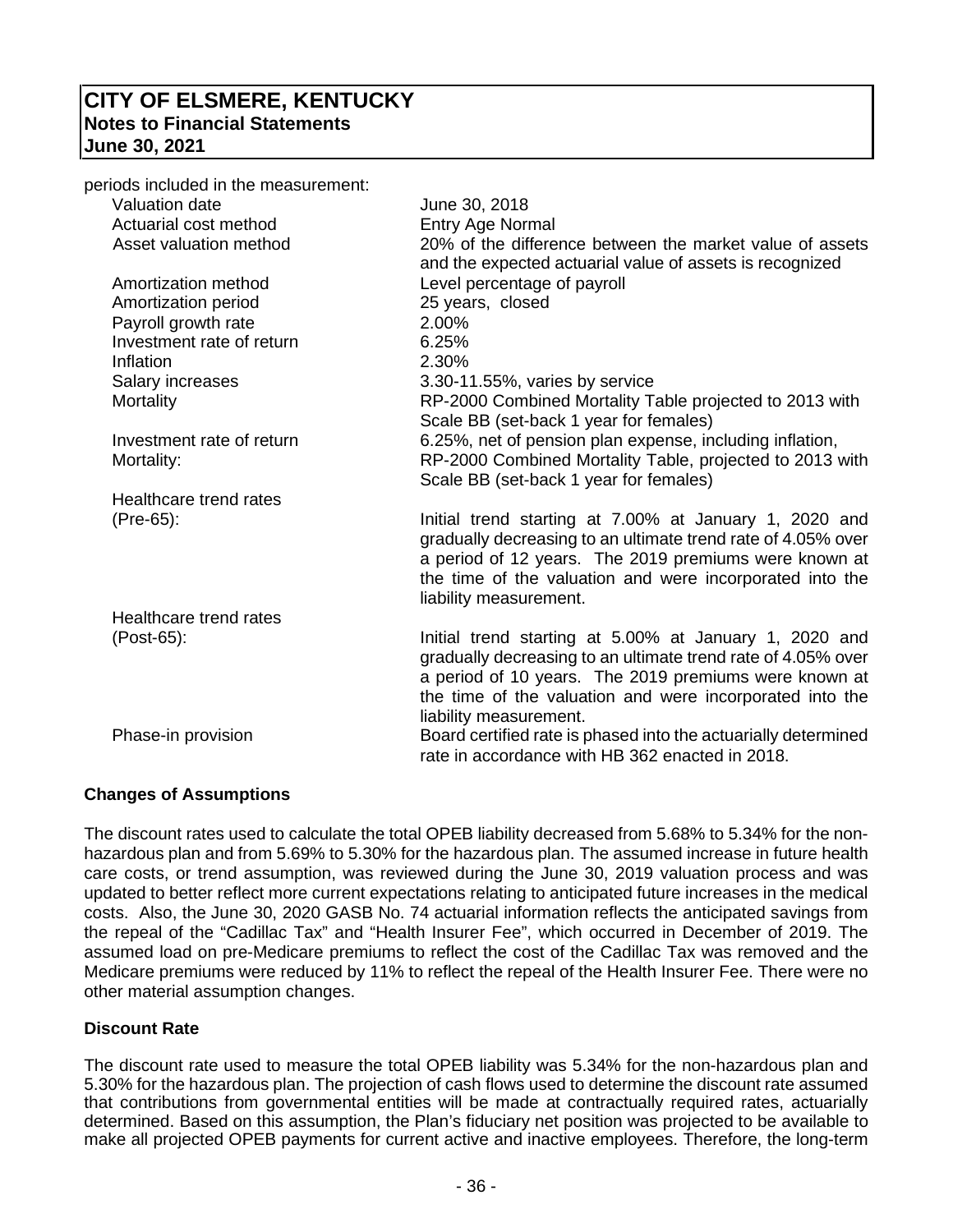expected rate of return on Plan investments was applied to all periods of projected benefit payments to determine the total OPEB liability.

### **Plan Target Allocation**

The target allocation and best estimates of arithmetic real rates of return for each major asset class are summarized in the following table:  $C = C$ 

|                             | <b>UERS PENSIONS</b> |                |
|-----------------------------|----------------------|----------------|
|                             | (Haz & Non-Haz)      | Long Term      |
|                             | Target               | Expected       |
| Asset Class                 | Allocation           | Nominal Return |
| US equity                   | 18.75%               | 4.50%          |
| Non-US equity               | 18.75%               | 5.25%          |
| Private equity              | 10.00%               | 6.65%          |
| Specialty credit/high yield | 15.00%               | 3.90%          |
| Core bonds                  | 13.50%               | $-0.25%$       |
| Cash                        | 1.00%                | $-0.75%$       |
| Real estate                 | 5.00%                | 5.30%          |
| Opportunistic               | 3.00%                | 2.25%          |
| Real return                 | 15.00%               | 3.95%          |
| Total                       | 100.00%              | 6.26%          |
|                             |                      |                |

### **Sensitivity of the City's Proportionate Share of the Net OPEB Liability to Changes in the Discount Rate**

The following presents the proportionate share of the net OPEB liability calculated using the discount rates of 5.34% for the non-hazardous plan and 5.30% for the hazardous plan, as well as what the proportionate share of the net pension liability would be if it were calculated using a discount rate that is 1-percentage-point lower or 1-percentage-point higher than the current rate:

|                              |     |                | Proportionate Share of Net OPEB Liability |                     |       |                |  |
|------------------------------|-----|----------------|-------------------------------------------|---------------------|-------|----------------|--|
|                              |     | 1.00% Decrease |                                           | <b>Current Rate</b> |       | 1.00% Increase |  |
| Discount Rate, Non-Hazardous |     | 4.34%          |                                           | 5.34%               | 6.34% |                |  |
| Net OPEB liability, Non-Haz  | \$  | 651,798        | \$                                        | 507,352             | \$.   | 388,713        |  |
| Discount Rate, Hazardous     |     | 4.30%          |                                           | 5.30%               |       | 6.30%          |  |
| Net OPEB liability, Haz      | \$. | 1,755,313      | S                                         | 1,293,073           | S     | 920,602        |  |
| Total                        | \$  | 2.407.111      |                                           | 1,800,425           |       | 1,309,315      |  |

### **Sensitivity of the City's Proportionate Share of the Net OPEB Liability to Changes in the Healthcare Cost Trend Rates**

The following presents the proportionate share of the net OPEB liability, as well as what the proportionate share of the net OPEB liability would be if it were calculated using healthcare cost trend rates that are 1 percentage-point lower or 1-percentage-point higher than the current healthcare cost trend rates: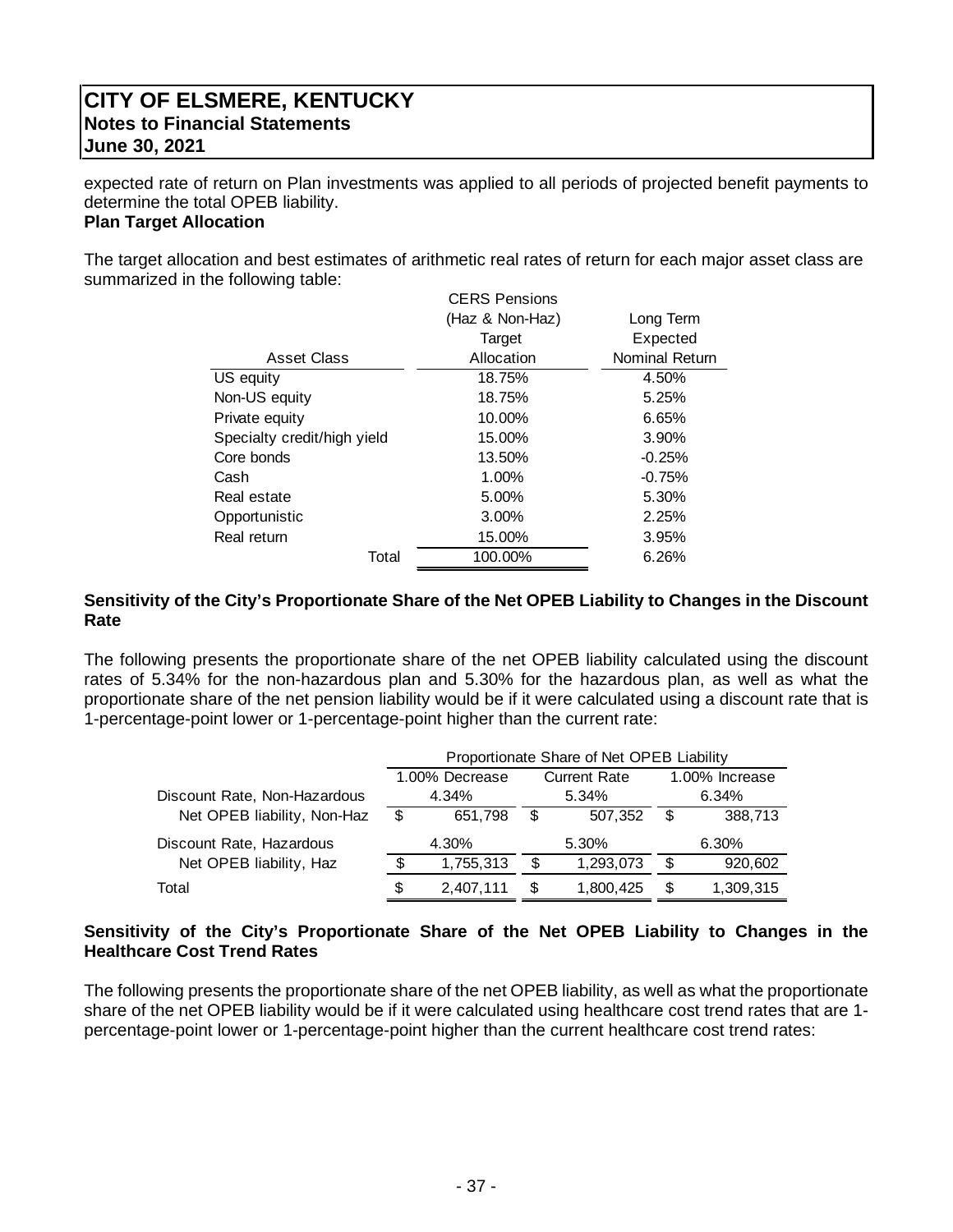|                                   |    | Proportionate Share of Net OPEB Liability |    |              |                |           |  |  |  |  |  |
|-----------------------------------|----|-------------------------------------------|----|--------------|----------------|-----------|--|--|--|--|--|
| Healthcare cost trend rate        |    | 1.00% Decrease                            |    | Current Rate | 1.00% Increase |           |  |  |  |  |  |
| Net OPEB liability, non-hazardous | æ. | 392.817                                   | -S | 507.352      |                | 646,342   |  |  |  |  |  |
| Net OPEB liability, hazardous     |    | 4.068                                     |    | 1,293,073    |                | 1,746,733 |  |  |  |  |  |
| Total                             | S  | 396,885                                   | \$ | 1,800,425    |                | 2,393,075 |  |  |  |  |  |

### **Plan Fiduciary Net Position**

Both the Pension Plan and the Health Insurance Plan issue publicly available financial report that include financial statements and required supplementary information, and detailed information about each Plan's fiduciary net position. These reports may be obtained, in writing, from the County Employee Retirement System, 1260 Louisville Road, Perimeter Park West, Frankfort, Kentucky, 40601.

### **NOTE I – CLAIMS AND JUDGMENTS**

Amounts received, or receivable, from grantor agencies are subject to audit and adjustment by grantor agencies, principally the federal and state governments. Any disallowed claims, including amounts already collected, may constitute a liability of the applicable funds. The amount, if any, of expenditures which may be disallowed by the grantor cannot be determined at this time although the City expects such amounts, if any, to be immaterial.

### **NOTE J – CARES ACT FUNDING**

In response to the COVID-19 Global Pandemic, the City has qualified and was approved for \$492,535 in Federal Cares Act funding passed through the Commonwealth of Kentucky's Department for Local Government. This funding has been designated to help city governments respond to the pandemic and its negative economic impacts. The City has received these funds and recognized them as income during the year ended June 30, 2021.

### **NOTE K – IMPLEMENTATION OF NEW ACCOUNTING STANDARDS**

Statement No. 84 – *Fiduciary Activities –* FY 2021

Statement No. 89 – *Accounting for Interest Cost in Construction Projects –* FY 2021

Statement No. 90 – *Majority Equity Interests* – FY 2021

### **NOTE L – FUTURE ACCOUNTING STANDARDS**

Statement No. 87 – *Leases –* FY 2022

Statement No. 91 – *Conduit Debt Obligations* – FY 2023

Statement No. 92 – *Omnibus 2020* – FY 2022

- Statement No. 93 *Replacement of Interbank Offered Rates* FY 2022
- Statement No. 94 *Public-Private and Public-Public Partnerships* FY 2022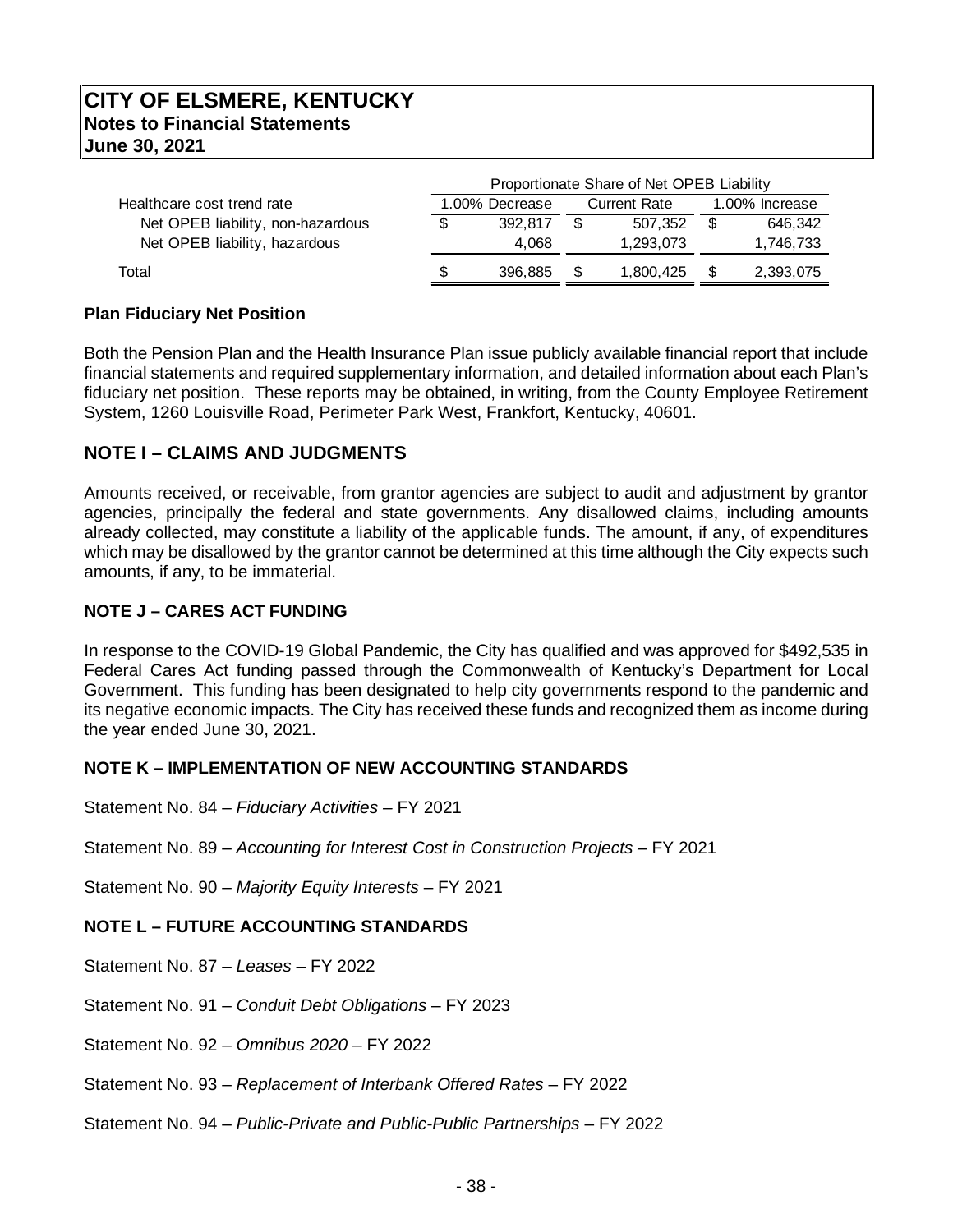Statement No. 96 - Subscription-Based Information Technology Arrangements - FY 2022

Statement No. 97 – *Component Unit Criteria for IRS Section 457 Deferred Comp. Plans* – FY 2022

### **NOTE M – SUBSEQUENT EVENTS**

Management has evaluated events through November 30, 2021 the date on which the financial statements were available for issue. The City did not have any events subsequent to June 30, 2021 through November 30, 2021 to disclose.

The City received its first portion of the Federally funded American Recovery Plan Act (ARPA) grant in the amount of \$1,112,876 in July 2021. These funds are designated for specific uses, and any amount unused by December 31, 2024, will need to be returned.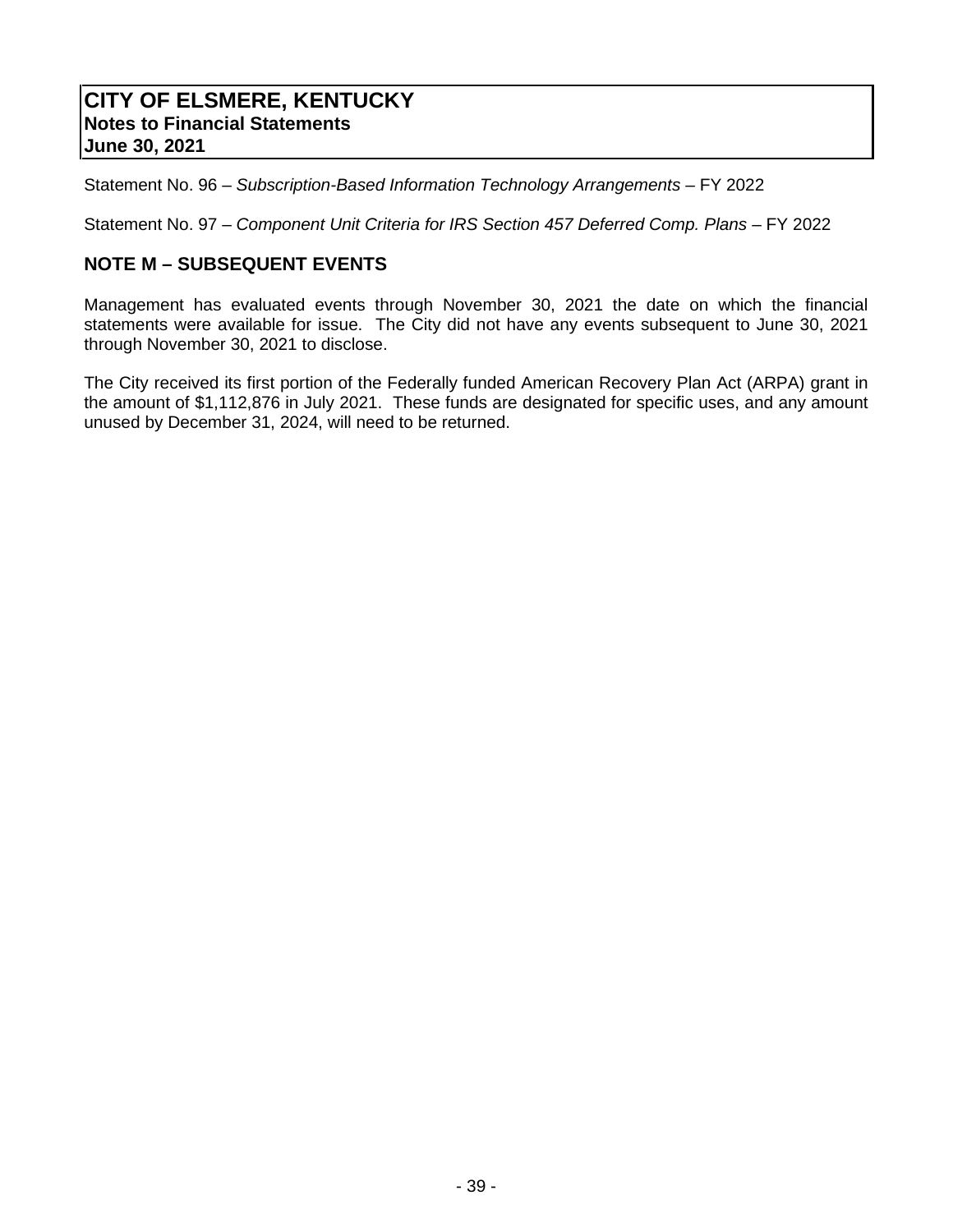### **CITY OF ELSMERE, KENTUCKY STATEMENT OF REVENUES, EXPENDITURES AND CHANGE IN FUND BALANCE - BUDGET AND ACTUAL (WITH VARIANCES) - GENERAL FUND For the Year Ended June 30, 2021**

|                                              |               |                   |               |               | Variance         |
|----------------------------------------------|---------------|-------------------|---------------|---------------|------------------|
|                                              | Original      |                   | <b>Final</b>  |               | <b>Favorable</b> |
|                                              | <b>Budget</b> | <b>Amendments</b> | <b>Budget</b> | <b>Actual</b> | (Unfavorable)    |
| <b>Budgetary fund balance, July 1</b>        | \$4,000,000   | \$                | \$4,000,000   | \$5,010,629   | \$1,010,629      |
| <b>Resources (inflows):</b>                  |               |                   |               |               |                  |
| Taxes                                        | 3,652,900     |                   | 3,652,900     | 3,680,895     | 27,995           |
| Licenses and permits                         | 5,900         |                   | 5,900         | 5,782         | (118)            |
| Intergovernmental                            | 116,997       |                   | 116,997       | 127,319       | 10,322           |
| Fines, forfeitures, penalties                | 42,000        |                   | 42,000        | 75,213        | 33,213           |
| Charges for services                         | 2,000         |                   | 2,000         | 2,328         | 328              |
| Interest income                              | 30,000        |                   | 30,000        | 7,584         | (22, 416)        |
| Miscellaneous                                | 111,500       |                   | 111,500       | 102,517       | (8,983)          |
| Designated CARES Act funds                   |               |                   |               | 784,926       | 784,926          |
| Amounts available for appropriation          | 7,961,297     |                   | 7,961,297     | 9,797,193     | 1,835,896        |
| <b>Charges to appropriations (outflows):</b> |               |                   |               |               |                  |
| General government                           | 891,860       | (64, 864)         | 826,996       | 793,441       | 33,555           |
| Public safety                                | 2,156,948     | (90, 448)         | 2,066,500     | 1,863,418     | 203,082          |
| Public works                                 | 994,600       | (171, 100)        | 823,500       | 768,755       | 54,745           |
| Intergovernmental expense                    |               |                   |               |               |                  |
| Planning and inspection                      | 66,100        | (15,000)          | 51,100        | 38,913        | 12,187           |
| Waste collection                             | 500           |                   | 500           | 69            | 431              |
| Recreation                                   | 40,000        |                   | 40,000        | 26,829        | 13,171           |
| Capital projects                             |               |                   |               |               |                  |
| Miscellaneous                                |               |                   |               |               |                  |
| <b>Total charges to appropriations</b>       | 4,150,008     | (341, 412)        | 3,808,596     | 3,491,425     | 317,171          |
| Transfer in (out)                            |               |                   |               |               |                  |
| <b>Transfers</b>                             |               | (240,000)         | (240,000)     | (238, 181)    | 1,819            |
| <b>Total General Fund Expenses</b>           | 4,150,008     | (101, 412)        | 4,048,596     | 3,729,606     | 318,990          |
| <b>Budgetary fund balance, June 30</b>       | \$3,811,289   | 101,412<br>\$     | \$3,912,701   | \$6,067,587   | \$2,154,886      |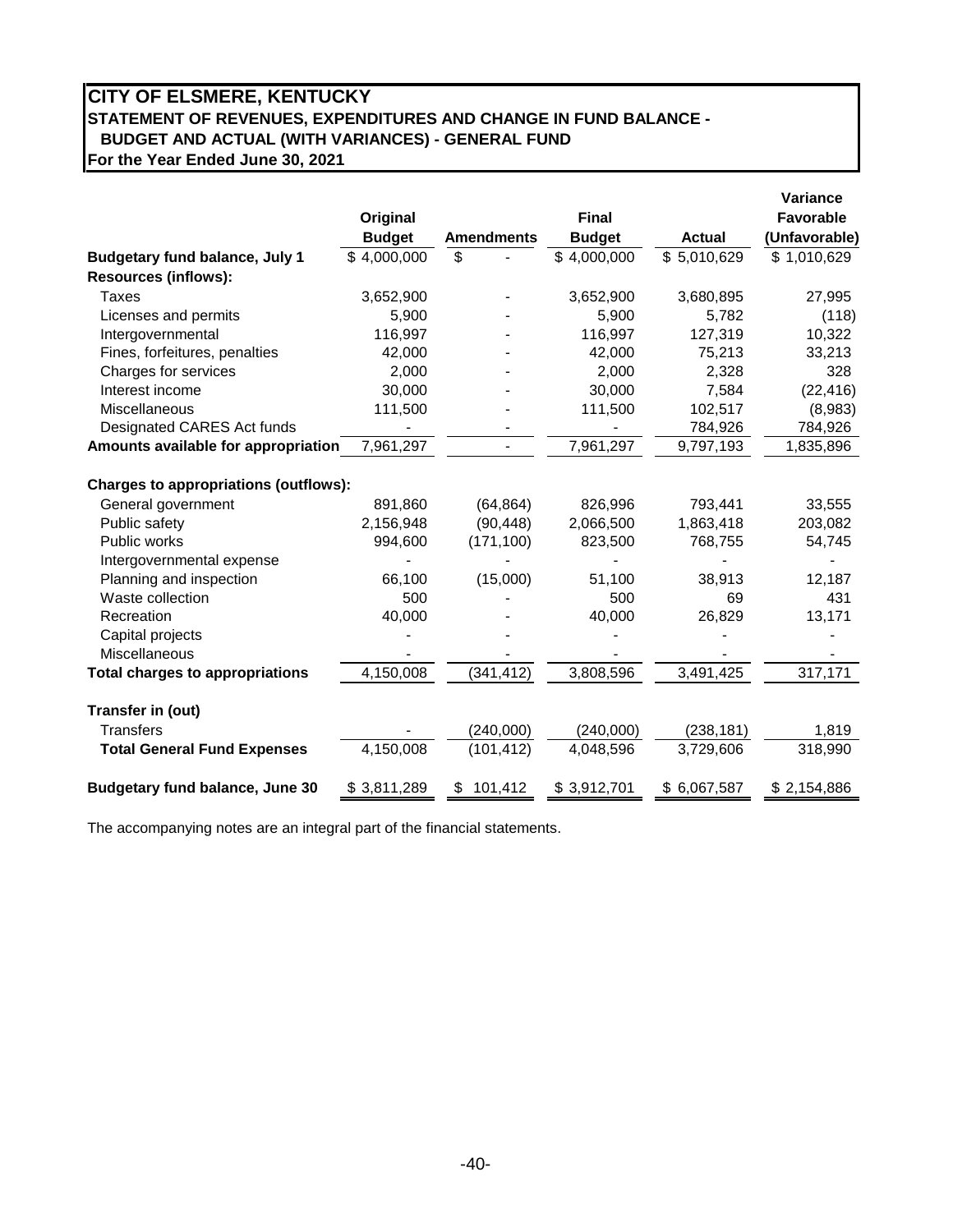### **CITY OF ELSMERE, KENTUCKY STATEMENT OF REVENUES, EXPENDITURES AND CHANGES IN FUND BALANCE - BUDGET AND ACTUAL (WITH VARIANCES) - STREET TAX FUND For the Year Ended June 30, 2021**

|                                        |               |                  |               |           | Variance        |
|----------------------------------------|---------------|------------------|---------------|-----------|-----------------|
|                                        | Original      |                  | Final         |           | Favorable       |
|                                        | <b>Budget</b> | Amendments       | <b>Budget</b> | Actual    | (Unfavorable)   |
| <b>Budgetary fund balance, July 1</b>  | \$100,000     | \$<br>130,000    | \$230,000     | \$209,010 | \$<br>(20, 990) |
| <b>Resources (inflows):</b>            |               |                  |               |           |                 |
| Steet tax                              | 500,000       |                  | 500,000       | 551,292   | 51,292          |
| Interest                               | 2,000         |                  | 2,000         | 259       | (1,741)         |
| Total resources (inflows)              | 502,000       |                  | 502,000       | 551,551   | 49,551          |
| Amounts available for appropriation    | 602,000       | 130,000          | 732,000       | 760,561   | 28,561          |
| Charges to appropriations (outflows):  |               |                  |               |           |                 |
| Street repair                          |               | 13,047           | 13,047        | 66        | 12,981          |
| Capital projects                       | 355,500       | 284.500          | 640,000       | 639,116   | 884             |
| Total expenses (outflows)              | 355,500       | 297,547          | 653,047       | 639,182   | 13,865          |
| <b>Budgetary fund balance, June 30</b> | \$246,500     | (167, 547)<br>S. | 78,953<br>\$  | \$121,379 | \$<br>42,426    |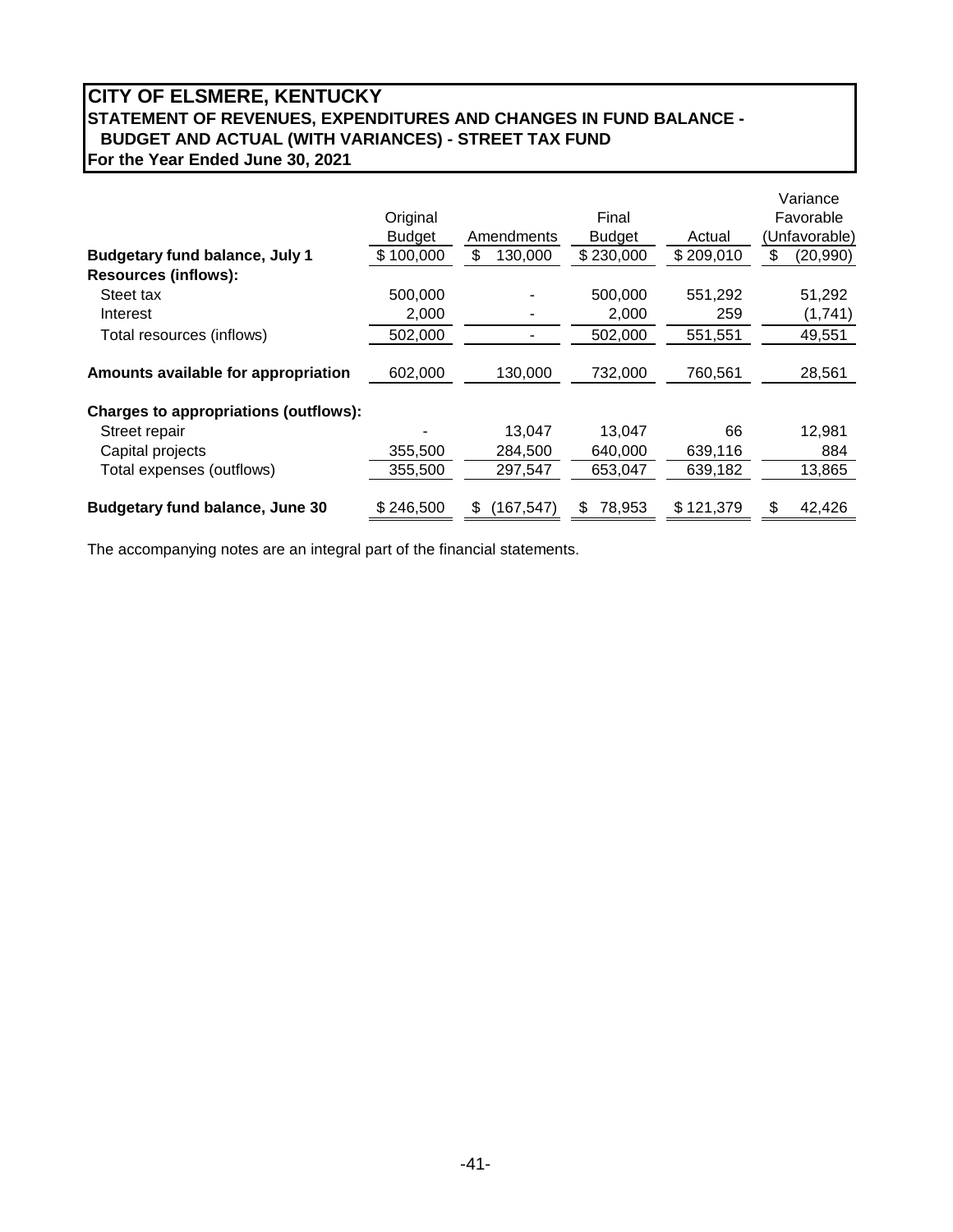### **CITY OF ELSMERE, KENTUCKY STATEMENT OF REVENUES, EXPENDITURES AND CHANGES IN FUND BALANCE-BUDGET AND ACTUAL (WITH VARIANCES) - CITY BUILDING BOND FUND For the Year Ended June 30, 2021**

|                                              |               |  |            |               |             | Variance      |  |
|----------------------------------------------|---------------|--|------------|---------------|-------------|---------------|--|
|                                              | Original      |  |            | Final         |             | Favorable     |  |
|                                              | <b>Budget</b> |  | Amendments | <b>Budget</b> | Actual      | (Unfavorable) |  |
| Prior year funds available for use           |               |  |            |               | \$4,684,660 | \$4,684,660   |  |
| <b>Resources (inflows):</b>                  |               |  |            |               |             |               |  |
| Interest                                     |               |  |            |               | 7,761       | 7,761         |  |
| Amounts available for appropriation          |               |  |            |               | 4,692,421   | 4,692,421     |  |
| <b>Charges to appropriations (outflows):</b> |               |  |            |               |             |               |  |
| <b>Building expense</b>                      |               |  |            |               | 220,507     | (220,507)     |  |
| Debt service - principal                     |               |  |            |               | 120,000     | (120,000)     |  |
| Debt service - interest                      |               |  |            |               | 118,181     | (118, 181)    |  |
| Capital outlay                               |               |  |            |               | 1,758,428   | (1,758,428)   |  |
| Engineering and legal expense                |               |  |            |               | 213         | (213)         |  |
| <b>Total Charges to appropriations</b>       |               |  |            |               | 2,217,329   | (2, 217, 329) |  |
| <b>Other Financing Sources (Uses)</b>        |               |  |            |               |             |               |  |
| Operating transfers in (out)                 |               |  |            |               | 238,181     | (238,181)     |  |
| <b>Total Other Financing Sources (Uses)</b>  |               |  |            |               | 238,181     | (238, 181)    |  |
|                                              |               |  |            |               |             |               |  |
| <b>Budgetary fund balance, June 30</b>       |               |  |            |               | \$2,713,273 | \$2,713,273   |  |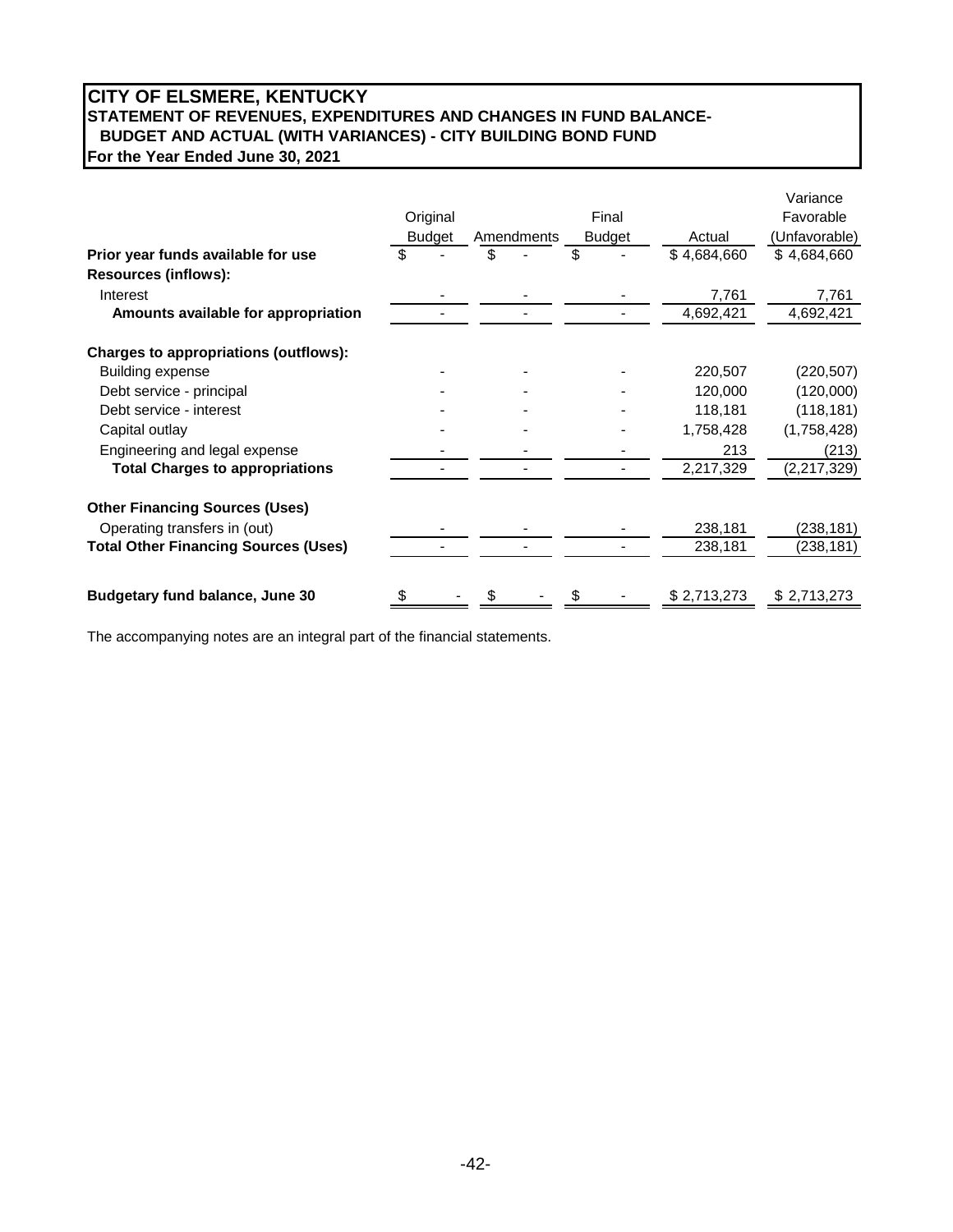### **CITY OF ELSMERE, KENTUCKY STATEMENT OF REVENUES, EXPENDITURES AND CHANGES IN FUND BALANCE-BUDGET AND ACTUAL (WITH VARIANCES) - MUNICIPAL ROAD AID FUND**

**For the Year Ended June 30, 2021**

|               |                |               |               | Variance      |
|---------------|----------------|---------------|---------------|---------------|
| Original      |                | Final         |               | Favorable     |
| <b>Budget</b> | Amendments     | <b>Budget</b> | Actual        | (Unfavorable) |
| \$300,000     | \$             | 300,000<br>\$ | \$<br>355,135 | \$<br>55,135  |
|               |                |               |               |               |
| 175,108       |                | 175.108       | 164,258       | (10, 850)     |
| 4,000         |                | 4,000         | 606           | (3, 394)      |
| 479,108       |                | 479,108       | 519,999       | 40,891        |
|               |                |               |               |               |
| 181,000       | 103.000        | 284.000       | 151,413       | 132,587       |
|               |                |               | 101,792       | (101,792)     |
| 181,000       | 103,000        | 284,000       | 253,205       | 30,795        |
| \$298,108     | S<br>(103,000) | \$<br>195,108 | 266,794<br>\$ | \$<br>71,686  |
|               |                |               |               |               |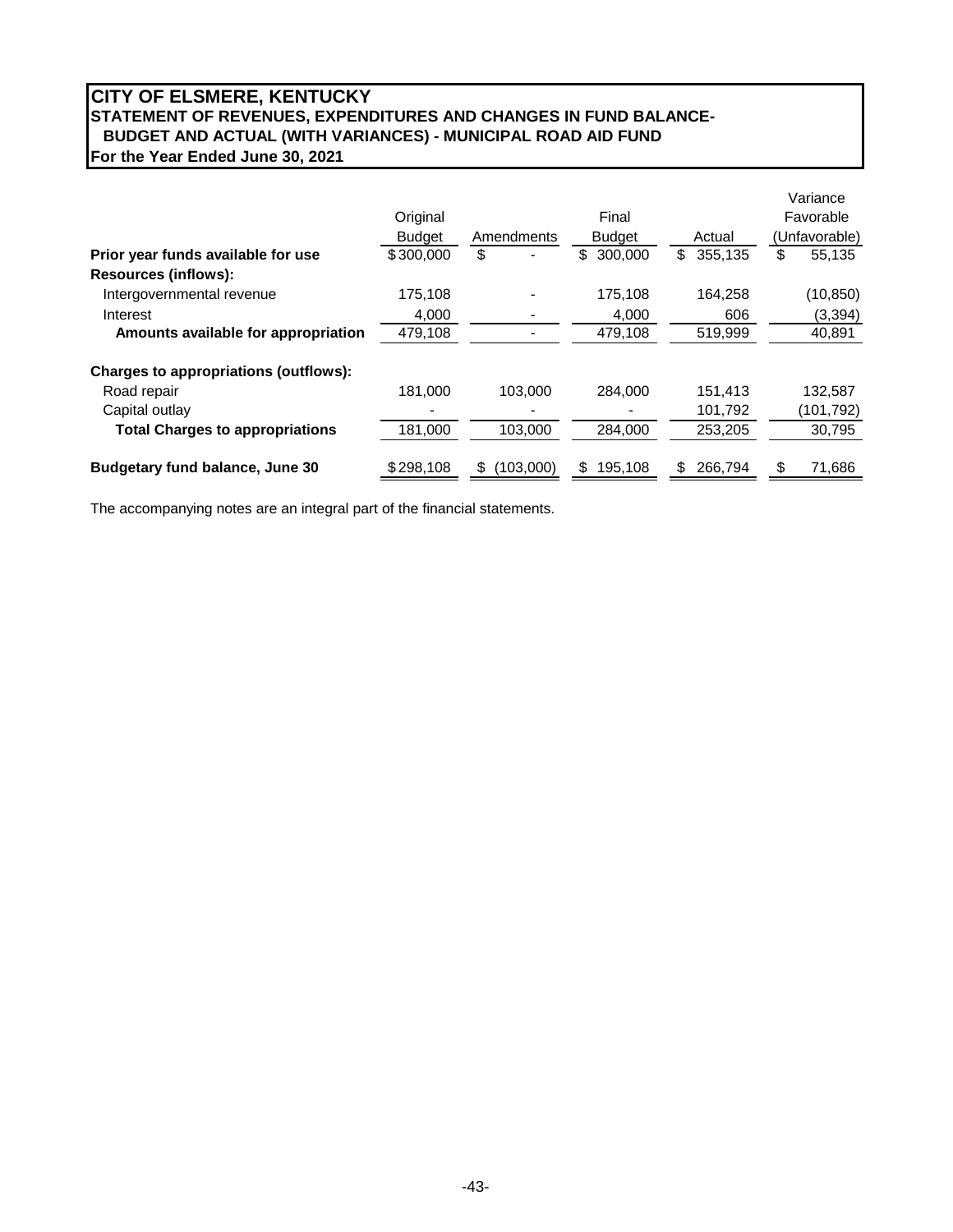#### **CITY OF ELSMERE, KENTUCKY MULTIPLE EMPLOYER, COST SHARING, DEFINED BENEFIT PENSION PLAN DISCLOSURE - NON-HAZARDOUS Last Ten Fiscal Years**

| Schedule of the City's Proportionate Share of the Net Pension Liability<br><b>County Employees' Retirement System (CERS)</b> |               |    |           |     |           |     |           |           |           |           |      |      |      |
|------------------------------------------------------------------------------------------------------------------------------|---------------|----|-----------|-----|-----------|-----|-----------|-----------|-----------|-----------|------|------|------|
|                                                                                                                              | 2020          |    | 2019      |     | 2018      |     | 2017      | 2016      | 2015      | 2014      | 2013 | 2012 | 2011 |
| Proportion of net pension liability                                                                                          | 0.021020%     |    | 0.017467% |     | 0.018283% |     | 0.019113% | 0.018360% | 0.017508% | 0.016995% |      |      |      |
| Proportionate share of the net<br>pension liability (asset)                                                                  | \$1.611.987   | S. | .228,462  | S.  | 1.113.490 | SS. | 1.118.743 | \$905.036 | \$752.754 | \$551.393 |      |      |      |
| Covered payroll in year<br>of measurement                                                                                    | \$<br>538,351 | S. | 444.205   | \$. | 453,143   | \$. | 394.771   | \$357.159 | \$350.524 | \$327.058 |      |      |      |
| Share of the net pension liability<br>(asset) as a percentage of its<br>covered payroll                                      | 299.43%       |    | 406.85%   |     | 356.55%   |     | 329.09%   | 283.49%   | 242.32%   | 199.07%   |      |      |      |
| Plan fiduciary net position as a<br>percentage of total pension liability                                                    | 47.18%        |    | 50.45%    |     | 53.54%    |     | 53.32%    | 55.50%    | 59.97%    | 66.80%    |      |      |      |
|                                                                                                                              |               |    |           |     |           |     |           |           |           |           |      |      |      |

#### **Schedule of the City's Contributions County Employees' Retirement System (CERS)**

|                                                     |    | 2021      | 2020       | 2019     | 2018           | 2017        | 2016      | 2015      | 2014                     | 2013 | 2012 |
|-----------------------------------------------------|----|-----------|------------|----------|----------------|-------------|-----------|-----------|--------------------------|------|------|
| Contractually required contribution                 | Æ. | 107.917   | 103.902    | 72.050   | 65.615         | 55.087      | 44.359    | 44.692    | 44.939                   |      |      |
| Actual contribution                                 |    | (107,917) | (103, 902) | (72,050) | (65, 615)      | \$ (55,087) | (44,359)  | (44, 692) | \$ (44,939)              |      |      |
| Contribution deficiency (excess)                    |    |           |            |          | $\blacksquare$ |             |           |           | $\overline{\phantom{a}}$ |      |      |
| City's covered payroll                              |    | 559.155   | 538.351    | 444.205  | 453.143        | \$394.771   | \$357.159 | \$350.524 | \$327.058                |      |      |
| Contributions as a percentage of<br>covered payroll |    | 19.30%    | 19.30%     | 16.22%   | 14.48%         | 13.95%      | 12.42%    | 12.75%    | 13.74%                   |      |      |

#### **Notes to Required Supplementary Information**

The net pension liability as of June 30, 2021, is based on the June 30, 2020, actuarial valuation. The changes to the elements of the pension expense, i.e. the difference between expected and actual experience, net difference between projected and actual earnings on plan investments, changes in assumptions, changes in assumptions, and the changes in proportion and differences between City's contributions and proportionate share of contributions are detailed in NOTE H in the Notes to the Financial Statements.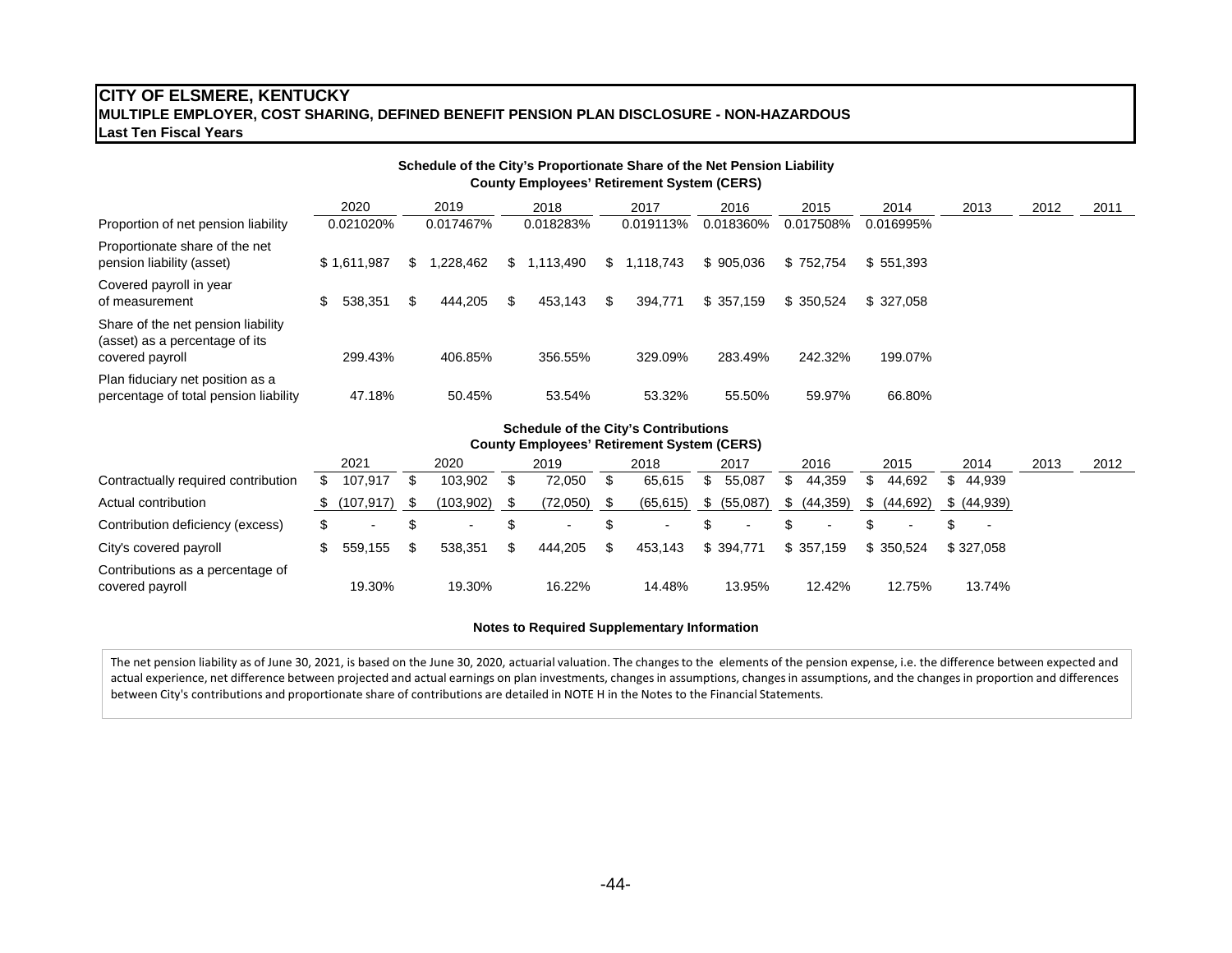#### **CITY OF ELSMERE, KENTUCKY MULTIPLE EMPLOYER, COST SHARING, DEFINED BENEFIT PENSION PLAN DISCLOSURE - HAZARDOUS Last Ten Fiscal Years**

|                                                                                         | Schedule of the City's Proportionate Share of the Net Pension Liability<br><b>County Employees' Retirement System (CERS)</b> |    |           |   |           |             |               |               |                |      |      |      |  |  |
|-----------------------------------------------------------------------------------------|------------------------------------------------------------------------------------------------------------------------------|----|-----------|---|-----------|-------------|---------------|---------------|----------------|------|------|------|--|--|
|                                                                                         | 2020                                                                                                                         |    | 2019      |   | 2018      | 2017        | 2016          | 2015          | 2014           | 2013 | 2012 | 2011 |  |  |
| Proportion of net pension liability                                                     | 0.139971%                                                                                                                    |    | 0.129991% |   | 0.116159% | 0.129449%   | 0.132390%     | 0.127730%     | 0.132432%      |      |      |      |  |  |
| Proportionate share of the net<br>pension liability (asset)                             | \$4.220.165                                                                                                                  | \$ | 3.590.735 | S | 2.809.256 | \$2.896.134 | \$2.271.711   | \$1.960.770   | \$1,591,600    |      |      |      |  |  |
| Covered payroll in year<br>of measurement                                               | \$<br>817.670                                                                                                                | \$ | 740.319   | S | 647.067   | 825.225     | 769.303<br>Ъ. | 769.303<br>S. | 749.420<br>\$. |      |      |      |  |  |
| Share of the net pension liability<br>(asset) as a percentage of its<br>covered payroll | 516.12%                                                                                                                      |    | 406.85%   |   | 356.55%   | 329.09%     | 283.49%       | 242.32%       | 199.07%        |      |      |      |  |  |
| Plan fiduciary net position as a<br>percentage of total pension liability               | 44.11%                                                                                                                       |    | 46.63%    |   | 49.26%    | 49.78%      | 53.95%        | 57.52%        | 63.46%         |      |      |      |  |  |

#### **Schedule of the City'sContributions County Employees' Retirement System (CERS)**

|                                                              | 2021       | 2020      | 2019      | 2018      | 2017         |   | 2016      | 2015      | 2014         | 2013 | 2012 |
|--------------------------------------------------------------|------------|-----------|-----------|-----------|--------------|---|-----------|-----------|--------------|------|------|
| Contractually required contribution                          | 241.823    | 245.791   | 184.095   | 143.649   | 166.825      | S | 154.674   | 176.555   | \$163.149    |      |      |
| Actual contribution                                          | (241, 823) | (245,791) | (184,095) | (143,649) | \$(166, 825) |   | (154,674) | (176.555) | \$(163, 149) |      |      |
| Contribution deficiency (excess)                             |            | . .       |           |           | -            |   |           |           |              |      |      |
| City's covered payroll                                       | 804.467    | 817.670   | 740.319   | 647.067   | 825.225      |   | 763.445   | 769.303   | \$749.420    |      |      |
| Contributions as a percentage of<br>covered employee payroll | 30.06%     | 30.06%    | 24.87%    | 22.20%    | 20.22%       |   | 20.26%    | 22.95%    | 21.77%       |      |      |

#### **Notes to Required Supplementary Information**

The net pension liability as of June 30, 2021, is based on the June 30, 2020, actuarial valuation. The changes to the elements of the pension expense, i.e. the difference between expected and actual experience, net difference between projected and actual earnings on plan investments, changes in assumptions, and the changes in proportion and differences between City's contributions and proportionate share of contributions are detailed in NOTE H in the Notes to the Financial Statements.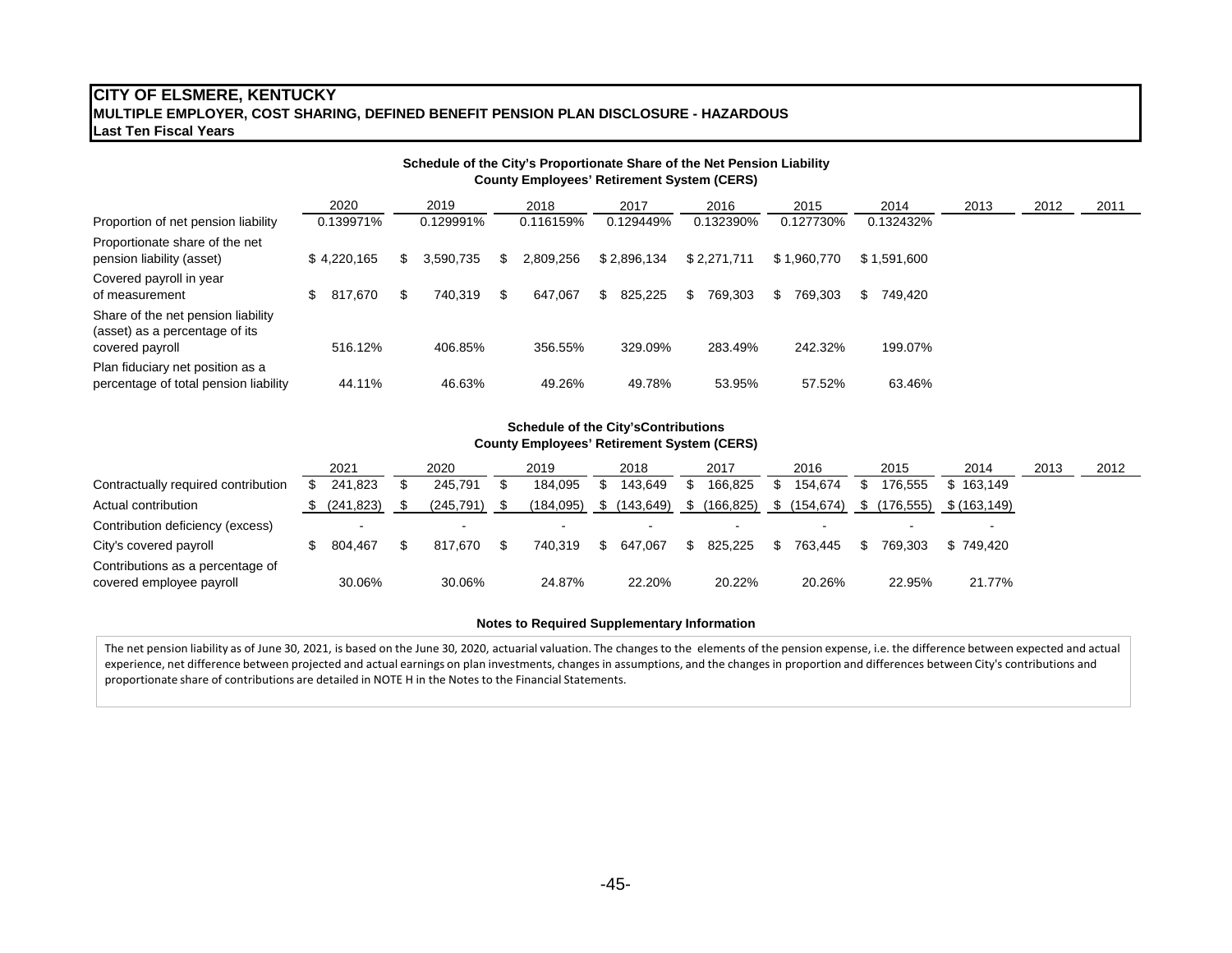### **CITY OF ELSMERE, KENTUCKY MULTIPLE EMPLOYER, COST SHARING, DEFINED BENEFIT OPEB PLAN DISCLOSURE - NON-HAZARDOUS Last Ten Fiscal Years**

covered payroll 4.76% 4.76% 5.26% 4.70% 4.73%

|                                                                                      |    |            |      |            |      |            |                    | Schedule of the City's Proportionate Share of the Net OPEB Liability<br><b>County Employees' Retirement System (CERS)</b> |    |           |      |      |      |      |      |
|--------------------------------------------------------------------------------------|----|------------|------|------------|------|------------|--------------------|---------------------------------------------------------------------------------------------------------------------------|----|-----------|------|------|------|------|------|
|                                                                                      |    | 2020       |      | 2019       | 2018 |            | 2017<br>0.0191130% |                                                                                                                           |    | 2016      | 2015 | 2014 | 2013 | 2012 | 2011 |
| Proportion of net OPEB liability                                                     |    | 0.0210100% |      | 0.0174630% |      | 0.0182820% |                    |                                                                                                                           |    |           |      |      |      |      |      |
| Proportionate share of the net<br><b>OPEB</b> liability (asset)                      | S  | 507,352    | - \$ | 293,720    | S    | 324,593    | S                  | 384,237                                                                                                                   |    |           |      |      |      |      |      |
| Covered payroll in year<br>of measurement                                            | \$ | 538,351    | \$   | 444,205    | \$   | 453,143    | \$                 | 394,771                                                                                                                   |    |           |      |      |      |      |      |
| Share of the net OPEB liability<br>(asset) as a percentage of its<br>covered payroll |    | 94.24%     |      | 105.97%    |      | 104.78%    |                    | 119.21%                                                                                                                   |    |           |      |      |      |      |      |
| Plan fiduciary net position as a<br>percentage of total OPEB liability               |    | 51.67%     |      | 60.44%     |      | 57.62%     |                    | 52.39%                                                                                                                    |    |           |      |      |      |      |      |
|                                                                                      |    |            |      |            |      |            |                    | <b>Schedule of the City's Contributions</b><br><b>County Employees' Retirement System (CERS)</b>                          |    |           |      |      |      |      |      |
|                                                                                      |    | 2021       |      | 2020       |      | 2019       |                    | 2018                                                                                                                      |    | 2017      | 2016 | 2015 | 2014 | 2013 | 2012 |
| Contractually required contribution                                                  | \$ | 26,616     | \$   | 25,625     | \$   | 23,365     | \$                 | 21,298                                                                                                                    | \$ | 18,678    |      |      |      |      |      |
| Actual contribution                                                                  |    | (26,616)   | \$   | (25, 625)  | \$   | (23, 365)  | \$                 | (21, 298)                                                                                                                 | S. | (18, 678) |      |      |      |      |      |
| Contribution deficiency (excess)                                                     | \$ |            | \$   |            | \$   |            | \$.                |                                                                                                                           | S. |           |      |      |      |      |      |
| City's covered payroll                                                               | \$ | 559,155    | \$   | 538,351    | \$   | 444,205    | \$                 | 453,143                                                                                                                   |    | \$394,771 |      |      |      |      |      |
| Contributions as a percentage of                                                     |    |            |      |            |      |            |                    |                                                                                                                           |    |           |      |      |      |      |      |

#### **Notes to Required Supplementary Information**

The net OPEB liability as of June 30, 2021, is based on the June 30, 2020, actuarial valuation. The changes to the elements of the OPEB expense, i.e. the difference between expected and actual experience, net difference between projected and actual earnings on plan investments, changes in assumptions, changes in assumptions, and the changes in proportion and differences between City's contributions and proportionate share of contributions are detailed in NOTE H in the Notes to the Financial Statements.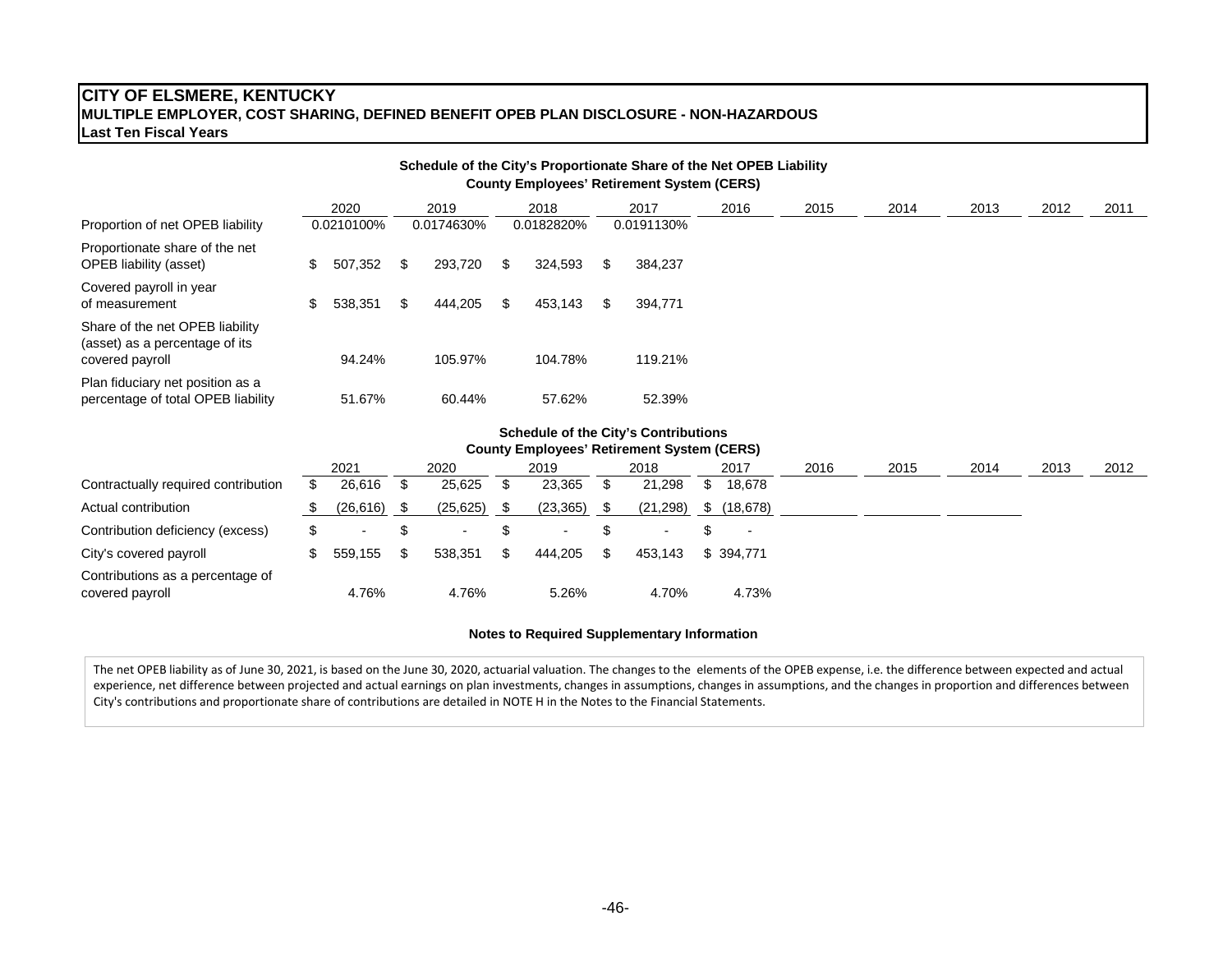### **CITY OF ELSMERE, KENTUCKY MULTIPLE EMPLOYER, COST SHARING, DEFINED BENEFIT OPEB PLAN DISCLOSURE - NON-HAZARDOUS Last Ten Fiscal Years**

|                                                                                      |     |             |    |           |     |           |     | Schedule of the City's Proportionate Share of the Net OPEB Liability<br><b>County Employees' Retirement System (CERS)</b> |     |          |      |      |      |      |      |
|--------------------------------------------------------------------------------------|-----|-------------|----|-----------|-----|-----------|-----|---------------------------------------------------------------------------------------------------------------------------|-----|----------|------|------|------|------|------|
|                                                                                      |     | 2020        |    | 2019      |     | 2018      |     | 2017                                                                                                                      |     | 2016     | 2015 | 2014 | 2013 | 2012 | 2011 |
| Proportion of net OPEB liability                                                     |     | 0.139927%   |    | 0.129965% |     | 0.116165% |     | 0.129449%                                                                                                                 |     |          |      |      |      |      |      |
| Proportionate share of the net<br><b>OPEB liability (asset)</b>                      |     | \$1,293,073 | S  | 961,559   | \$. | 828,210   | \$  | 070,118                                                                                                                   |     |          |      |      |      |      |      |
| Covered payroll in year<br>of measurement                                            | \$  | 817,670     | S  | 740,319   | S   | 647,067   | \$. | 825,225                                                                                                                   |     |          |      |      |      |      |      |
| Share of the net OPEB liability<br>(asset) as a percentage of its<br>covered payroll |     | 158.14%     |    | 105.97%   |     | 104.78%   |     | 119.21%                                                                                                                   |     |          |      |      |      |      |      |
| Plan fiduciary net position as a<br>percentage of total OPEB liability               |     | 58.84%      |    | 64.44%    |     | 64.24%    |     | 58.99%                                                                                                                    |     |          |      |      |      |      |      |
|                                                                                      |     |             |    |           |     |           |     | <b>Schedule of the City's Contributions</b><br><b>County Employees' Retirement System (CERS)</b>                          |     |          |      |      |      |      |      |
|                                                                                      |     | 2021        |    | 2020      |     | 2019      |     | 2018                                                                                                                      |     | 2017     | 2016 | 2015 | 2014 | 2013 | 2012 |
| Contractually required contribution                                                  | \$. | 76,585      | \$ | 77,843    | \$  | 77,533    | \$  | 60,500                                                                                                                    | \$  | 71,848   |      |      |      |      |      |
| Actual contribution                                                                  | S   | (76.585)    | -S | (77.843)  | \$. | (77.533)  | \$. | (60.500)                                                                                                                  | \$. | (71.848) |      |      |      |      |      |

| S.<br>$\mathbb{S}$<br>$\sim$ S $\sim$<br>$\sim$ S<br>$\sim$<br>$\sim$<br>$\sim$<br>$\overline{\phantom{a}}$<br>817.670<br>740.319<br>804.467<br>647.067<br>\$ 825.225<br>S S<br>S.<br>S.<br>10.47%<br>9.52%<br>9.52%<br>9.35%<br>8.71% |                                                     |  |  |  |  |  |
|----------------------------------------------------------------------------------------------------------------------------------------------------------------------------------------------------------------------------------------|-----------------------------------------------------|--|--|--|--|--|
|                                                                                                                                                                                                                                        | Contribution deficiency (excess)                    |  |  |  |  |  |
|                                                                                                                                                                                                                                        | City's covered payroll                              |  |  |  |  |  |
|                                                                                                                                                                                                                                        | Contributions as a percentage of<br>covered payroll |  |  |  |  |  |

#### **Notes to Required Supplementary Information**

The net OPEB liability as of June 30, 2021, is based on the June 30, 2020, actuarial valuation. The changes to the elements of the OPEB expense, i.e. the difference between expected and actual experience, net difference between projected and actual earnings on plan investments, changes in assumptions, changes in assumptions, and the changes in proportion and differences between City's contributions and proportionate share of contributions are detailed in NOTE H in the Notes to the Financial Statements.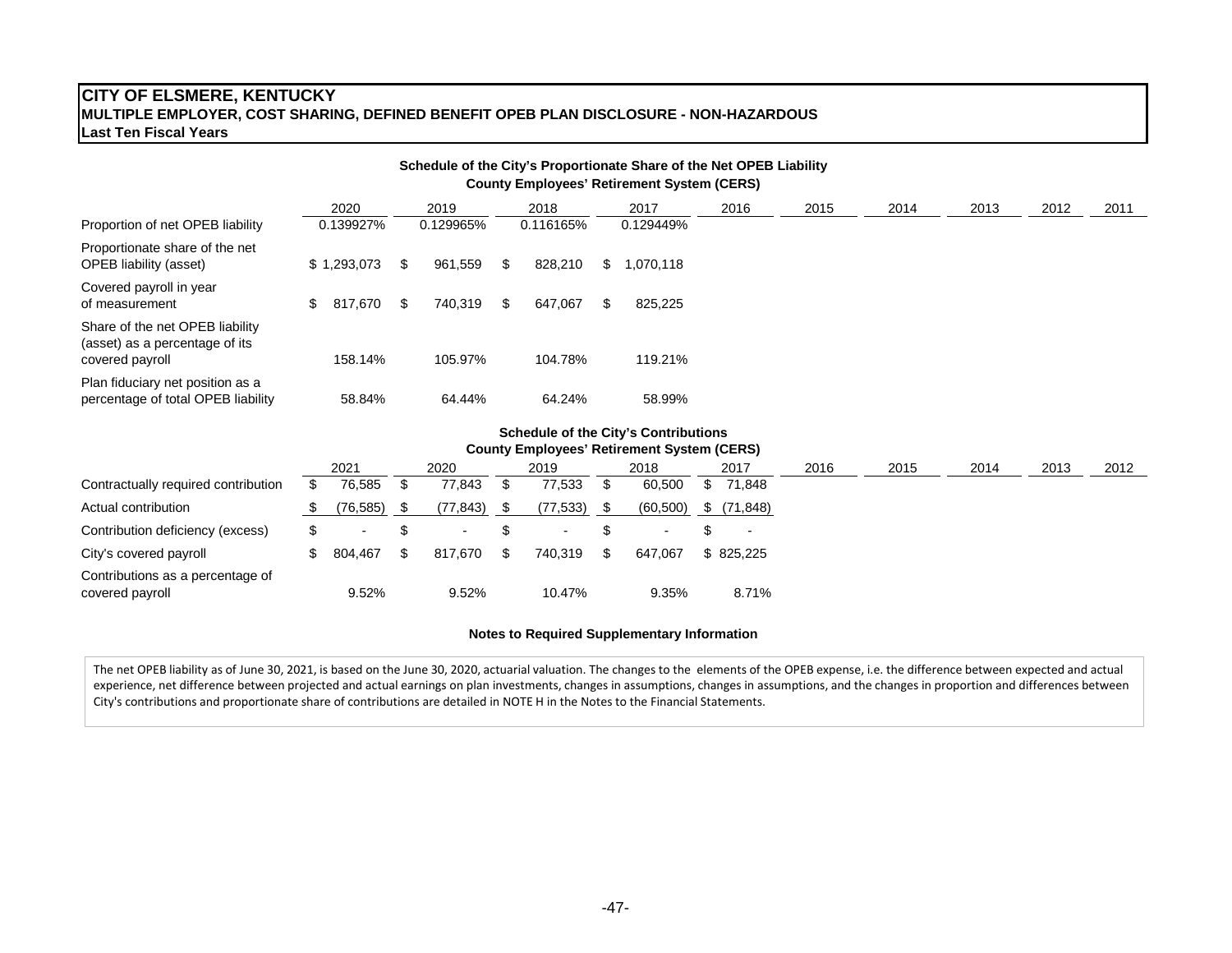# **CITY OF ELSMERE, KENTUCKY COMBINING BALANCE SHEET - NON-MAJOR GOVERNMENTAL FUNDS June 30, 2021**

|                                                                     | <b>Citywide</b><br><b>Rehabilitation</b><br><b>Fund</b> |                   |       | <b>Turkeyfoot</b><br><b>Acres</b><br><b>Fund</b> | <b>Capital</b><br>Outlay<br><b>Fund</b> | <b>Total</b><br>Non-Major<br><b>Funds</b> |                   |  |
|---------------------------------------------------------------------|---------------------------------------------------------|-------------------|-------|--------------------------------------------------|-----------------------------------------|-------------------------------------------|-------------------|--|
| <b>Assets</b>                                                       |                                                         |                   |       |                                                  |                                         |                                           |                   |  |
| Cash and cash equivalents<br>Accounts receivable<br>Note receivable | \$                                                      | 106,089<br>46,099 | \$    | 56,193                                           | \$<br>121,941                           | \$                                        | 284,223<br>46,099 |  |
| <b>Total Assets</b>                                                 | £.                                                      | 152,188           | $\$\$ | 56,193                                           | \$<br>121,941                           | \$                                        | 330,322           |  |
| <b>Liabilities and Fund Balances</b>                                |                                                         |                   |       |                                                  |                                         |                                           |                   |  |
| <b>Liabilities</b>                                                  |                                                         |                   |       |                                                  |                                         |                                           |                   |  |
| Deferred revenue                                                    | \$.                                                     | 46,099            | \$    |                                                  | \$                                      | \$                                        | 46,099            |  |
| <b>Total Liabilities</b>                                            |                                                         | 46,099            |       |                                                  |                                         |                                           | 46,099            |  |
| <b>Fund Balances</b>                                                |                                                         |                   |       |                                                  |                                         |                                           |                   |  |
| <b>Restricted</b>                                                   |                                                         |                   |       | 56,193                                           |                                         |                                           | 56,193            |  |
| Committed                                                           |                                                         | 106,089           |       |                                                  |                                         |                                           | 106,089           |  |
| Assigned                                                            |                                                         |                   |       |                                                  | 121,941                                 |                                           | 121,941           |  |
| <b>Total Fund Balances</b>                                          |                                                         | 106,089           |       | 56,193                                           | 121,941                                 |                                           | 284,223           |  |
| <b>Total Liabilities and</b>                                        |                                                         |                   |       |                                                  |                                         |                                           |                   |  |
| <b>Fund Balances</b>                                                |                                                         | 152,188           | \$    | 56,193                                           | \$<br>121,941                           | \$                                        | 330,322           |  |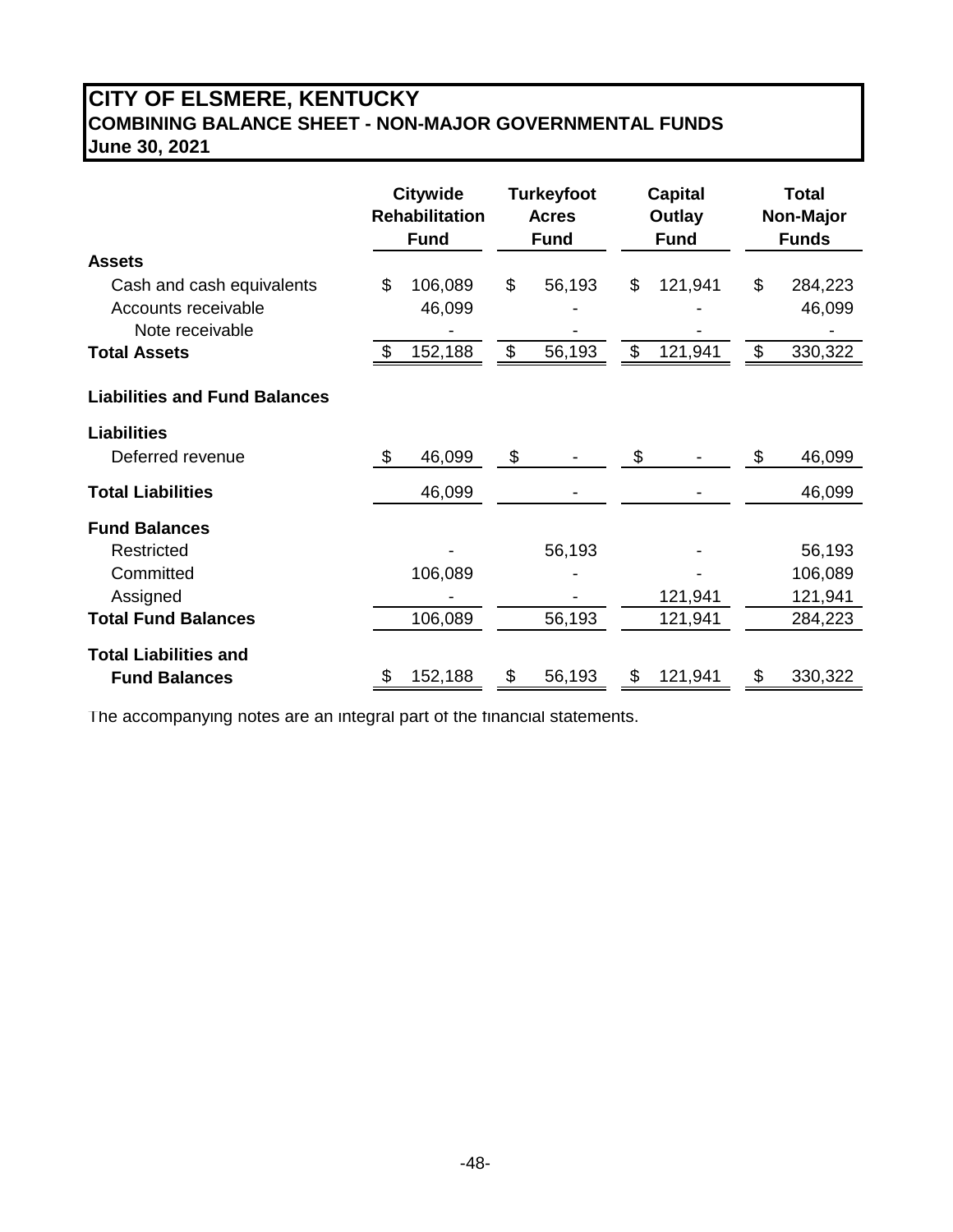# **CITY OF ELSMERE, KENTUCKY COMBINING STATEMENT OF REVENUES, EXPENDITURES AND CHANGES IN FUND BALANCE - NON-MAJOR GOVERNMENTAL FUNDS For the Year Ended June 30, 2021**

|                                     |    | <b>Citywide</b><br><b>Rehabilitation</b><br><b>Fund</b> | <b>Turkeyfoot</b><br><b>Acres</b><br><b>Fund</b> | <b>Capital</b><br>Outlay<br><b>Fund</b> | <b>Total</b><br><b>Non-Major</b><br><b>Funds</b> |           |  |
|-------------------------------------|----|---------------------------------------------------------|--------------------------------------------------|-----------------------------------------|--------------------------------------------------|-----------|--|
| <b>Revenues</b>                     |    |                                                         |                                                  |                                         |                                                  |           |  |
| Loan repayments                     | \$ | 12,989                                                  | \$                                               | \$                                      | \$                                               | 12,989    |  |
| <b>FSA/HRA contributions</b>        |    |                                                         |                                                  |                                         |                                                  |           |  |
| Insurance premium taxes             |    |                                                         |                                                  | 150,000                                 |                                                  | 150,000   |  |
| Interest                            |    | 306                                                     | 141                                              | 182                                     |                                                  | 629       |  |
| <b>Total Revenues</b>               |    | 13,295                                                  | 141                                              | 150,182                                 |                                                  | 163,618   |  |
| <b>Expenditures</b>                 |    |                                                         |                                                  |                                         |                                                  |           |  |
| <b>FSA/HRA reimbursements</b>       |    |                                                         |                                                  |                                         |                                                  |           |  |
| Capital outlay                      |    |                                                         |                                                  | 152,724                                 |                                                  | 152,724   |  |
| City wide loan program              |    | 32,814                                                  |                                                  |                                         |                                                  | 32,814    |  |
| <b>Total Expenditures</b>           |    | 32,814                                                  |                                                  | 152,724                                 |                                                  | 185,538   |  |
| <b>Excess (Deficit) of Revenues</b> |    |                                                         |                                                  |                                         |                                                  |           |  |
| <b>Over Expenditures</b>            |    | (19, 519)                                               | 141                                              | (2,542)                                 |                                                  | (21, 920) |  |
| <b>Fund Balance, beginning</b>      |    | 125,608                                                 | 56,052                                           | 124,483                                 |                                                  | 306,143   |  |
| <b>Fund Balance, ending</b>         | S  | 106,089                                                 | \$<br>56,193                                     | \$<br>121,941                           | \$                                               | 284,223   |  |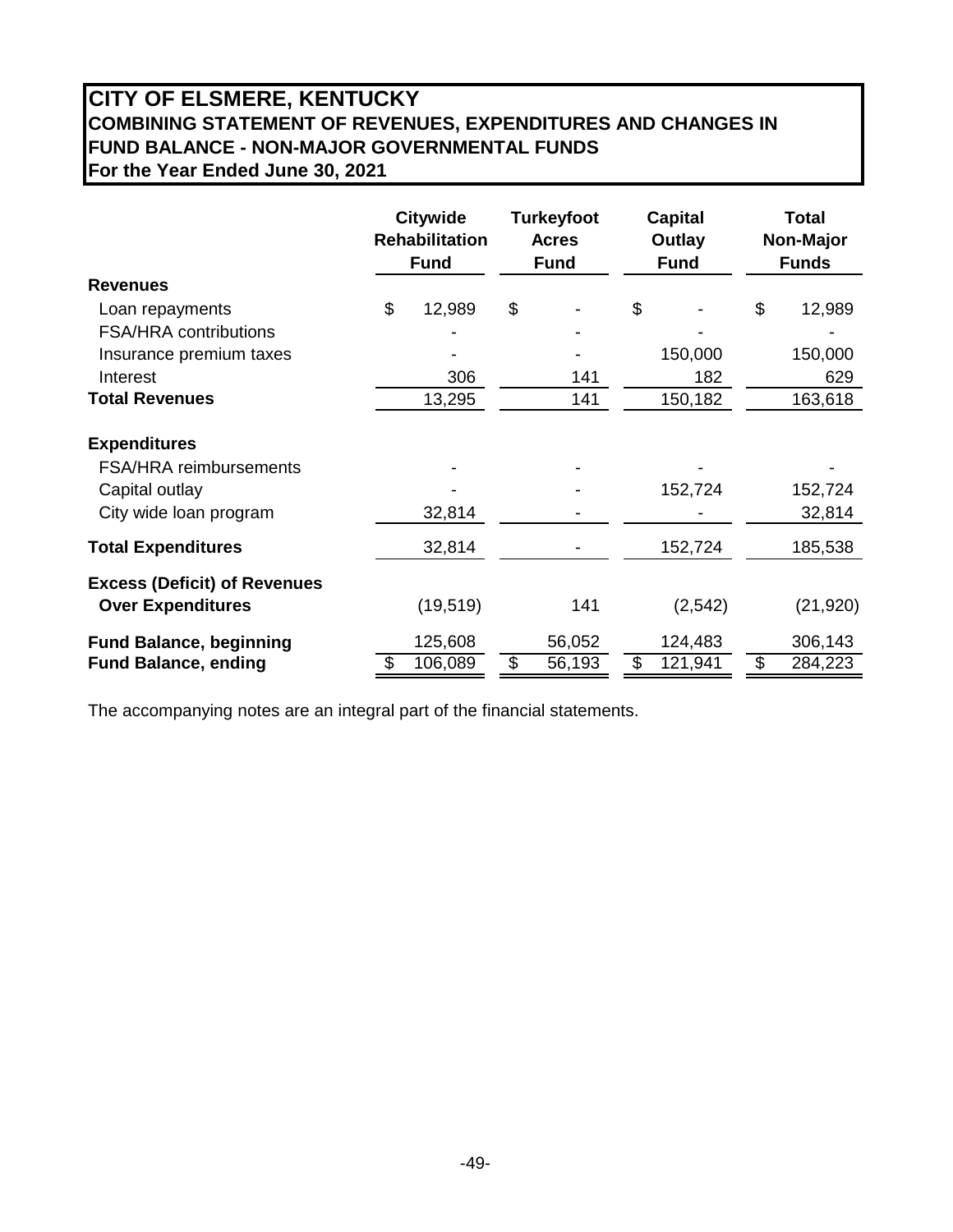

### **INDEPENDENT AUDITOR'S REPORT ON INTERNAL CONTROL OVER FINANCIAL REPORTING AND ON COMPLIANCE AND OTHER MATTERS BASED ON AN AUDIT OF FINANCIAL STATEMENTS PERFORMED IN ACCORDANCE WITH** *GOVERNMENT AUDITING STANDARDS*

#### **Honorable Mayor and Members of the City Council City of Elsmere, Kentucky**

We have audited, in accordance with the auditing standards generally accepted in the United States of America and the standards applicable to financial audits contained in *Government Auditing Standards,* issued by the Comptroller General of the United States, the financial statements of the governmental activities and each major fund, and the aggregate remaining fund information of the City of Elsmere, Kentucky as of and for the year ended June 30, 2021 and the related notes to the financial statements which collectively comprise the City of Elsmere, Kentucky's financial statements, and have issued our report thereon dated November 30, 2021.

### **Internal Control over Financial Reporting**

In planning and performing our audits of the financial statements, we considered City of Elsmere Kentucky's internal control over financial reporting (internal control) as a basis for designing audit procedures that are appropriate in the circumstances for the purpose of expressing our opinions on the financial statements, but not for the purpose of expressing an opinion on the effectiveness of City of Elsmere, Kentucky's internal control. Accordingly, we do not express an opinion on the effectiveness of City's internal control.

A *deficiency in internal control* exists when the design or operation of a control does not allow management or employees, in the normal course of performing their assigned functions, to prevent, or detect and correct, misstatements on a timely basis. A *material weakness* is a deficiency, or combination of deficiencies, in internal control such that there is a reasonable possibility that a material misstatement of the entity's financial statements will not be prevented, or detected and corrected, on a timely basis. A *significant deficiency* is a deficiency, or a combination of deficiencies, in internal control that is less severe than a material weakness, yet important enough to merit attention by those charged with governance.

Our consideration of internal control was for the limited purpose described in the first paragraph of this section and was not designed to identify all deficiencies in internal control that might be material weaknesses or significant deficiencies and therefore, material weaknesses or significant deficiencies may exist that have not been identified. Given these limitations, during our audit we did not identify any deficiencies in internal control that we consider to be material weaknesses. However, material weaknesses may exist that have not been identified.

### **Compliance and Other Matters**

As part of obtaining reasonable assurance about whether the City of Elsmere, Kentucky's, financial statements are free of material misstatement, we performed tests of its compliance with certain provisions of laws, regulations, contracts, and grant agreements, noncompliance with which could have a direct and material effect on the determination of the financial statement amounts. However, providing an opinion on compliance with those provisions was not an objective of our audits, and accordingly, we do not